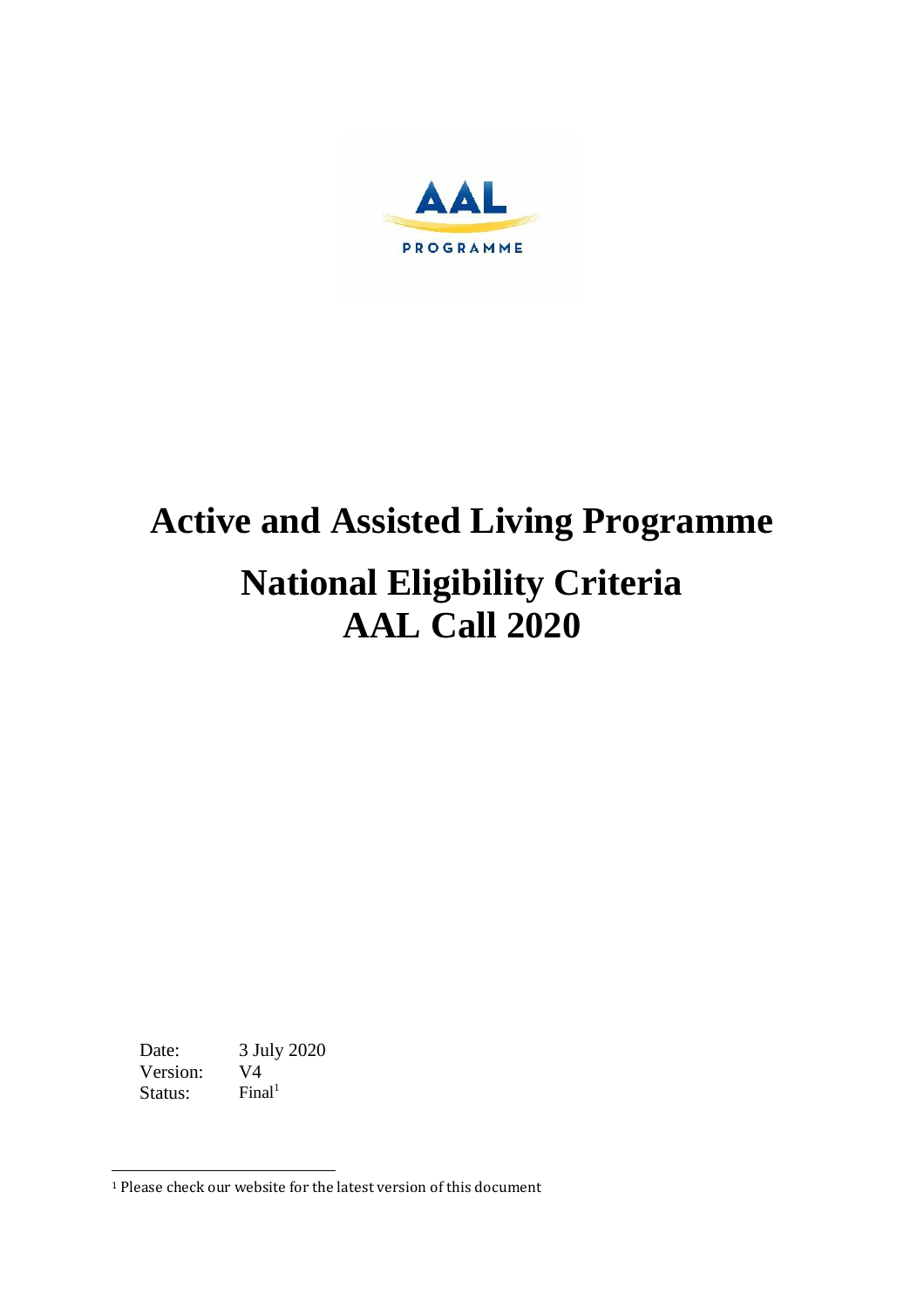### <span id="page-1-0"></span>Table of content

### Contents

| 1              | List of National Funding Agencies financing Small Collaborative Projects 3 |  |  |  |  |  |  |  |  |
|----------------|----------------------------------------------------------------------------|--|--|--|--|--|--|--|--|
| $\overline{2}$ |                                                                            |  |  |  |  |  |  |  |  |
|                | 2.1.                                                                       |  |  |  |  |  |  |  |  |
|                | 2.2.                                                                       |  |  |  |  |  |  |  |  |
| $3^{\circ}$    |                                                                            |  |  |  |  |  |  |  |  |
|                | 3.1                                                                        |  |  |  |  |  |  |  |  |
|                | 3.2                                                                        |  |  |  |  |  |  |  |  |
|                | 3.3                                                                        |  |  |  |  |  |  |  |  |
|                | 3.4                                                                        |  |  |  |  |  |  |  |  |
|                | 3.5                                                                        |  |  |  |  |  |  |  |  |
|                | 3.6                                                                        |  |  |  |  |  |  |  |  |
|                | 3.7                                                                        |  |  |  |  |  |  |  |  |
|                | 3.8                                                                        |  |  |  |  |  |  |  |  |
|                | 3.9                                                                        |  |  |  |  |  |  |  |  |
|                | 3.10                                                                       |  |  |  |  |  |  |  |  |
|                | 3.11                                                                       |  |  |  |  |  |  |  |  |
|                | 3.12                                                                       |  |  |  |  |  |  |  |  |
|                | 3.13                                                                       |  |  |  |  |  |  |  |  |
|                | 3.14                                                                       |  |  |  |  |  |  |  |  |
|                | 3.15                                                                       |  |  |  |  |  |  |  |  |
|                | 3.16                                                                       |  |  |  |  |  |  |  |  |
|                | 3.17                                                                       |  |  |  |  |  |  |  |  |
|                | 3.18                                                                       |  |  |  |  |  |  |  |  |
|                | 3.19                                                                       |  |  |  |  |  |  |  |  |
|                | 3.20                                                                       |  |  |  |  |  |  |  |  |
|                | 3.21                                                                       |  |  |  |  |  |  |  |  |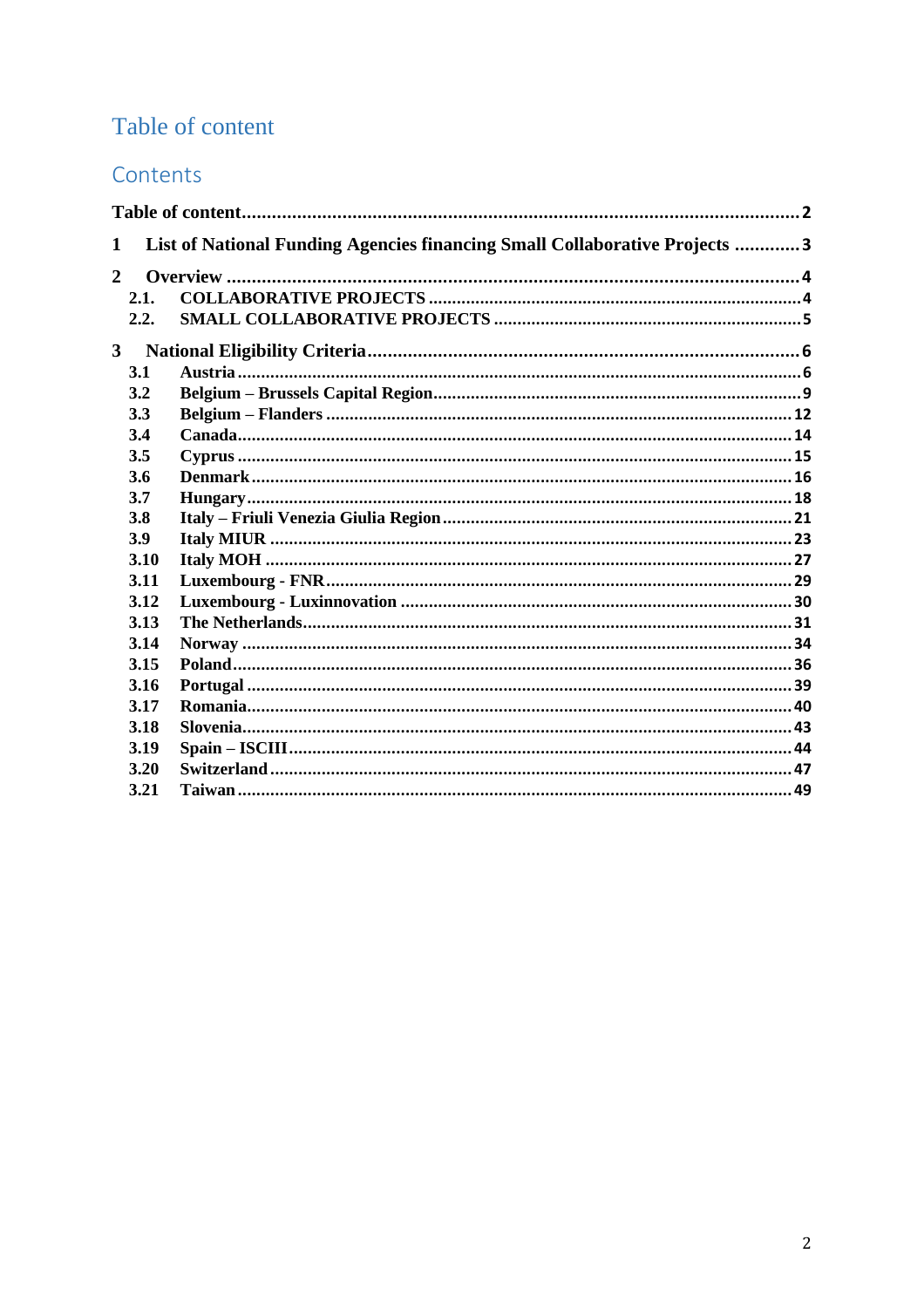# <span id="page-2-0"></span>1 List of National Funding Agencies financing Small Collaborative Projects

- ➢ Austria
- ➢ Belgium Brussels Capital Region
- $\triangleright$  Belgium Flanders
- $\triangleright$  Denmark
- ➢ Italy Ministry of Health (Ministero della Salute)
- ➢ Italy Fruili Venezia Giulia Region
- ➢ The Netherlands
- ➢ Norway
- ➢ Romania
- ➢ Spain ISCIII
- ➢ Taiwan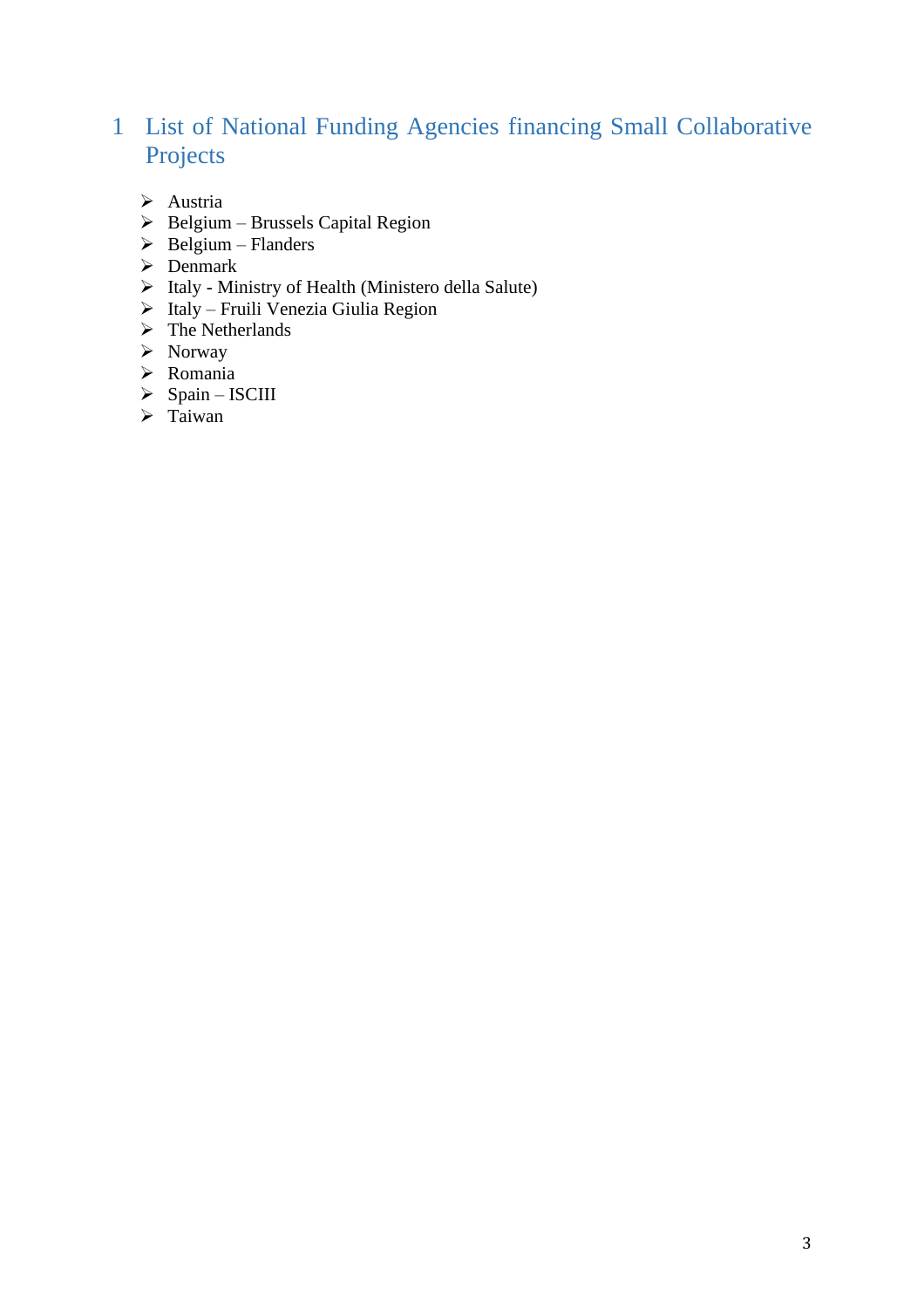### <span id="page-3-0"></span>2 Overview

Under the AAL Programme national funding rules are applied. The following overview is meant to give a quick orientation on the **general eligibility** of organisations under this programme. For specific information, please read carefully the national eligibility criteria in this document. Furthermore, it is highly recommended to contact the AAL NCP for a prior clarification<sup>2</sup>.

#### <span id="page-3-1"></span>**2.1. COLLABORATIVE PROJECTS**

| Country /<br><b>Funding</b><br>organisation                                                                                                                                                                                                                            | <b>University</b> | <b>Research</b><br>Org. | <b>SME</b>   | Large<br><b>Enterprises</b>  | <b>User</b><br>organisations                                                               | <b>Other</b><br>organisations |  |  |
|------------------------------------------------------------------------------------------------------------------------------------------------------------------------------------------------------------------------------------------------------------------------|-------------------|-------------------------|--------------|------------------------------|--------------------------------------------------------------------------------------------|-------------------------------|--|--|
| <b>Austria</b>                                                                                                                                                                                                                                                         | $\checkmark$      |                         | ✓            | $\checkmark$                 |                                                                                            | $\mathbf{r}$                  |  |  |
| Research establishments are only eligible to participate in cooperation with at least one eligible<br>Austrian enterprise partner. The Austrian research institutions together may account for a<br>maximum of 50% of the person months of involved Austrian partners. |                   |                         |              |                              |                                                                                            |                               |  |  |
| <b>Belgium</b><br><b>Brussels</b><br><b>Capital Region</b>                                                                                                                                                                                                             |                   |                         |              |                              | 讏                                                                                          | 金                             |  |  |
| Belgium-<br><b>Flanders</b>                                                                                                                                                                                                                                            | $\mathbf{r}$      | $\mathbf{r}$            | ✓            |                              | $\mathbf{r}$                                                                               |                               |  |  |
| Canada                                                                                                                                                                                                                                                                 | ✓                 |                         | $\mathbf{r}$ | $\mathbf{r}$<br>$\mathbf{r}$ |                                                                                            | $\mathbf{r}$                  |  |  |
|                                                                                                                                                                                                                                                                        |                   |                         |              |                              | In order to receive Canadian funding, the institution must be a CIHR Eligible Institution. |                               |  |  |
| <b>Cyprus</b>                                                                                                                                                                                                                                                          |                   |                         |              |                              | $\mathbf x$                                                                                | ☎                             |  |  |
| <b>Denmark</b>                                                                                                                                                                                                                                                         | ×                 | $\mathbf x$             | $\mathbf x$  | $\mathbf x$                  | ×                                                                                          | $\mathbf x$                   |  |  |
| <b>Hungary</b>                                                                                                                                                                                                                                                         |                   |                         | ✓            |                              |                                                                                            | ☎                             |  |  |
| $Italy - FVG$                                                                                                                                                                                                                                                          |                   |                         | ✓            |                              | $\mathbf x$                                                                                | $\mathbf x$                   |  |  |
| <b>Italy - MIUR</b><br>Dublic quaggiarizer universities usessual equipment of IDCCS requesting funding to MIIID word                                                                                                                                                   |                   |                         |              |                              | $\mathbf x$                                                                                | $\mathbf{r}$                  |  |  |

*Public organisations, universities, research centres and IRCCS requesting funding to MIUR, must apply for funding together with industrial companies*

| <b>Italy - MoH</b>                                                                                                                                                                             | $\mathbf x$ | <b>ONLY IRCCS-</b><br><b>Scientific</b><br><b>Institutes for</b><br>Research,<br>Hospitalization<br>and Health<br><b>Care and ISS</b><br><b>National</b><br><b>Institute of</b><br>Health | × | $\mathbf x$ | 金           |          |  |  |
|------------------------------------------------------------------------------------------------------------------------------------------------------------------------------------------------|-------------|-------------------------------------------------------------------------------------------------------------------------------------------------------------------------------------------|---|-------------|-------------|----------|--|--|
| Luxembourg<br><b>FNR</b>                                                                                                                                                                       |             | (public)                                                                                                                                                                                  | × | $\mathbf x$ | accredited) | 金        |  |  |
| Luxinnovation                                                                                                                                                                                  | $\mathbf x$ | ×                                                                                                                                                                                         |   |             | t           | $\bf{r}$ |  |  |
| <b>The Netherlands</b>                                                                                                                                                                         |             |                                                                                                                                                                                           |   |             |             |          |  |  |
| To be eligible for funding in the Netherlands, a Dutch end user organisation (potential 'launching'<br>customer') and a Dutch company are required to take part as partners in the consortium. |             |                                                                                                                                                                                           |   |             |             |          |  |  |
| <b>Norway</b>                                                                                                                                                                                  |             |                                                                                                                                                                                           |   |             |             |          |  |  |

**Poland** ✓ ✓ ✓ ✓

<sup>&</sup>lt;sup>2</sup> Explanations:  $\checkmark$  = eligible for funding  $\star$  = not eligible for funding  $\hat{=}$  = please consult the AAL NCP  $*$ participation is conditional, please consult the national eligibility criteria documents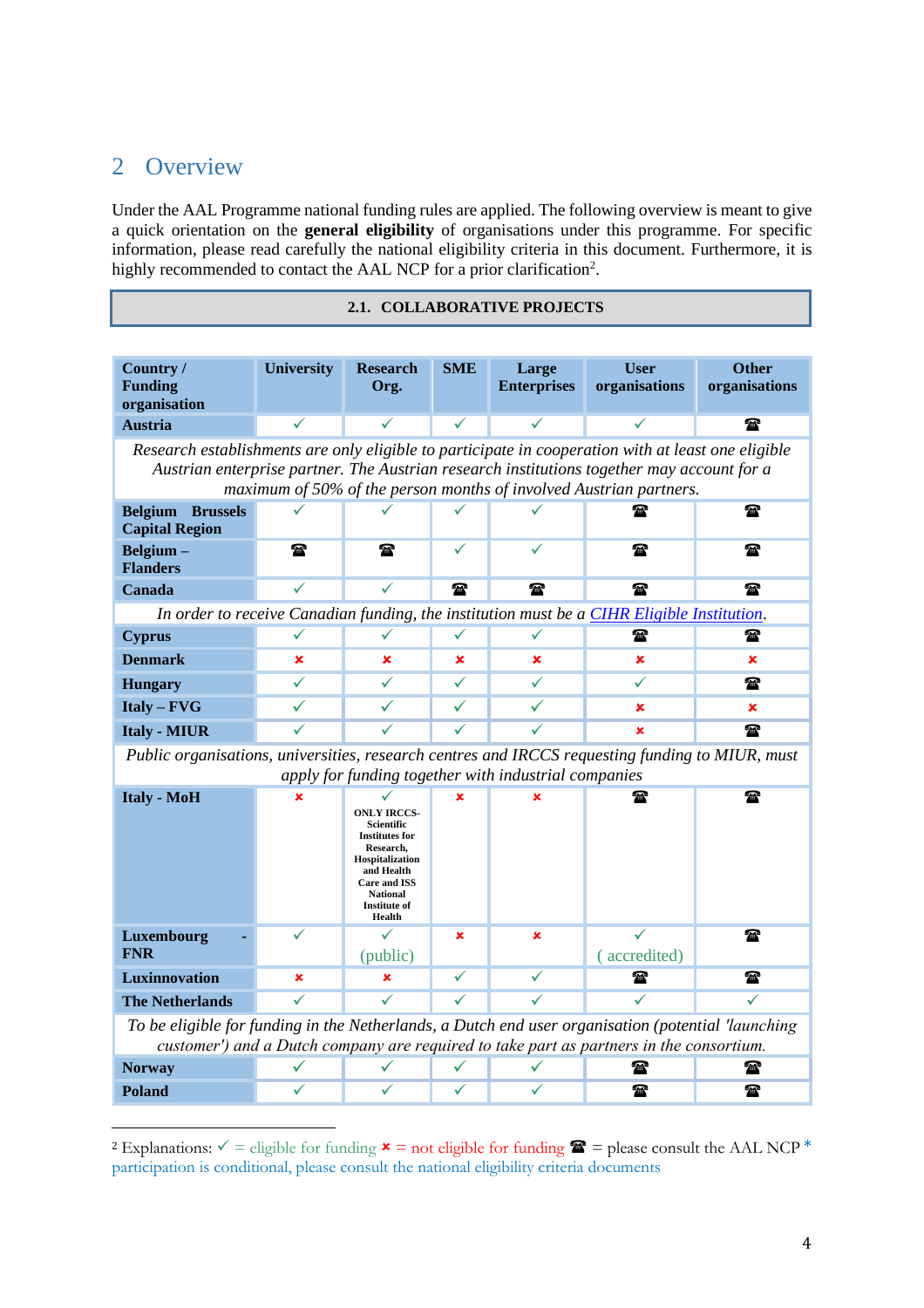| <b>Portugal</b>    |              |              |             |   | $\mathbf{r}$ | $\mathbf{r}$              |
|--------------------|--------------|--------------|-------------|---|--------------|---------------------------|
| Romania            |              |              |             |   |              |                           |
| <b>Slovenia</b>    |              |              |             |   |              |                           |
| Spain - ISCIII     | $\ast$       |              | $\mathbf x$ | × | ×            | 雷                         |
| <b>Switzerland</b> | $\mathbf{a}$ | $\mathbf{r}$ |             |   |              | $\mathbf{r}$              |
| <b>Taiwan</b>      |              |              | ×           | × | $\mathbf{r}$ | $\boldsymbol{\mathrm{r}}$ |

#### **2.2. SMALL COLLABORATIVE PROJECTS**

<span id="page-4-0"></span>

| Country /<br><b>Funding</b><br>organisation      | <b>University</b> | <b>Research</b><br>Org.                                                                                                                                                                                          | <b>SME</b>     | Large<br><b>Enterprises</b> | <b>User</b><br>organisations | <b>Other</b><br>organisations |
|--------------------------------------------------|-------------------|------------------------------------------------------------------------------------------------------------------------------------------------------------------------------------------------------------------|----------------|-----------------------------|------------------------------|-------------------------------|
| <b>Austria</b>                                   | $\checkmark$      | $\checkmark$                                                                                                                                                                                                     | ✓              | $\checkmark$                | $\checkmark$                 | ☎                             |
| <b>Belgium</b> Brussels<br><b>Capital Region</b> | $\checkmark$      | $\checkmark$                                                                                                                                                                                                     | $\checkmark$   | $\checkmark$                | $\mathbf{r}$                 | $\mathbf{r}$                  |
| Belgium-<br><b>Flanders</b>                      | $\mathbf{r}$      | $\mathbf{r}$                                                                                                                                                                                                     | ✓              | $\checkmark$                | t                            | 雷                             |
| Canada                                           | $\pmb{\times}$    | $\mathbf x$                                                                                                                                                                                                      | $\pmb{\times}$ | $\pmb{\times}$              | $\pmb{\times}$               | $\pmb{\times}$                |
| <b>Denmark</b>                                   | $\checkmark$      | $\checkmark$                                                                                                                                                                                                     | $\checkmark$   | $\checkmark$                | $\checkmark$                 | $\checkmark$                  |
| <b>Cyprus</b>                                    | $\mathbf x$       | $\pmb{\times}$                                                                                                                                                                                                   | $\pmb{\times}$ | $\pmb{\times}$              | $\pmb{\times}$               | $\pmb{\times}$                |
| <b>Hungary</b>                                   | $\mathbf x$       | $\mathbf x$                                                                                                                                                                                                      | $\pmb{\times}$ | $\pmb{\times}$              | $\mathbf x$                  | $\pmb{\times}$                |
| $Italy - FVG$                                    | $\checkmark$      | $\checkmark$                                                                                                                                                                                                     | $\checkmark$   | $\checkmark$                | $\mathbf x$                  | $\mathbf x$                   |
| <b>Italy - MIUR</b>                              | $\mathbf x$       | $\mathbf x$                                                                                                                                                                                                      | $\mathbf x$    | $\mathbf x$                 | $\mathbf x$                  | $\mathbf x$                   |
| <b>Italy - MoH</b>                               | $\mathbf x$       | $\checkmark$<br><b>ONLY IRCCS-</b><br><b>Scientific</b><br><b>Institutes for</b><br>Research,<br>Hospitalization<br>and Health<br><b>Care and ISS</b><br><b>National</b><br><b>Institute of</b><br><b>Health</b> | $\pmb{\times}$ | $\pmb{\times}$              | t                            | ☎                             |
| Luxembourg<br><b>FNR</b>                         | $\mathbf x$       | $\mathbf x$                                                                                                                                                                                                      | $\mathbf x$    | $\mathbf x$                 | $\pmb{\times}$               | $\mathbf x$                   |
| <b>Luxinnovation</b>                             | $\mathbf x$       | $\pmb{\times}$                                                                                                                                                                                                   | $\pmb{\times}$ | $\pmb{\times}$              | $\mathbf x$                  | $\mathbf x$                   |
| <b>The Netherlands</b>                           | $\checkmark$      | $\checkmark$                                                                                                                                                                                                     | ✓              | $\checkmark$                | ✓                            | $\checkmark$                  |

*To be eligible for funding in The Netherlands the following requirement need to be fulfilled: It is mandatory that Dutch end-users (organizations) are involved in a small collaborative project.*

| <b>Norway</b>      |             |             |             |             | $\mathbf{P}$ | t            |
|--------------------|-------------|-------------|-------------|-------------|--------------|--------------|
| <b>Poland</b>      | $\mathbf x$ | $\mathbf x$ | $\mathbf x$ | $\mathbf x$ | $\mathbf x$  |              |
| Portugal           | ×           | $\mathbf x$ | $\mathbf x$ | $\mathbf x$ | $\mathbf x$  | ×            |
| Romania            |             |             |             |             |              |              |
| <b>Slovenia</b>    | $\mathbf x$ | $\mathbf x$ | $\mathbf x$ | $\mathbf x$ | $\mathbf x$  | ×            |
| Spain - ISCIII     | $\ast$      |             | ×           | ×           |              | t            |
| <b>Switzerland</b> | x           | $\mathbf x$ | $\mathbf x$ | $\mathbf x$ | $\mathbf x$  | ×            |
| <b>Taiwan</b>      |             |             | $\mathbf x$ | ×           | $\mathbf{r}$ | $\mathbf{r}$ |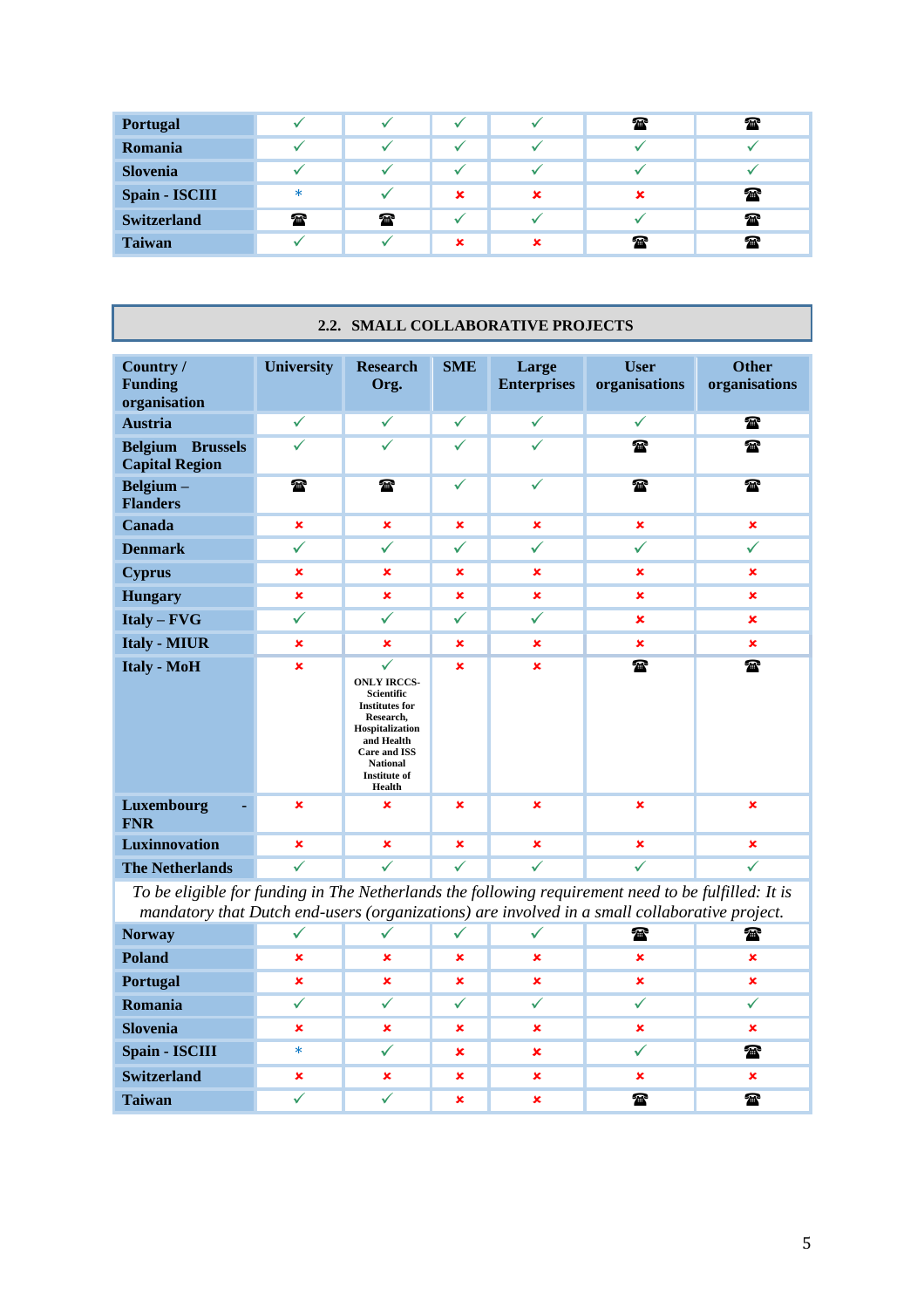# 3 National Eligibility Criteria

3.1 Austria

|                      | <b>Country</b>                                                                                                   | Austria                                                                                                                                                                                                                                                                                                                                                                                                                                                                                                                                                                                                                                                                                                                                                                                                                                           |  |  |  |  |  |  |
|----------------------|------------------------------------------------------------------------------------------------------------------|---------------------------------------------------------------------------------------------------------------------------------------------------------------------------------------------------------------------------------------------------------------------------------------------------------------------------------------------------------------------------------------------------------------------------------------------------------------------------------------------------------------------------------------------------------------------------------------------------------------------------------------------------------------------------------------------------------------------------------------------------------------------------------------------------------------------------------------------------|--|--|--|--|--|--|
| $\blacktriangleleft$ | funding<br><b>National</b><br>authority                                                                          | Federal Ministry for Transport, Innovation and Technology, http://www.bmvit.gv.at                                                                                                                                                                                                                                                                                                                                                                                                                                                                                                                                                                                                                                                                                                                                                                 |  |  |  |  |  |  |
| $\overline{2}$       | <b>National</b><br>programme<br>management agency                                                                | Austrian Research Promotion Agency<br>Sensengasse 1<br>A - 1090 Vienna<br>https://www.ffg.at                                                                                                                                                                                                                                                                                                                                                                                                                                                                                                                                                                                                                                                                                                                                                      |  |  |  |  |  |  |
| $\mathbf{3}$         | <b>National Contact Person</b>                                                                                   | Dr Gerda Geyer, Tel:+43(0)5 7755 - 4205, gerda.geyer@ffg.at                                                                                                                                                                                                                                                                                                                                                                                                                                                                                                                                                                                                                                                                                                                                                                                       |  |  |  |  |  |  |
| 4                    | <b>COLLABORATIVE</b><br><b>PROJECTS</b><br><b>Eligible</b><br>$\sim 10$<br>organisations<br>and<br>funding quota | The following legal entities are eligible for funding:<br>Companies of any legal form, including<br>Local authorities <sup>3</sup> and autonomous bodies,<br>Non-profit making organisations such as NPOs <sup>4</sup> / "Daseinsvorsorger"/ secondary and tertiary end-user<br>$\bullet$<br>organisations<br>Institutions of research and knowledge dissemination<br>Universities and universities of applied sciences<br>Non-university research institutions<br>٠<br>Technology transfer institutions, innovation agents and other research-oriented organisations such as<br>associations with a relevant purpose<br>Maximum funding rates / experimental development:<br><b>Institutions</b><br>οf<br><b>Medium Enterprise</b><br><b>Large Enterprise</b><br><b>Small Enterprise</b><br>research<br>and<br>Knowledge<br><b>Dissemination</b> |  |  |  |  |  |  |

<span id="page-5-1"></span><span id="page-5-0"></span> $3$  Activities of local authorities falling within their statutory mandate are not eligible for funding

<sup>4</sup> Non-profit making organisations" do not distribute profits to their owners, members or other natural persons or legal entities in accordance with their legal status or articles of association.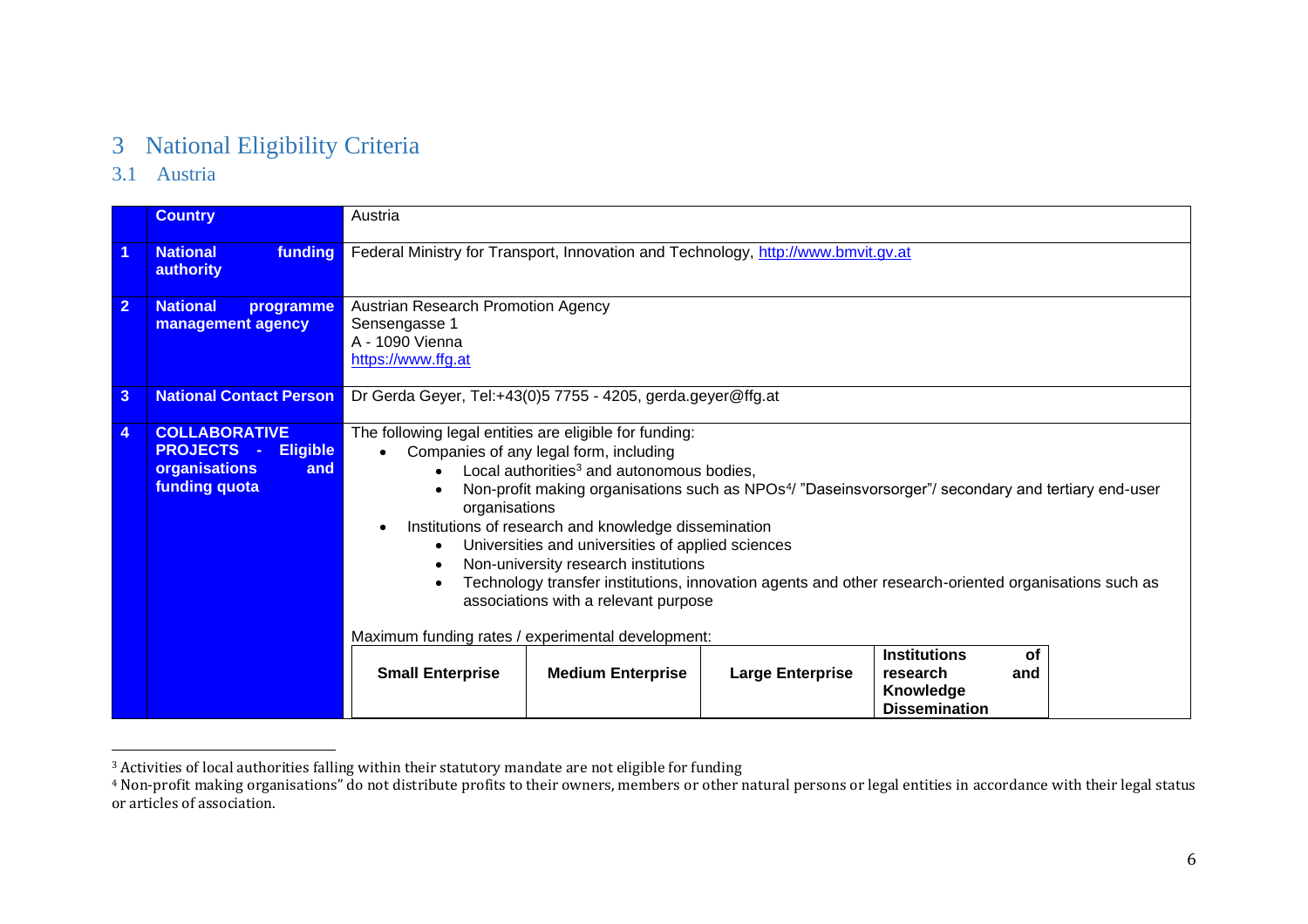|                 |                                                                                                   | 60%                                                                                                                                                                                                                                                                                                                                                                                                                                                                                                                                                                                                                                                                                                                                                                                                                                                                                                                                                                                                                                                                                                                                    | 50 %                                                                                            | 40 % | 75 % |  |  |  |  |
|-----------------|---------------------------------------------------------------------------------------------------|----------------------------------------------------------------------------------------------------------------------------------------------------------------------------------------------------------------------------------------------------------------------------------------------------------------------------------------------------------------------------------------------------------------------------------------------------------------------------------------------------------------------------------------------------------------------------------------------------------------------------------------------------------------------------------------------------------------------------------------------------------------------------------------------------------------------------------------------------------------------------------------------------------------------------------------------------------------------------------------------------------------------------------------------------------------------------------------------------------------------------------------|-------------------------------------------------------------------------------------------------|------|------|--|--|--|--|
| $5\phantom{.0}$ | <b>Organisations excluded</b>                                                                     | In AAL consortia, secondary end-users organisations (eg. Daseinsvorsorger) and municipalities are primarily relevant<br>when contributing with commercial activities (eg as provider of care).<br>Research establishments are only eligible to participate in cooperation with at least one eligible Austrian enterprise<br>partner. The Austrian research institutions together may account for a maximum of 50% of the person months of involved<br>Austrian partners.<br>It is not possible to provide funding to undertakings in difficulty <sup>3</sup> .                                                                                                                                                                                                                                                                                                                                                                                                                                                                                                                                                                         |                                                                                                 |      |      |  |  |  |  |
|                 | from funding                                                                                      | Research establishments: see participation rules above                                                                                                                                                                                                                                                                                                                                                                                                                                                                                                                                                                                                                                                                                                                                                                                                                                                                                                                                                                                                                                                                                 |                                                                                                 |      |      |  |  |  |  |
| $6 \,$          | Information on funding<br><b>conditions</b>                                                       | The national rules on eligible costs for Austrian participants are available from the FFG webpage at https://www.ffg.at/recht-<br>finanzen/kostenleitfaden/version-21 (Kostenleitfaden 2.1). Legal background for funding: Themen-FTI-Richtlinie<br>https://www.ffg.at/sites/default/files/downloads/page/richtlinie fti 2015 themen.pdf<br>Eligibility criteria:<br>Austria requires the fulfilment of the following Eligibility Criteria for Austrian participants and verifies them by means of an<br>eligibility pre-check):<br>Registration at the eCall system of the FFG at https://ecall.ffg.at within the submission deadline; please consult<br>the tutorial at https://ecall.ffg.at/Cockpit/Help.aspx; participant's cost information has to be filled in the FFG ecall<br>proposal prior to submission deadline;<br>For companies: upload of the balance sheets of the last two years in the FFG eCall within the submission<br>deadline:<br>FFG experts will check the financial potential (credit rating and liquidity) of the participating enterprises.<br>Declaration of SME Status for associations and sole traders |                                                                                                 |      |      |  |  |  |  |
|                 | <b>SMALL</b>                                                                                      | The following legal entities are eligible for funding:                                                                                                                                                                                                                                                                                                                                                                                                                                                                                                                                                                                                                                                                                                                                                                                                                                                                                                                                                                                                                                                                                 |                                                                                                 |      |      |  |  |  |  |
|                 | <b>COLLABORATIVE</b><br><b>PROJECTS-</b><br><b>Eligible</b><br>organisations<br>and funding quota |                                                                                                                                                                                                                                                                                                                                                                                                                                                                                                                                                                                                                                                                                                                                                                                                                                                                                                                                                                                                                                                                                                                                        | Companies of any legal form, including<br>Local authorities <sup>5</sup> and autonomous bodies, |      |      |  |  |  |  |

<sup>3</sup> Undertakings in difficulty as defined in the General block exemption Regulation (EU) N°651/2014 of 17 June 2014

<sup>5</sup> Activities of local authorities falling within their statutory mandate are not eligible for funding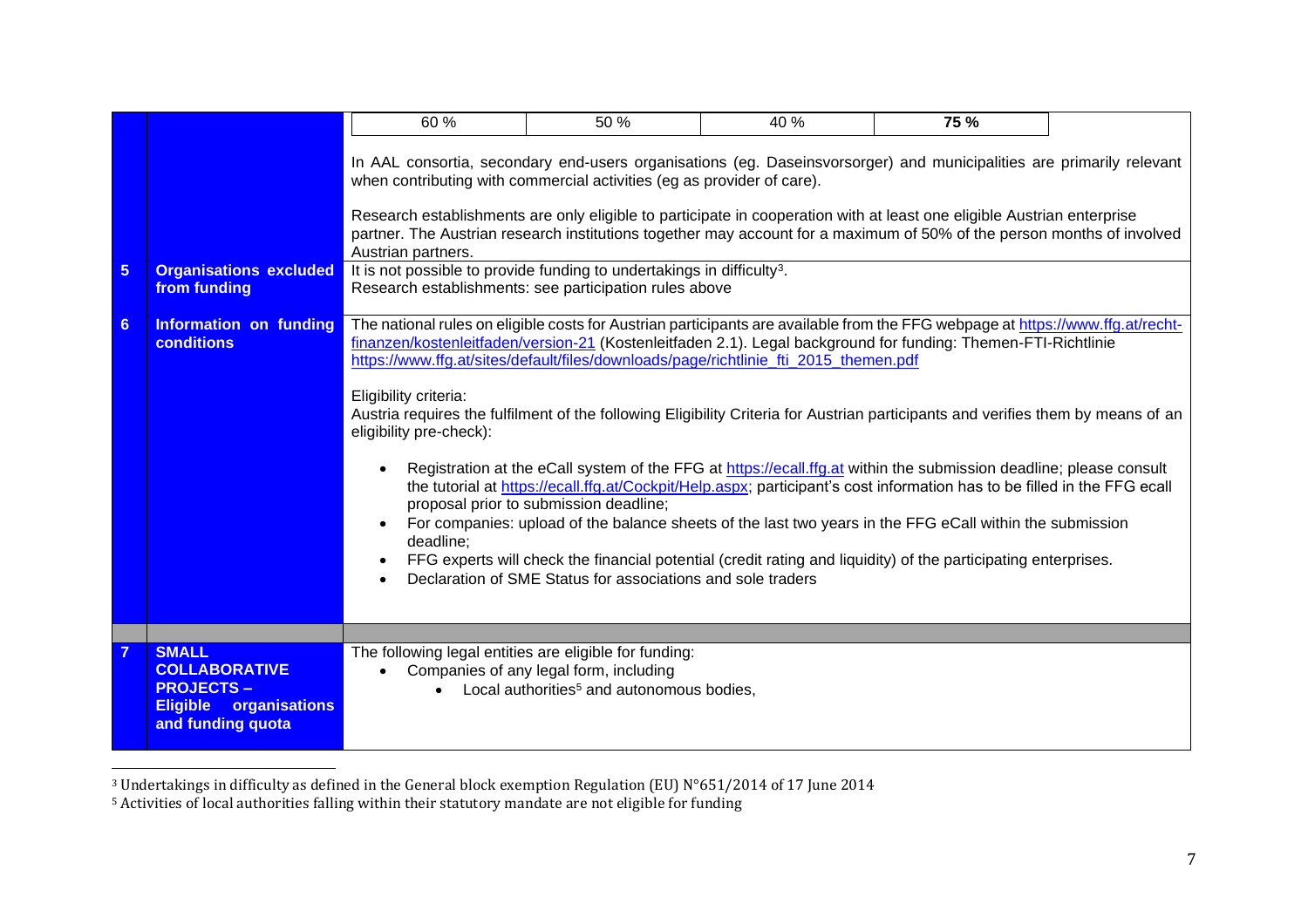|   |                                                    | Non-profit making organisations such as NPOs <sup>6</sup> / "Daseinsvorsorger"/ secondary and tertiary end-user<br>$\bullet$<br>organisations<br>Institutions of research and knowledge dissemination<br>Universities and universities of applied sciences<br>$\bullet$<br>Non-university research institutions<br>Technology transfer institutions, innovation agents and other research-oriented organisations such as<br>associations with a relevant purpose<br>Maximum funding rates / experimental development: |                                                                                                                                                                                                                                                                                                                                                                                                                                                                              |      |      |  |  |  |  |
|---|----------------------------------------------------|-----------------------------------------------------------------------------------------------------------------------------------------------------------------------------------------------------------------------------------------------------------------------------------------------------------------------------------------------------------------------------------------------------------------------------------------------------------------------------------------------------------------------|------------------------------------------------------------------------------------------------------------------------------------------------------------------------------------------------------------------------------------------------------------------------------------------------------------------------------------------------------------------------------------------------------------------------------------------------------------------------------|------|------|--|--|--|--|
|   |                                                    | <b>Institutions</b><br>οf<br><b>Small Enterprise</b><br><b>Medium Enterprise</b><br><b>Large Enterprise</b><br>research<br>and<br>Knowledge<br><b>Dissemination</b>                                                                                                                                                                                                                                                                                                                                                   |                                                                                                                                                                                                                                                                                                                                                                                                                                                                              |      |      |  |  |  |  |
|   |                                                    | 60 %                                                                                                                                                                                                                                                                                                                                                                                                                                                                                                                  | 50 %                                                                                                                                                                                                                                                                                                                                                                                                                                                                         | 40 % | 75 % |  |  |  |  |
|   |                                                    |                                                                                                                                                                                                                                                                                                                                                                                                                                                                                                                       | In AAL consortia, secondary end-users organisations (eg. Daseinsvorsorger) and municipalities are primarily relevant<br>when contributing with commercial activities (eg as provider of care).                                                                                                                                                                                                                                                                               |      |      |  |  |  |  |
| 8 | <b>Organisations excluded</b><br>from funding      |                                                                                                                                                                                                                                                                                                                                                                                                                                                                                                                       | It is not possible to provide funding to undertakings in difficulty <sup>3</sup> .                                                                                                                                                                                                                                                                                                                                                                                           |      |      |  |  |  |  |
| 9 | <b>Information on funding</b><br><b>conditions</b> | Eligibility criteria:<br>eligibility pre-check):                                                                                                                                                                                                                                                                                                                                                                                                                                                                      | The national rules on eligible costs for Austrian participants are available from the FFG webpage at https://www.ffg.at/recht-<br>finanzen/kostenleitfaden/version-21 (Kostenleitfaden 2.1). Legal background for funding: Themen-FTI-Richtlinie<br>https://www.ffg.at/sites/default/files/downloads/page/richtlinie_fti_2015_themen.pdf<br>Austria requires the fulfilment of the following Eligibility Criteria for Austrian participants and verifies them by means of an |      |      |  |  |  |  |
|   |                                                    | deadline:                                                                                                                                                                                                                                                                                                                                                                                                                                                                                                             | Registration at the eCall system of the FFG at https://ecall.ffg.at within the submission deadline; please consult<br>the tutorial at https://ecall.ffg.at/Cockpit/Help.aspx; participant's cost information has to be filled in the FFG ecall<br>proposal prior to submission deadline;<br>For companies: upload of the balance sheets of the last two years in the FFG eCall within the submission                                                                         |      |      |  |  |  |  |

 $6$  Non-profit making organisations" do not distribute profits to their owners, members or other natural persons or legal entities in accordance with their legal status or articles of association.

<sup>3</sup> Undertakings in difficulty as defined in the General block exemption Regulation (EU) N°651/2014 of 17 June 2014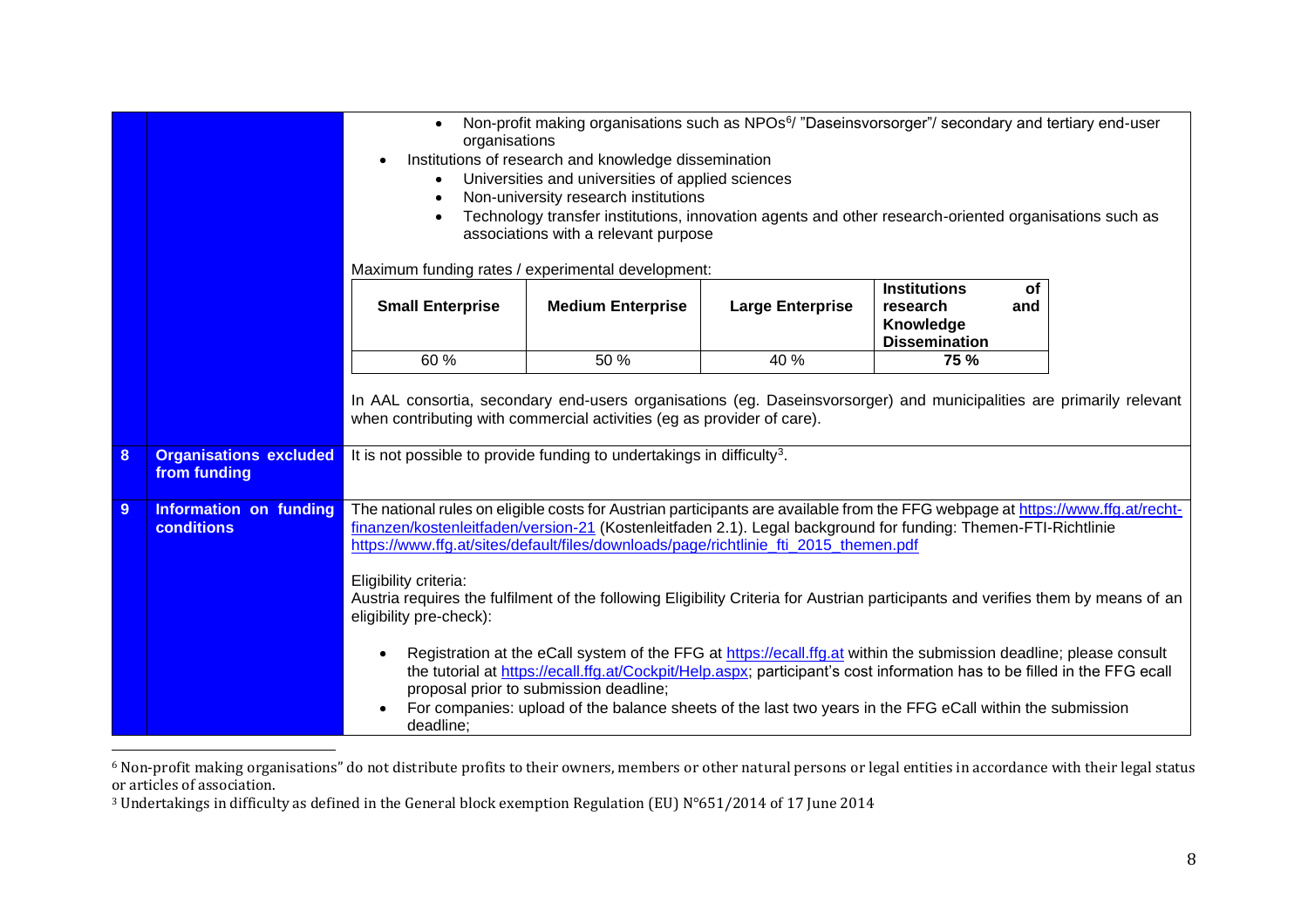| • FFG experts will check the financial potential (credit rating and liquidity) of the participating enterprises. |
|------------------------------------------------------------------------------------------------------------------|
| • Declaration of SME Status for associations and sole traders                                                    |

# 3.2 Belgium – Brussels Capital Region

<span id="page-8-0"></span>

|                | <b>Country</b>                                                                                | <b>Brussels Capital Region</b>                                                                                                                                                                                                                                                                                                                                                                                                                                                                                                                                                                                                                                                                                                                                                                                                                                                                                                                                                                                                                                                                                                                                                                                                                                                                                                                   |
|----------------|-----------------------------------------------------------------------------------------------|--------------------------------------------------------------------------------------------------------------------------------------------------------------------------------------------------------------------------------------------------------------------------------------------------------------------------------------------------------------------------------------------------------------------------------------------------------------------------------------------------------------------------------------------------------------------------------------------------------------------------------------------------------------------------------------------------------------------------------------------------------------------------------------------------------------------------------------------------------------------------------------------------------------------------------------------------------------------------------------------------------------------------------------------------------------------------------------------------------------------------------------------------------------------------------------------------------------------------------------------------------------------------------------------------------------------------------------------------|
|                | funding<br>Regional<br>authority                                                              | Innoviris - The Brussels Institute for Research and Innovation, www.innoviris.be                                                                                                                                                                                                                                                                                                                                                                                                                                                                                                                                                                                                                                                                                                                                                                                                                                                                                                                                                                                                                                                                                                                                                                                                                                                                 |
| $\overline{2}$ | Regional<br>programme<br>management agency                                                    | Innoviris - The Brussels Institute for Research and Innovation                                                                                                                                                                                                                                                                                                                                                                                                                                                                                                                                                                                                                                                                                                                                                                                                                                                                                                                                                                                                                                                                                                                                                                                                                                                                                   |
| 3              | <b>National Contact Persons</b>                                                               | Beata Bibrowska<br><b>EU Projects Officer</b><br>bbibrowska@innoviris.brussels<br>tel: +32 (0) 2 600 50 22                                                                                                                                                                                                                                                                                                                                                                                                                                                                                                                                                                                                                                                                                                                                                                                                                                                                                                                                                                                                                                                                                                                                                                                                                                       |
|                | <b>COLLABORATIVE</b><br><b>PROJECTS</b><br>-Eligible<br>organisations<br>and<br>funding quota | <b>Eligible organisations:</b><br>Private companies established in the Brussels Capital Region with a sustainable activity in this region based upon<br>$\circ$<br>a sound business model.<br>Brussels Capital Region based universities,<br>$\circ$<br>Research organisations<br>$\circ$<br>Associations of end users<br>$\bigcirc$<br>Associations will be funded following the analysis of their structural activities (economic/not-economic activities).<br>Associations without economic activity- 100% of funding<br>$\circ$<br>Associations with max 20 % or less than 20% of economic activities- 100 % of funding<br>$\circ$<br>Others association with more than 20% of economic activities- funded on the same rules as private companies<br>$\circ$<br>Calculation of dedicated funding for associations will be based on their statutes, financial accounts<br>$\circ$<br>The associations need to prepare and submit the document "qualification of beneficiary".<br>Additionally to the general criteria developed by the AAL program, Innoviris funded projects will fulfil some general<br>regional eligibility criteria:<br>Regional beneficiary develops entirely or partially its activities in Brussels Capital Region<br>Regional beneficiary will perform a research or demonstration activity in the project<br>$\circ$ |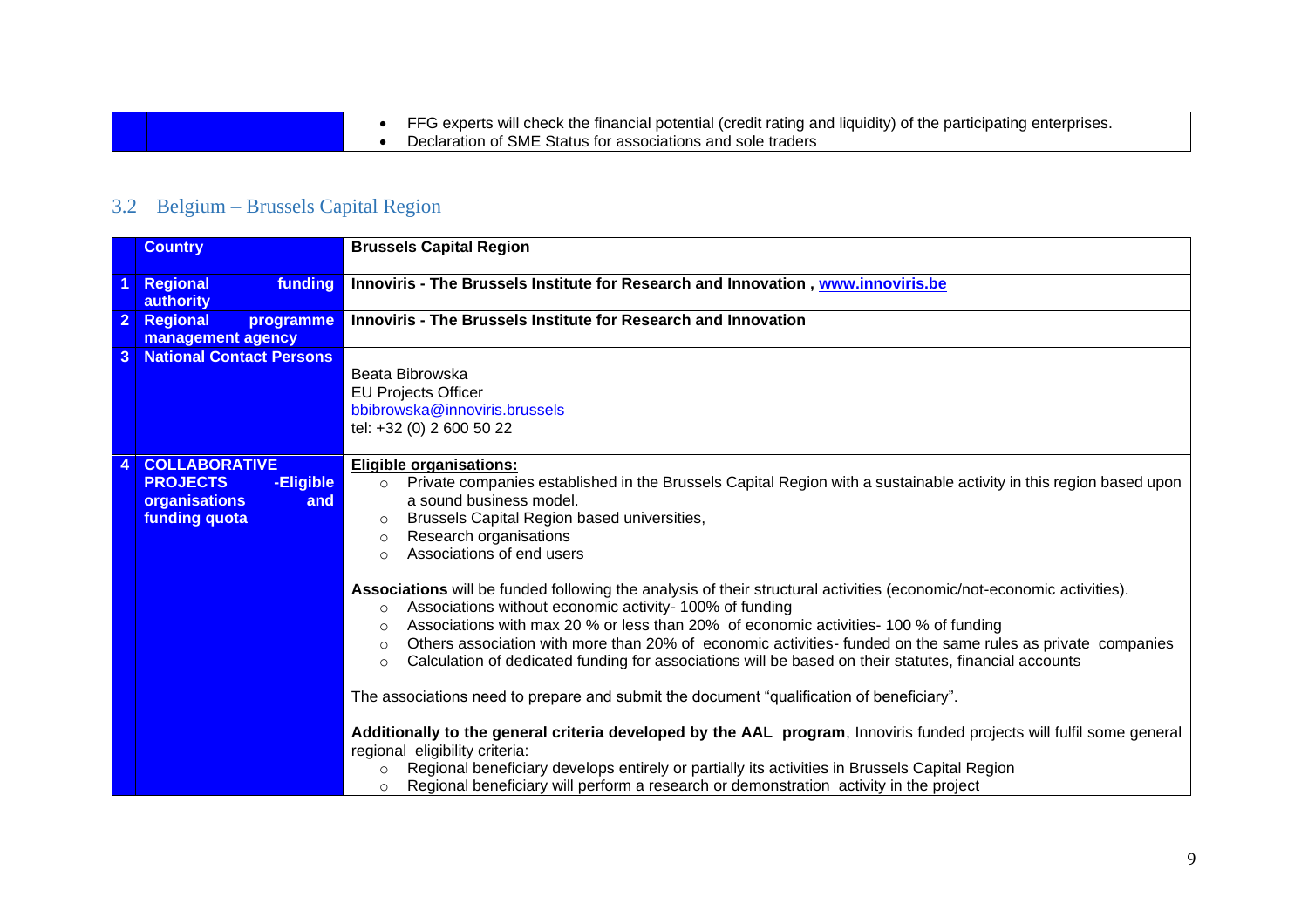| The project will be innovative and will present the positive impact on regional economy and employment by<br>$\circ$<br>valorisation of results in the region<br>Regional Beneficiary has not received public funding for the same activities<br>$\circ$<br>Regional Beneficiary has fulfilled the obligations in the context of previous grants allocated by the Region<br>$\circ$<br>Regional Beneficiary can guarantee its own financial contribution to the project if this isn't granted at 100%<br>$\circ$<br>All applicants should demonstrate their viability and financial soundness regarding their own contribution to the project and<br>the implementation of the results.<br>Please contact your NCP if you are association preparing the project or involving the association in your project. |                                                      |                                                     |                                        |                                                                                                           |  |  |  |
|---------------------------------------------------------------------------------------------------------------------------------------------------------------------------------------------------------------------------------------------------------------------------------------------------------------------------------------------------------------------------------------------------------------------------------------------------------------------------------------------------------------------------------------------------------------------------------------------------------------------------------------------------------------------------------------------------------------------------------------------------------------------------------------------------------------|------------------------------------------------------|-----------------------------------------------------|----------------------------------------|-----------------------------------------------------------------------------------------------------------|--|--|--|
| The funding rates<br><b>Maximum funding rates</b>                                                                                                                                                                                                                                                                                                                                                                                                                                                                                                                                                                                                                                                                                                                                                             |                                                      |                                                     |                                        |                                                                                                           |  |  |  |
|                                                                                                                                                                                                                                                                                                                                                                                                                                                                                                                                                                                                                                                                                                                                                                                                               | Large<br>enterprise<br>$\mathbf{s}$                  | <b>Medium</b><br>size<br>enterprise<br>$\mathbf{s}$ | <b>Small</b><br>enterprise<br><b>S</b> | <b>Research organisations</b><br>,universities/associations without<br>economic activities                |  |  |  |
| <b>Industrial</b><br>research                                                                                                                                                                                                                                                                                                                                                                                                                                                                                                                                                                                                                                                                                                                                                                                 | 65%                                                  | 75%                                                 | 80%                                    | 100%                                                                                                      |  |  |  |
| <b>Experimental</b><br>development                                                                                                                                                                                                                                                                                                                                                                                                                                                                                                                                                                                                                                                                                                                                                                            | 40%                                                  | 50%                                                 | 60%                                    | 100%                                                                                                      |  |  |  |
| <b>Eligible costs:</b><br>Personnel costs<br>$\circ$<br>Operational costs<br>$\circ$<br>Investment costs<br>$\circ$<br>$\circ$<br>Subcontracting<br>$\circ$                                                                                                                                                                                                                                                                                                                                                                                                                                                                                                                                                                                                                                                   | Indirect costs (10% of personnel +operational costs) |                                                     |                                        | Please note that in this AAL call Innoviris will fund applied research and demonstration activities only. |  |  |  |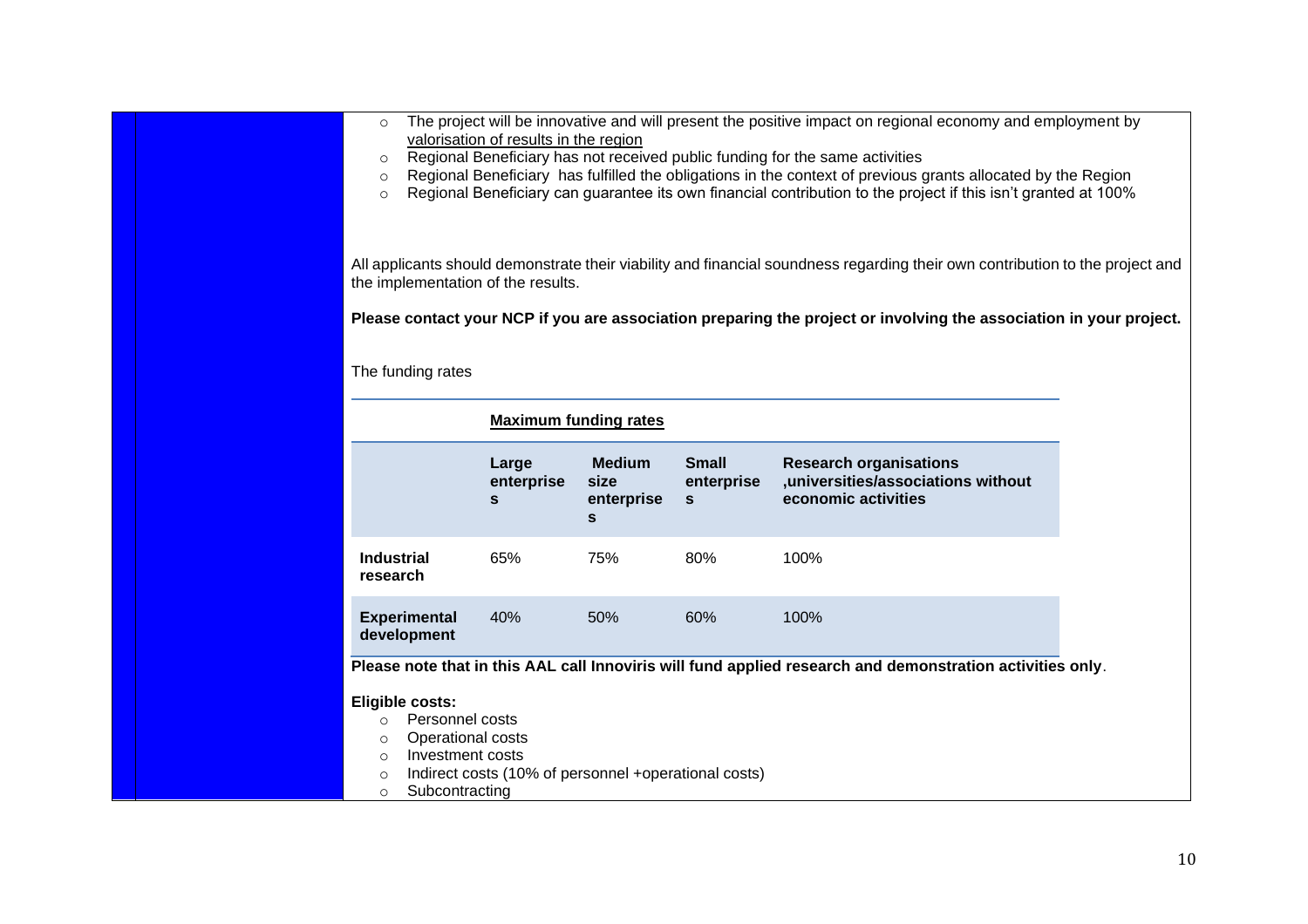|                 |                                                                                                         | Brussels based entities can submit the grant for grant preparation (IPSU).<br>Legal text on eligibility of Brussels based RDI actors:<br>http://www.ejustice.just.fgov.be/cgi_loi/loi_l1.pl?language=nl&caller=list&la=n&fromtab=wet&tri=dd+as+rank&sql=dd+=+<br>date%272017-07-27%27+and+nm+contains+%272017040700%27                                                                                                                                                                                                                                                                                                                                                                                                                                                                                        |
|-----------------|---------------------------------------------------------------------------------------------------------|---------------------------------------------------------------------------------------------------------------------------------------------------------------------------------------------------------------------------------------------------------------------------------------------------------------------------------------------------------------------------------------------------------------------------------------------------------------------------------------------------------------------------------------------------------------------------------------------------------------------------------------------------------------------------------------------------------------------------------------------------------------------------------------------------------------|
| $5\phantom{1}$  | <b>Organisations</b><br>excluded<br>from funding                                                        | Innoviris will not finance the organisations without the activities in Brussels. Please contact us for any question.                                                                                                                                                                                                                                                                                                                                                                                                                                                                                                                                                                                                                                                                                          |
| $6\overline{6}$ | Information on funding<br><b>conditions</b>                                                             | Important:<br>Each applicant will submit to Innoviris the regional funding template (FORM C- request for funding) simultaneously to the<br>submission of AAL EU application. Regional template will be available at Innoviris web site during the opening of EU AAL<br>2020 call- www.innoviris.be. The applicants will return the regional template in 2 hard copies and electronic version to<br>bbibrowska@innoviris.brussels<br>The regional AAL applicants who will not submit the regional Innoviris form will be considered as ineligible in this<br>call.<br>Please contact National Contact Person for the advice, help in project preparation or any information needed.<br>Beata Bibrowska, EU Projects Officer, Strategic Research Unit bbibrowska@innoviris.brussels<br>tel: +32 (0) 2 600 50 22 |
|                 |                                                                                                         |                                                                                                                                                                                                                                                                                                                                                                                                                                                                                                                                                                                                                                                                                                                                                                                                               |
|                 | <b>SMALL COLLABORATIVE</b><br><b>PROJECTS-</b><br><b>Eligible</b><br>organisations<br>and funding quota | The same conditions apply as for the collaborative projects.                                                                                                                                                                                                                                                                                                                                                                                                                                                                                                                                                                                                                                                                                                                                                  |
| 8               | <b>Organisations excluded</b><br>from funding                                                           |                                                                                                                                                                                                                                                                                                                                                                                                                                                                                                                                                                                                                                                                                                                                                                                                               |
| $\overline{9}$  | <b>Information on funding</b><br>conditions                                                             |                                                                                                                                                                                                                                                                                                                                                                                                                                                                                                                                                                                                                                                                                                                                                                                                               |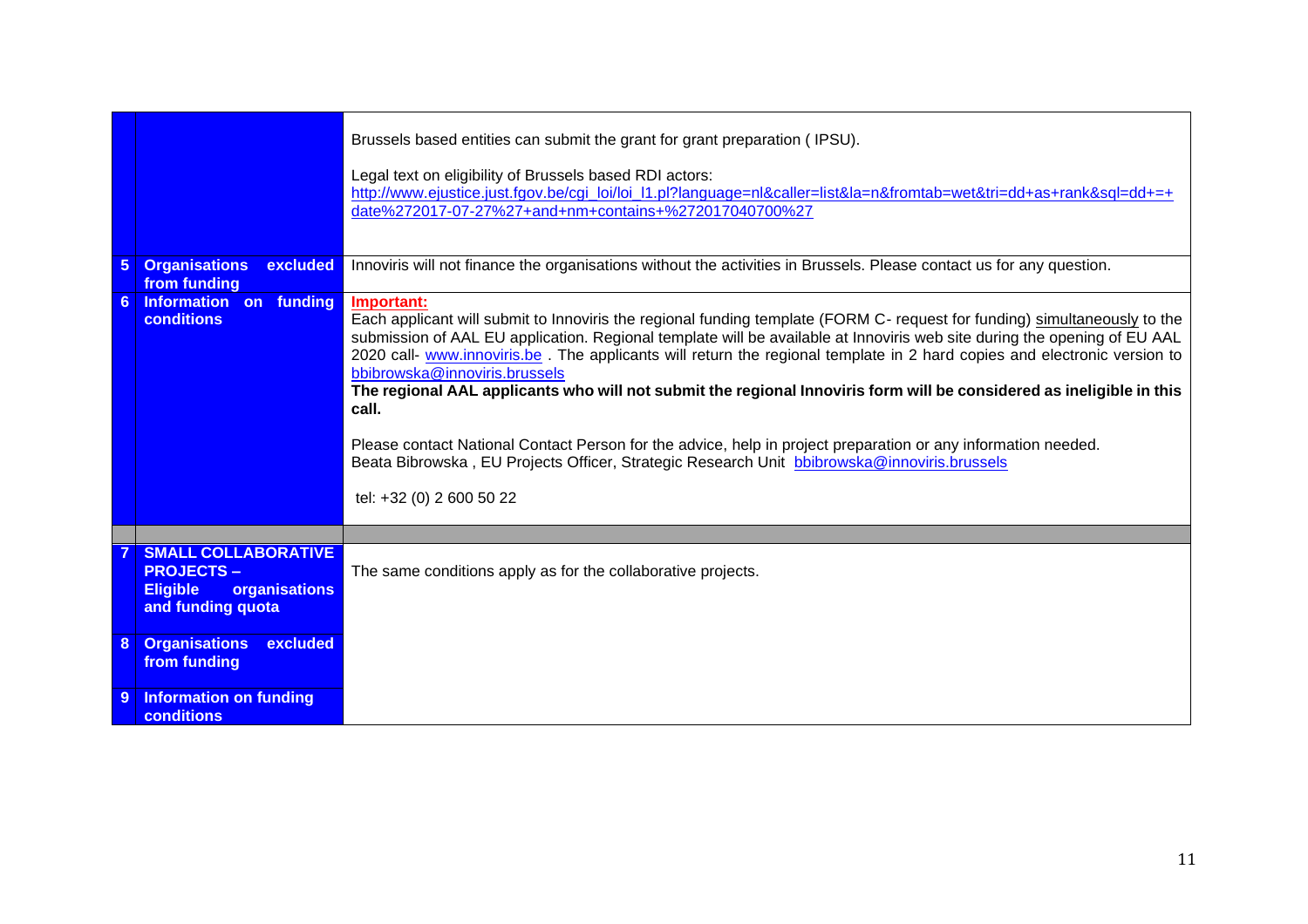# 3.3 Belgium – Flanders

<span id="page-11-0"></span>

|                         | <b>Country</b>                                        | <b>Belgium - Flanders</b>                                                                                                                                                                                                       |
|-------------------------|-------------------------------------------------------|---------------------------------------------------------------------------------------------------------------------------------------------------------------------------------------------------------------------------------|
| $\overline{1}$          | <b>National funding</b>                               | Agentschap Innoveren & Ondernemen                                                                                                                                                                                               |
|                         | authority                                             | http:// http://www.vlaio.be                                                                                                                                                                                                     |
| $\overline{2}$          | <b>National programme</b>                             | Agentschap Innoveren & Ondernemen                                                                                                                                                                                               |
|                         | management agency                                     | http:// http://www.vlaio.be                                                                                                                                                                                                     |
| $\overline{3}$          | <b>National Contact</b>                               | Alain Thielemans; Tel.: +32 492 150 705 ; at@vlaio.be                                                                                                                                                                           |
|                         | <b>Persons</b>                                        |                                                                                                                                                                                                                                 |
| $\overline{\mathbf{4}}$ | <b>COLLABORATIVE</b><br><b>PROJECTS</b>               | Companies established in the Flemish region, with a sustainable activity in this region, based upon a sound business<br>model are eligible to apply for funding. They have not received public funding for the same activities. |
|                         |                                                       |                                                                                                                                                                                                                                 |
|                         | <b>Eligible</b><br>organisations and<br>funding quota | Research centres with the legitimate status of Strategic Research Centre (SOC) in the Flemish region. Strategic Research<br>Centres (SOC) are eligible for funding only if the consortium includes a Flemish company.           |
|                         |                                                       | Flemish public and non-public universities and academic organisations, research organisations, higher and secondary<br>education organisations can only participate as research partner or subcontractor of a Flemish company.  |
|                         |                                                       | Other institutions, e.g. end user organisations, may be funded for the activities necessary for the success of the project.                                                                                                     |
|                         |                                                       | All applicants should demonstrate their viability and financial soundness regarding their own contribution to the project and<br>the implementation of the results.                                                             |
|                         |                                                       | It is highly recommended to contact the NCP prior to submission.                                                                                                                                                                |
|                         |                                                       | Shortly after closure of the call Agentschap Innoveren & Ondernemen will request a national annex to the central<br>application.                                                                                                |
|                         |                                                       | The application will only be eligible if this national annex is submitted in due time.<br>It is mandatory to use the templates and/or online forms that will be made available by Agentschap Innoveren &<br>Ondernemen.         |
|                         |                                                       | Funding rate:<br>- Development: Large Enterprise: 35%, Medium Enterprise: 45% and Small Enterprise: 50%<br>- Research: 60%                                                                                                      |
|                         |                                                       | Composition of the funding rate:<br>- Applicable base rate for development (25%) or research (50%)                                                                                                                              |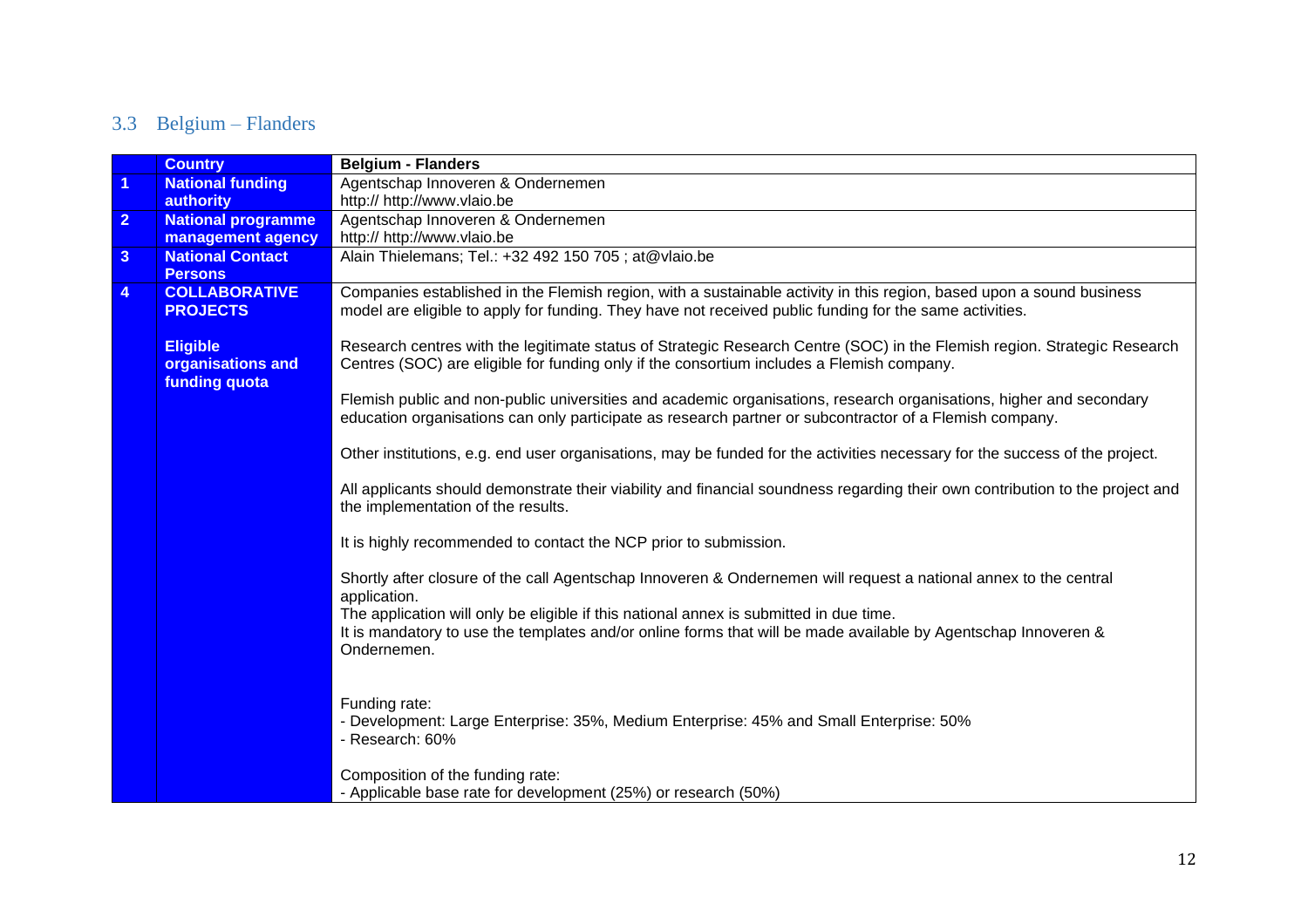|                 |                           | - Bonus for international collaboration (10%)                                                                                     |
|-----------------|---------------------------|-----------------------------------------------------------------------------------------------------------------------------------|
|                 |                           | - SME bonus for medium sized enterprises (10%) and small enterprises (20%)                                                        |
|                 |                           | - Max funding rate: 50% for development and 60% for research.                                                                     |
|                 |                           |                                                                                                                                   |
|                 |                           | The support of Strategic Research Centre contributions is determined by a specific project related agreement. The total           |
|                 |                           | funding will be between 50% and 100%. National funding to be confirmed by the Strategic Research Centre involved.                 |
|                 |                           |                                                                                                                                   |
| $5\phantom{.0}$ | <b>Organisations</b>      | Organisations established in the Brussels or Walloon region, without a sustainable activity in Flanders.                          |
|                 | excluded from             |                                                                                                                                   |
|                 | funding                   |                                                                                                                                   |
| $6\phantom{a}$  | <b>Information on</b>     | AAL                                                                                                                               |
|                 | <b>funding conditions</b> | https://www.vlaio.be/nl/subsidies-financiering/subsidies-voor-ooi-een-internationaal-consortium/netwerken/aal-active              |
|                 |                           | Development project                                                                                                               |
|                 |                           | https://www.vlaio.be/nl/subsidies-financiering/ontwikkelingsproject                                                               |
|                 |                           | Research project                                                                                                                  |
|                 |                           | https://www.vlaio.be/nl/subsidies-financiering/onderzoeksproject                                                                  |
|                 |                           | The support of Strategic Research Centre contributions is determined by a specific project related agreement.                     |
|                 |                           |                                                                                                                                   |
| $\overline{7}$  | <b>SMALL</b>              | For small collaborative projects the same eligibility criteria and funding quota apply as for the regular collaborative projects. |
|                 | <b>COLLABORATIVE</b>      |                                                                                                                                   |
|                 | <b>PROJECTS</b>           |                                                                                                                                   |
|                 |                           |                                                                                                                                   |
|                 | <b>Eligible</b>           |                                                                                                                                   |
|                 | organisations and         |                                                                                                                                   |
|                 | funding quota             |                                                                                                                                   |
|                 |                           |                                                                                                                                   |
| 8               | <b>Organisations</b>      | Organisations established in the Brussels or Walloon region, without a sustainable activity in Flanders.                          |
|                 | excluded from             |                                                                                                                                   |
|                 | funding                   |                                                                                                                                   |
|                 |                           |                                                                                                                                   |
| 9               | <b>Information on</b>     | AAL                                                                                                                               |
|                 | <b>funding conditions</b> | https://www.vlaio.be/nl/subsidies-financiering/subsidies-voor-ooi-een-internationaal-consortium/netwerken/aal-active              |
|                 |                           | Development project                                                                                                               |
|                 |                           | https://www.vlaio.be/nl/subsidies-financiering/ontwikkelingsproject                                                               |
|                 |                           | Research project                                                                                                                  |
|                 |                           | https://www.vlaio.be/nl/subsidies-financiering/onderzoeksproject                                                                  |
|                 |                           | The support of Strategic Research Centre contributions is determined by a specific project related agreement                      |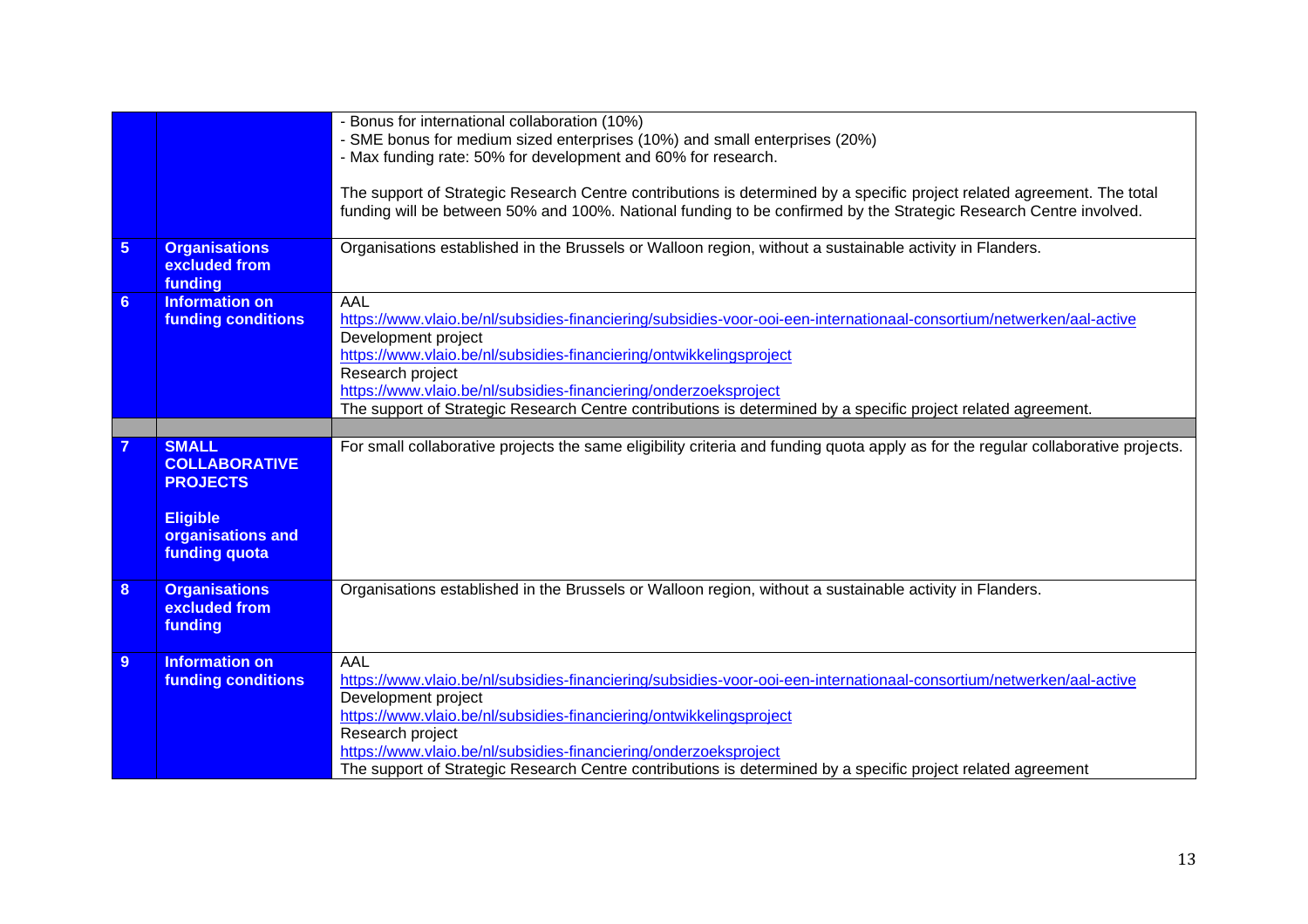### 3.4 Canada

<span id="page-13-0"></span>

|                | <b>Country</b>                | Canada                                                                                                                     |
|----------------|-------------------------------|----------------------------------------------------------------------------------------------------------------------------|
| 1              | <b>National funding</b>       | Canadian Institutes of Health Research (CIHR)                                                                              |
|                | authority                     |                                                                                                                            |
| $\overline{2}$ | <b>National programme</b>     | Canadian Institutes of Health Research (CIHR)                                                                              |
|                | management agency             |                                                                                                                            |
| $\mathbf{3}$   | <b>National Contact</b>       | Étienne Murgues, +1 613-948-2209, Etienne Murgues@cihr-irsc.gc.ca                                                          |
|                | <b>Persons</b>                | Susan Rogers, +1 514 360 2436, Susan. Rogers@criugm.gc.ca                                                                  |
|                |                               | Alison Chayka, +1 613-952-5737, Alison.Chayka@cihr-irsc.gc.ca                                                              |
| $\overline{4}$ | <b>COLLABORATIVE</b>          | Eligibility criteria for all CIHR research funding programs apply. The business office of the institution of an eligible   |
|                | <b>PROJECTS</b>               | Nominated Principal Applicant generally administers CIHR funds. Refer to the Individual Eligibility Requirements regarding |
|                |                               | the eligibility requirements for individuals and institutions.                                                             |
|                | <b>Eligible organisations</b> |                                                                                                                            |
|                | and funding quota             | For your application to be eligible to CIHR:                                                                               |
|                |                               |                                                                                                                            |
|                |                               | The Nominated Principal Applicant (NPA) must be an independent researcher. This individual must be the                     |
|                |                               | Canadian researcher that is applying for funding from Canada.                                                              |
|                |                               | The Nominated Principal Applicant must be appointed at an eligible institution.                                            |
|                |                               |                                                                                                                            |
|                |                               | The total Canadian amount available for this funding opportunity is \$353,000, enough to fund approximately one (1) grant. |
|                |                               | This amount may increase if additional funding partners participate.                                                       |
|                |                               |                                                                                                                            |
| $\overline{5}$ | <b>Organisations</b>          | Organizations that are not eligible to receive CIHR funding are excluded from CIHR funding.                                |
|                | excluded from funding         |                                                                                                                            |
| 6 <sup>°</sup> | Information on                | Applicants must submit an abbreviated application to CIHR using ResearchNet. Successful applicants funded through this     |
|                | <b>funding conditions</b>     | funding opportunity and any other persons working on the project must fully comply with the applicable CIHR Funding        |
|                |                               | Policies. Applicants should review the Use of Grant Funds section of the Tri-Agency (CIHR, NSERC and SSHRC) Financial      |
|                |                               | Administration Guide for a complete listing and description of allowable costs and activities.                             |
|                |                               |                                                                                                                            |
|                |                               |                                                                                                                            |
|                | <b>SMALL</b>                  | Not applicable                                                                                                             |
|                | <b>COLLABORATIVE</b>          |                                                                                                                            |
|                | <b>PROJECTS</b>               |                                                                                                                            |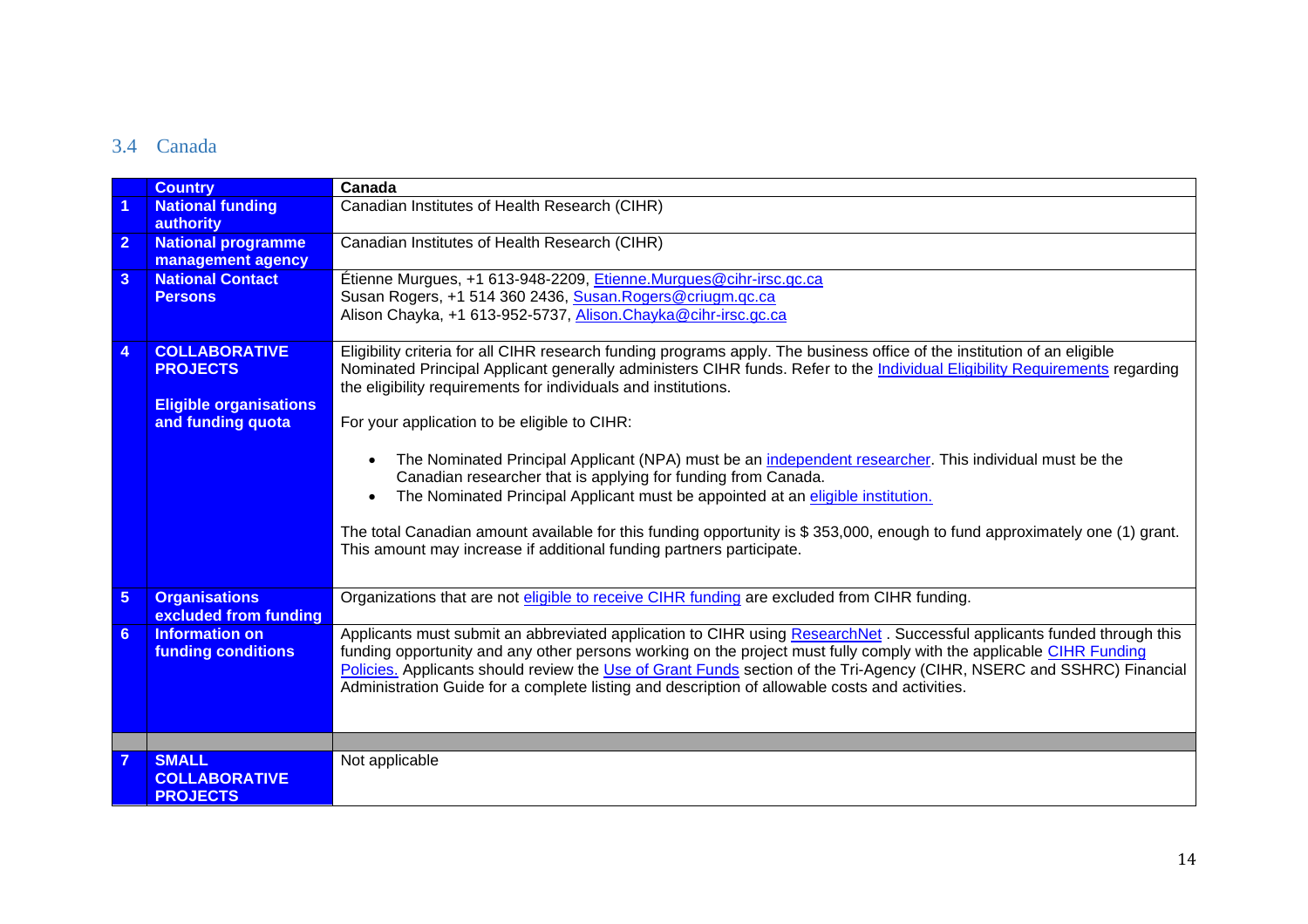|                | <b>Eligible organisations</b><br>and funding quota |                |
|----------------|----------------------------------------------------|----------------|
| <b>8</b>       | <b>Organisations</b><br>excluded from funding      | Not applicable |
| $\overline{9}$ | Information on<br>funding conditions               | Not applicable |

# 3.5 Cyprus

<span id="page-14-0"></span>

|                         | <b>Country</b>                                                                           | <b>Cyprus</b>                                                                                                                                                                                                                                                                                                                                                                                                                                                                                                                                                                                                                                                                                                                                                                                                                                                                                                                                                                                                                                                                                                                                                                                                                                                                                                                                                                |
|-------------------------|------------------------------------------------------------------------------------------|------------------------------------------------------------------------------------------------------------------------------------------------------------------------------------------------------------------------------------------------------------------------------------------------------------------------------------------------------------------------------------------------------------------------------------------------------------------------------------------------------------------------------------------------------------------------------------------------------------------------------------------------------------------------------------------------------------------------------------------------------------------------------------------------------------------------------------------------------------------------------------------------------------------------------------------------------------------------------------------------------------------------------------------------------------------------------------------------------------------------------------------------------------------------------------------------------------------------------------------------------------------------------------------------------------------------------------------------------------------------------|
| $\vert$                 | <b>National funding</b><br>authority                                                     | Research and Innovation Foundation (www.research.org.cy)                                                                                                                                                                                                                                                                                                                                                                                                                                                                                                                                                                                                                                                                                                                                                                                                                                                                                                                                                                                                                                                                                                                                                                                                                                                                                                                     |
| $\overline{2}$          | <b>National programme</b><br>management agency                                           | Research and Innovation Foundation (www.research.org.cy)                                                                                                                                                                                                                                                                                                                                                                                                                                                                                                                                                                                                                                                                                                                                                                                                                                                                                                                                                                                                                                                                                                                                                                                                                                                                                                                     |
| $\overline{\mathbf{3}}$ | <b>National Contact</b><br><b>Persons</b>                                                | Dr. Charalambos Papatryfonos (email: cpapatryfonos@research.org.cy, tel.no: +357 22205016)                                                                                                                                                                                                                                                                                                                                                                                                                                                                                                                                                                                                                                                                                                                                                                                                                                                                                                                                                                                                                                                                                                                                                                                                                                                                                   |
| $\overline{4}$          | <b>COLLABORATIVE</b><br><b>PROJECTS - Eligible</b><br>organisations and<br>funding quota | The maximum funding per project for Cypriot Partners is €175,000. In the case that the Coordinator of the Transnational<br>Consortium is a Cypriot Organisation, the funding amount of the Cypriot Partners can be increased up to €200,000.<br>Research Organisations / Other Public Benefit and General Government Sector entities – up to 100%<br>Small Enterprise - up to 60 %<br>Medium Enterprise - up to 50%<br>Large Enterprise - up to 40%<br>For Proposals with Cypriot Participation, the Coordinator of the Cypriot Consortium will have to submit a corresponding<br>Proposal on the Research and Innovation Foundation's IRIS Portal (https://iris.research.org.cy), up to one week after the<br>Transnational Proposal's submission deadline and no later than 13:00 (local Cyprus time).<br>The Proposals submitted on RIF's IRIS Portal includes only general information regarding the Transnational Proposal (Title,<br>Acronym etc), the Coordinator of the Cypriot Consortium and the partner organisations of the Transnational Consortium<br>(including the Cypriot organisations) as well as analytical budget for each partner participating in the Cypriot Consortium.<br>The Coordinator of the Cypriot Consortium and all Cypriot organisations participating in an AAL Transnational Proposal should<br>register in advance on the IRIS Portal. |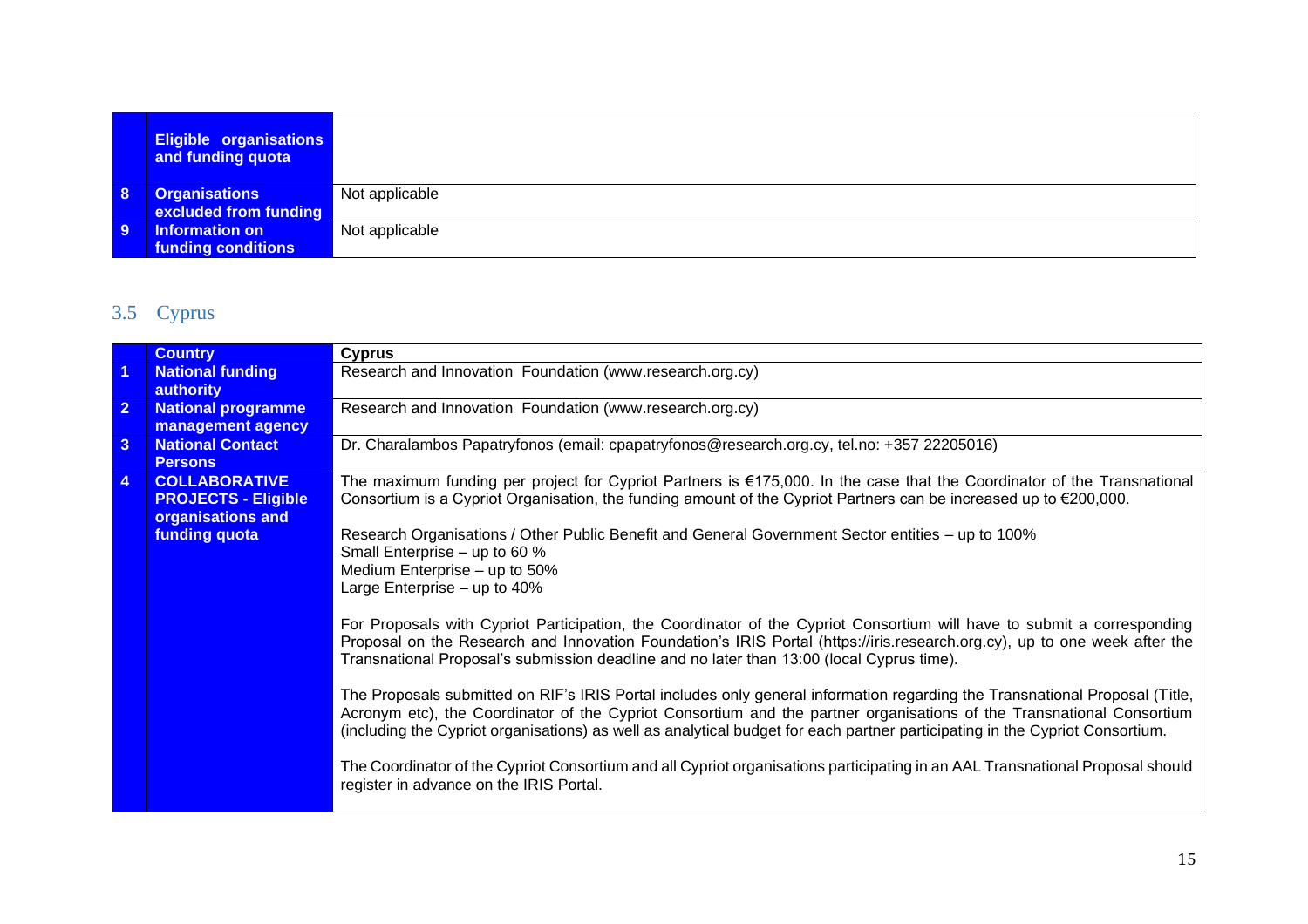| $\overline{5}$ | <b>Organisations</b><br>excluded from funding                                                            |                             |
|----------------|----------------------------------------------------------------------------------------------------------|-----------------------------|
| -6             | Information on<br>funding conditions                                                                     | http://www.research.org.cy/ |
|                |                                                                                                          |                             |
| $\overline{7}$ | <b>SMALL</b><br><b>COLLABORATIVE</b><br><b>PROJECTS - Eligible</b><br>organisations and<br>funding quota | Not Applicable              |
| 8              | <b>Organisations</b><br>excluded from funding                                                            | Not Applicable              |
| 9              | Information on<br>funding conditions                                                                     | Not Applicable              |

### 3.6 Denmark

<span id="page-15-0"></span>

|                | <b>Country</b>                                 | <b>Denmark</b>                                                                                                         |
|----------------|------------------------------------------------|------------------------------------------------------------------------------------------------------------------------|
| $\overline{1}$ | <b>National funding</b><br>authority           | <b>Innovation Fund Denmark</b>                                                                                         |
|                | <b>National programme</b><br>management agency | International programmes                                                                                               |
| 3 <sup>1</sup> | <b>National Contact</b>                        | Martin Kyvsgaard, International Coordinator                                                                            |
|                | <b>Persons</b>                                 | Martin.kyvsgaard@innofond.dk / +45 61905081                                                                            |
| 4              | <b>COLLABORATIVE</b>                           | Not participating in the call                                                                                          |
|                | <b>PROJECTS - Eligible</b>                     |                                                                                                                        |
|                | organisations and                              |                                                                                                                        |
|                | <b>funding quota</b>                           |                                                                                                                        |
| 5 <sup>1</sup> | <b>Organisations</b><br>excluded from funding  | N/A                                                                                                                    |
| 6 <sup>1</sup> | Information on funding                         | N/A                                                                                                                    |
|                | <b>conditions</b>                              |                                                                                                                        |
|                |                                                |                                                                                                                        |
|                | <b>SMALL</b>                                   | <b>Funding criteria and regulations</b>                                                                                |
|                | <b>COLLABORATIVE</b>                           | Projects must comply with IFD's Rules for International projects and the national Grand Solution programme. All Danish |
|                | <b>PROJECTS –</b>                              | application must register individually in E-grant after the application deadline.                                      |
|                |                                                |                                                                                                                        |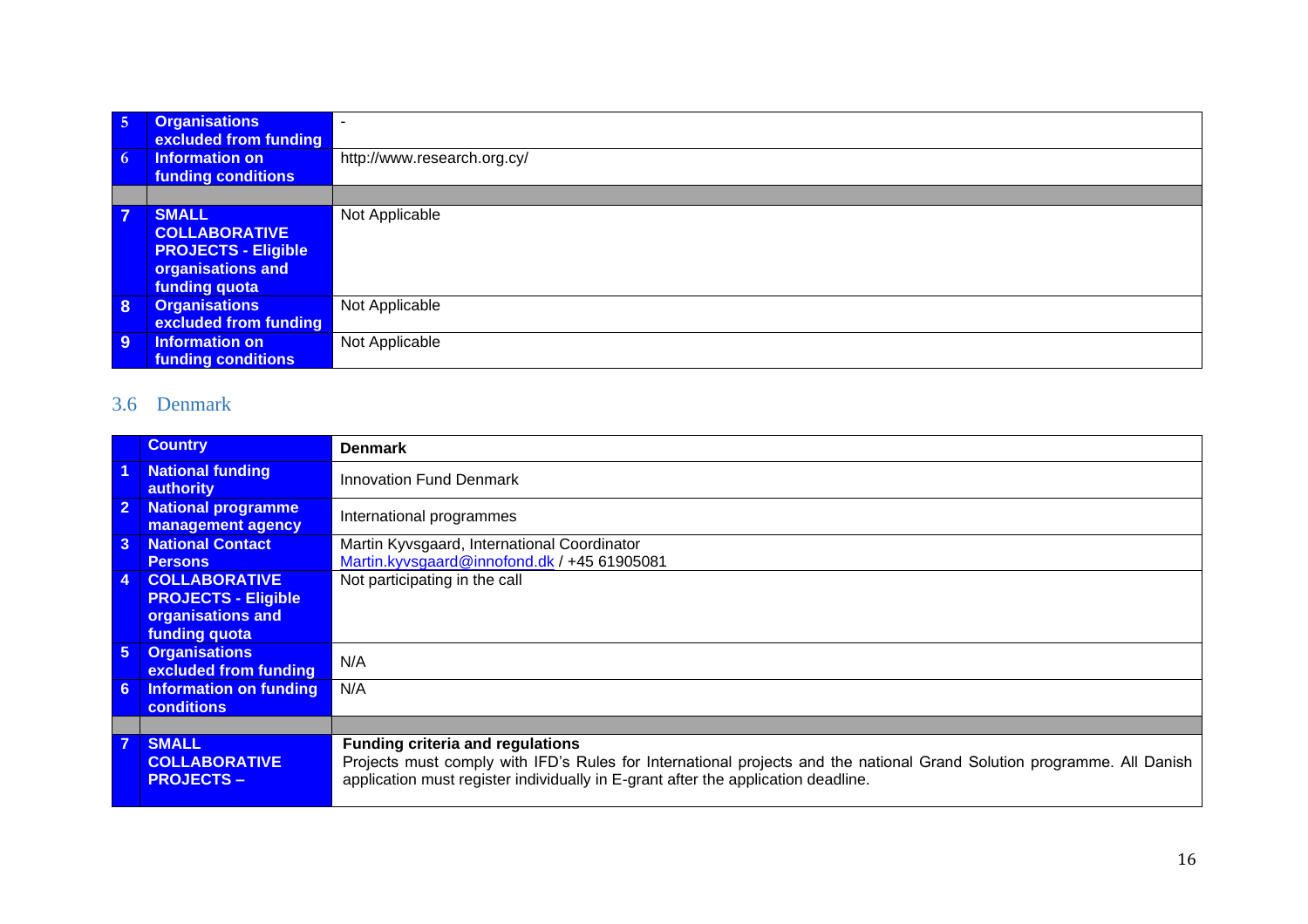|   | organisations<br><b>Eligible</b> | Maximum public finance for a project with Danish partners is 100.000€.                                                                                                                                                                      |  |                     |                               |                                         |                                                     |                             |               |                                                                                                                                |
|---|----------------------------------|---------------------------------------------------------------------------------------------------------------------------------------------------------------------------------------------------------------------------------------------|--|---------------------|-------------------------------|-----------------------------------------|-----------------------------------------------------|-----------------------------|---------------|--------------------------------------------------------------------------------------------------------------------------------|
|   | and funding quota                |                                                                                                                                                                                                                                             |  |                     |                               |                                         |                                                     |                             |               |                                                                                                                                |
|   |                                  | In particular, all Danish applicants and co-applicants must be eligible for national project funding according to IFD's rules.                                                                                                              |  |                     |                               |                                         |                                                     |                             |               |                                                                                                                                |
|   |                                  | Danish applicants who have not previously obtained a project grant from IFD are strongly recommended to contact the                                                                                                                         |  |                     |                               |                                         |                                                     |                             |               |                                                                                                                                |
|   |                                  | national contact point.                                                                                                                                                                                                                     |  |                     |                               |                                         |                                                     |                             |               |                                                                                                                                |
|   |                                  |                                                                                                                                                                                                                                             |  |                     |                               |                                         |                                                     |                             |               |                                                                                                                                |
|   |                                  | <b>National Registration and Forms to be submitted</b>                                                                                                                                                                                      |  |                     |                               |                                         |                                                     |                             |               |                                                                                                                                |
|   |                                  |                                                                                                                                                                                                                                             |  |                     |                               |                                         |                                                     |                             |               | Applicants must provide basic administrative data by submitting an administrative application via the online submission system |
|   |                                  | E-grant no later than 2 weeks after the application deadline.                                                                                                                                                                               |  |                     |                               |                                         |                                                     |                             |               |                                                                                                                                |
|   |                                  |                                                                                                                                                                                                                                             |  |                     |                               |                                         |                                                     |                             |               |                                                                                                                                |
|   |                                  |                                                                                                                                                                                                                                             |  |                     |                               |                                         |                                                     |                             |               | Grants will be managed according to IFD's rules for International projects; this includes back-payment of grant after          |
|   |                                  | submission of bi-annual progress reports and financial reports in the national administration system.                                                                                                                                       |  |                     |                               |                                         |                                                     |                             |               |                                                                                                                                |
|   |                                  | <b>Applicant</b>                                                                                                                                                                                                                            |  |                     |                               |                                         | <b>Investment rates for Innovation Fund Denmark</b> |                             |               |                                                                                                                                |
|   |                                  | typology                                                                                                                                                                                                                                    |  |                     |                               |                                         | Grants provided from 1. January 2020                |                             |               |                                                                                                                                |
|   |                                  |                                                                                                                                                                                                                                             |  | <b>Actual costs</b> |                               |                                         |                                                     | <b>Public organisations</b> |               |                                                                                                                                |
|   |                                  |                                                                                                                                                                                                                                             |  |                     | Salary max DKK 1.000 per hour | <b>Actual costs X</b><br>institute rate |                                                     |                             |               |                                                                                                                                |
|   |                                  |                                                                                                                                                                                                                                             |  |                     |                               |                                         |                                                     |                             |               |                                                                                                                                |
|   |                                  | Activity                                                                                                                                                                                                                                    |  | SME's               | <b>Large Companies</b>        | GTS                                     | <b>Universities &amp;</b>                           | Public                      | Other public  |                                                                                                                                |
|   |                                  | typology                                                                                                                                                                                                                                    |  |                     |                               |                                         | <b>University</b><br><b>Colleges</b>                | hospitals                   | organisations |                                                                                                                                |
|   |                                  |                                                                                                                                                                                                                                             |  |                     |                               |                                         |                                                     |                             |               |                                                                                                                                |
|   |                                  |                                                                                                                                                                                                                                             |  | 75%                 | 65%                           | 60%                                     | 90%+44% in                                          | 90%+3,1% in                 | 90%, no       |                                                                                                                                |
|   |                                  | Industrial<br><b>Research</b><br>Grant                                                                                                                                                                                                      |  |                     |                               |                                         | overhead                                            | overhead                    | overhead      |                                                                                                                                |
|   |                                  |                                                                                                                                                                                                                                             |  |                     |                               |                                         | 90%+44% in                                          | 90%+3,1% in                 | 90%, no       |                                                                                                                                |
|   |                                  | Experimental<br>Development<br>Grant                                                                                                                                                                                                        |  | 50%                 | 40%                           | 40-50%                                  | overhead                                            | overhead                    | overhead      |                                                                                                                                |
|   |                                  |                                                                                                                                                                                                                                             |  |                     |                               |                                         |                                                     |                             |               |                                                                                                                                |
|   |                                  |                                                                                                                                                                                                                                             |  |                     |                               |                                         |                                                     |                             |               |                                                                                                                                |
|   |                                  |                                                                                                                                                                                                                                             |  |                     |                               |                                         |                                                     |                             |               | Optional: As an alternative to the above public investment under the GBER, Danish SME's can choose to be financed              |
|   |                                  | according to The European Commission's de minimis regulation no. 1407/2013.                                                                                                                                                                 |  |                     |                               |                                         |                                                     |                             |               |                                                                                                                                |
|   |                                  | If the de minimis regulation is applied, the maximum investment for the SME in a three year period is                                                                                                                                       |  |                     |                               |                                         |                                                     |                             |               |                                                                                                                                |
|   |                                  | 200.000€ (app. DKK 1.5 mil). Under the de minimis regulation salary is calculated on the basis of a fixed<br>hourly rate of DKK 750 (app. 100€) per hour. Other costs are calculated as actual costs. IFD's funding rates for de minimis is |  |                     |                               |                                         |                                                     |                             |               |                                                                                                                                |
|   |                                  | 60% for SME's of the calculated cost for basis and industrial research and 33% for SME's for experimental research activities.                                                                                                              |  |                     |                               |                                         |                                                     |                             |               |                                                                                                                                |
|   |                                  |                                                                                                                                                                                                                                             |  |                     |                               |                                         |                                                     |                             |               |                                                                                                                                |
| 8 | <b>Organisations</b>             | Innovation Fund Denmark can finance all types of partners                                                                                                                                                                                   |  |                     |                               |                                         |                                                     |                             |               |                                                                                                                                |
|   | excluded from funding            |                                                                                                                                                                                                                                             |  |                     |                               |                                         |                                                     |                             |               |                                                                                                                                |
|   |                                  |                                                                                                                                                                                                                                             |  |                     |                               |                                         |                                                     |                             |               |                                                                                                                                |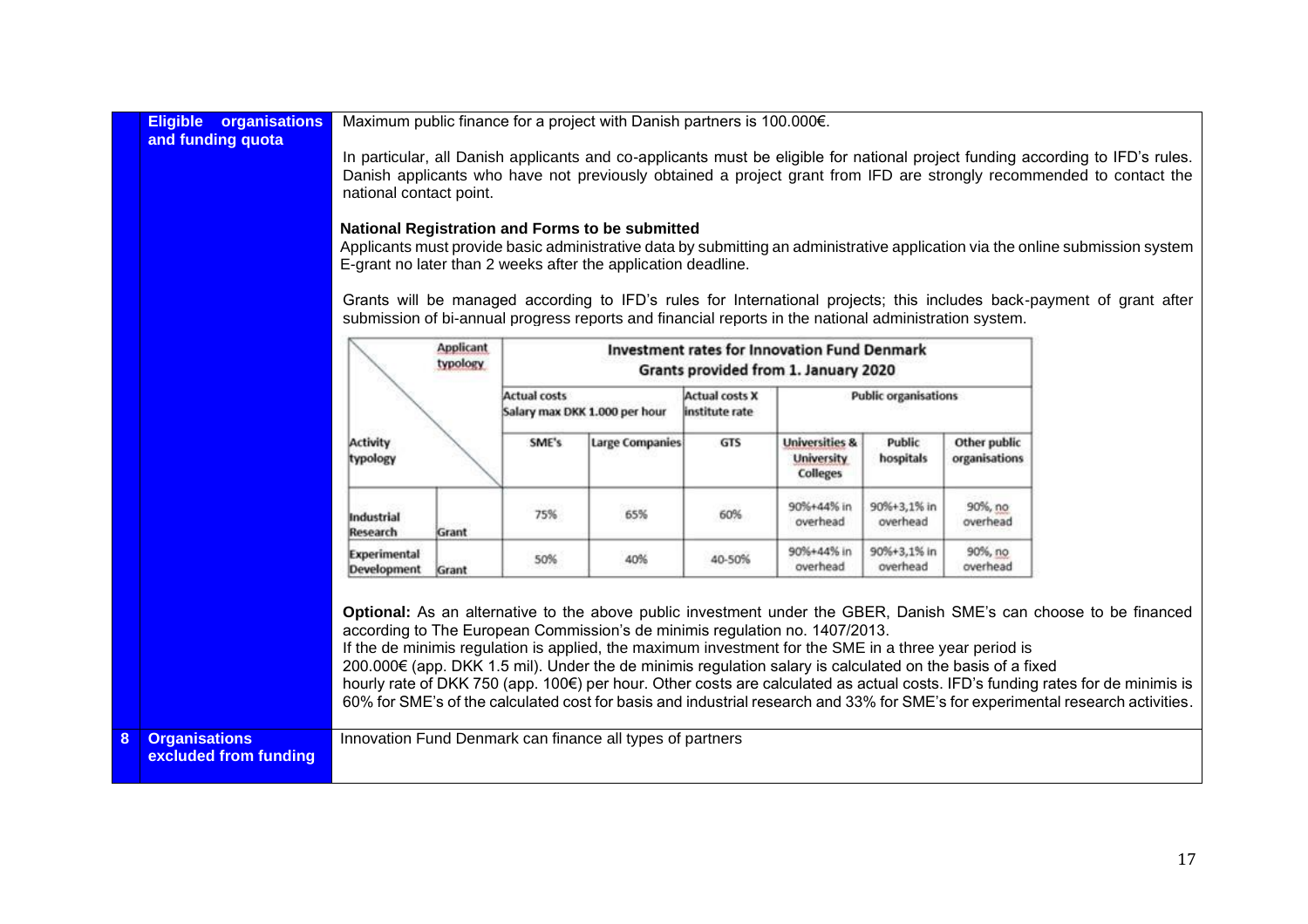| 9 Information on funding<br>conditions | Innovation Fund Denmark website: https://innovationsfonden.dk                                                                                                                |
|----------------------------------------|------------------------------------------------------------------------------------------------------------------------------------------------------------------------------|
|                                        | International guidelines: https://innovationsfonden.dk/sites/default/files/2018-10/general-terms-and-conditions-for-<br>international-projects-approved-after-1-feb-2018.pdf |

# 3.7 Hungary

<span id="page-17-0"></span>

|                | <b>Country</b>                                                                                  | <b>Hungary</b>                                                                                                                                                                                                                                                                                                                                                                                                                                                                                                                                                   |
|----------------|-------------------------------------------------------------------------------------------------|------------------------------------------------------------------------------------------------------------------------------------------------------------------------------------------------------------------------------------------------------------------------------------------------------------------------------------------------------------------------------------------------------------------------------------------------------------------------------------------------------------------------------------------------------------------|
| $\mathbf{1}$   | <b>National funding</b><br>authority                                                            | National Research, Development and Innovation Office                                                                                                                                                                                                                                                                                                                                                                                                                                                                                                             |
| 2 <sup>1</sup> | <b>National programme</b><br>management agency                                                  | National Research, Development and Innovation Office                                                                                                                                                                                                                                                                                                                                                                                                                                                                                                             |
| 3              | <b>National Contact</b><br><b>Persons</b>                                                       | Agnes Divinyi<br>E-mail: agnes.divinyi@nkfih.gov.hu<br>Tel: +36-1-896-3754<br>www.nkfih.gov.hu                                                                                                                                                                                                                                                                                                                                                                                                                                                                   |
| $\overline{4}$ | <b>COLLABORATIVE</b><br><b>PROJECTS - Eligible</b><br>organisations and<br><b>funding quota</b> | The following types of organisations are eligible for funding:<br>• Business enterprises with legal entity registered in Hungary;<br>• Foreign-registered enterprises with branch office in Hungary;<br>. Non-profit organisations with legal entity registered in Hungary;<br>• Public bodies or their institutes with legal entity<br>Eligible activities:<br>Industrial/Applied Research<br>Experimental development<br>Dissemination (up to 1% of total costs)<br>Intellectual property protection<br>Project coordination<br><b>National funding rates:</b> |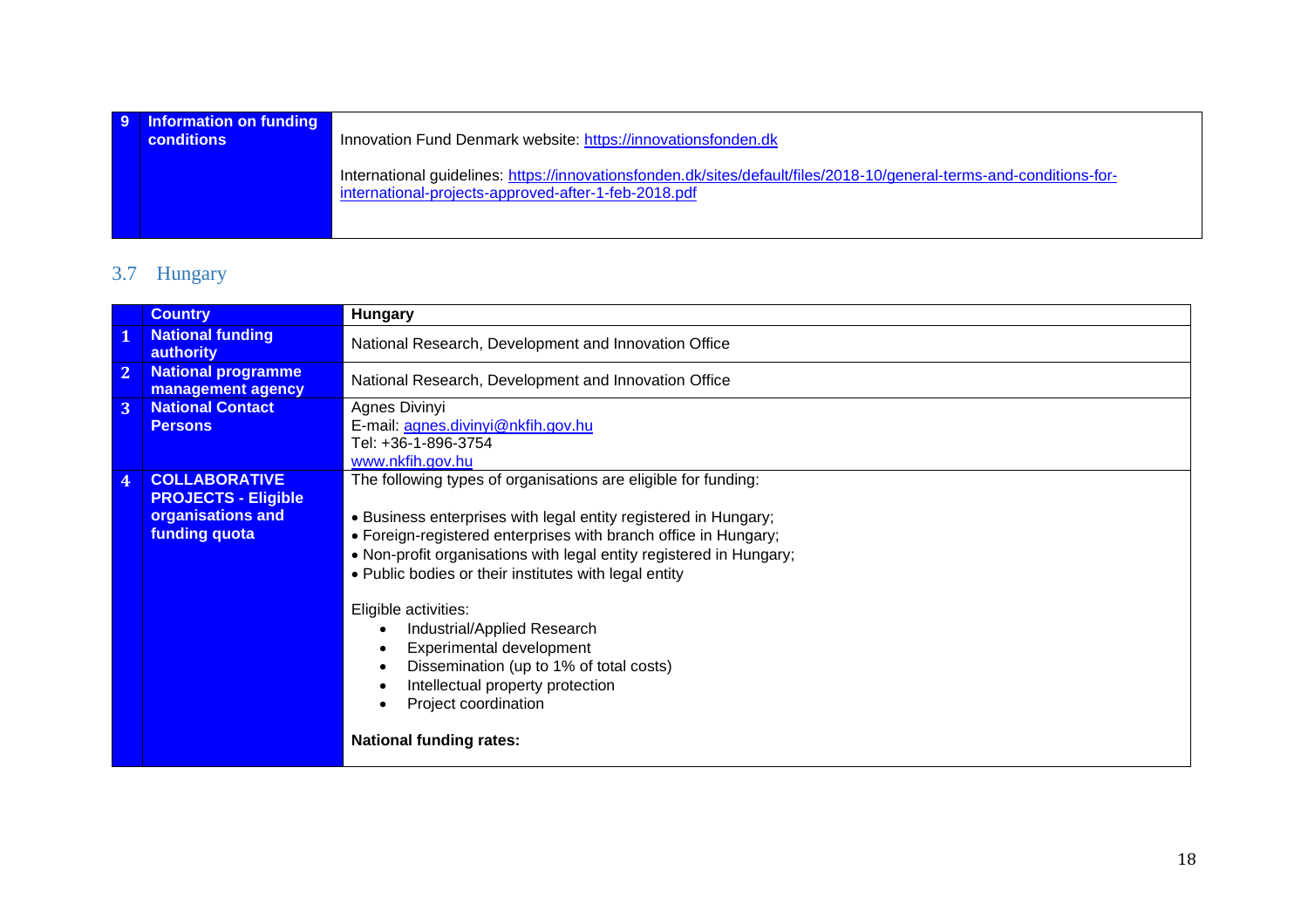Funding rates are based on Article 25 (aid for research and development projects) of Commission Regulation (EU) No 651/2014 of 17 June 2014 on declaring certain categories of aid compatible with the internal market in application of Articles 107 and 108 of the Treaty.

| Type of<br>Percentage of national subsidy to the beneficiaries |              |             |              |                                                                               |  |  |
|----------------------------------------------------------------|--------------|-------------|--------------|-------------------------------------------------------------------------------|--|--|
| Organisation                                                   | Large        | Medium      | Small        | Non-profit                                                                    |  |  |
| Type of activity                                               | Enterprises  | enterprises | Enterprises  | organisations,<br>Public<br>Research<br>Institutes and<br><b>Universities</b> |  |  |
| Industrial/Applied<br>Research                                 | up to 65%    | up to 75%   | up to $80\%$ | 100%                                                                          |  |  |
| Experimental<br>development                                    | up to $40\%$ | up to 50%   | up to 60%    | 100%                                                                          |  |  |
| Project<br>coordination,<br>dissemination, IP<br>protection    | 75 %         | 75 %        | 75 %         | 100%                                                                          |  |  |

The aid intensity of

- industrial research is 50% and
- experimental development is 25%,

however these rates may be increased

- by 20 percentage points for small enterprises and
- by 10 percentage points for medium-sized enterprises.

Funding intensity per member may be increased by a further 15 percentage points up to a maximum of 80% (this means the whole public funding, i.e. Hungarian national funding + EC funding) if one of the following conditions are fulfilled:

- the project is implemented through effective collaboration
	- between undertakings among which at least one is an SME, or is carried out in at least two Member States, or in a Member State and in a Contracting Party of the EEA Agreement, and no single undertaking bears more than 70 % of the eligible costs, or
	- between an undertaking and one or more research and knowledge-dissemination organisations, where the latter bear at least 10 % of the eligible costs and have the right to publish their own research results
	- the results of the project are widely disseminated through conferences, publication, open access repositories, or free or open source software.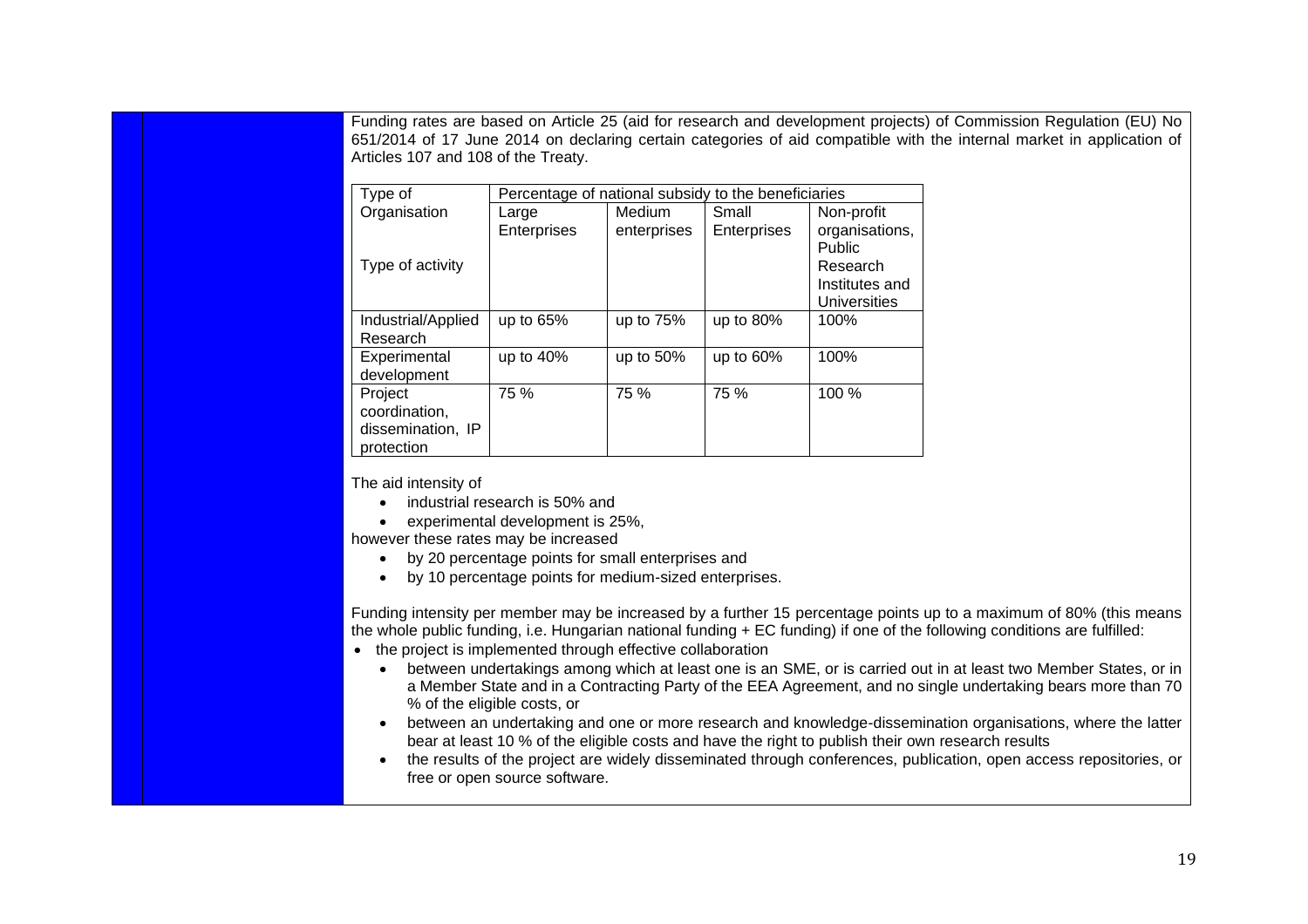|                |                                                    | Project coordination, dissemination and IP protection activities are financed as de minimis aid, which has 75% funding                                                                                                                                                                                                                                                                                                                                                                                                                                                                                                                                                                                                                    |
|----------------|----------------------------------------------------|-------------------------------------------------------------------------------------------------------------------------------------------------------------------------------------------------------------------------------------------------------------------------------------------------------------------------------------------------------------------------------------------------------------------------------------------------------------------------------------------------------------------------------------------------------------------------------------------------------------------------------------------------------------------------------------------------------------------------------------------|
|                |                                                    | rate.                                                                                                                                                                                                                                                                                                                                                                                                                                                                                                                                                                                                                                                                                                                                     |
| 5 <sup>1</sup> | <b>Organisations excluded</b><br>from funding      |                                                                                                                                                                                                                                                                                                                                                                                                                                                                                                                                                                                                                                                                                                                                           |
| 6              | <b>Information on funding</b><br><b>conditions</b> | Only those projects will receive Hungarian financing which involve a Hungarian profit oriented business<br>enterprise in the consortium.                                                                                                                                                                                                                                                                                                                                                                                                                                                                                                                                                                                                  |
|                |                                                    | Hungarian consortium members shall be autonomous <sup>7</sup> regarding their relation with each other in the consortium.<br>A legal entity is allowed to participate in more than one project proposals, but in case of successful evaluation it<br>will be financed in the framework of only one project.                                                                                                                                                                                                                                                                                                                                                                                                                               |
|                |                                                    | Please note that Hungarian project partners shall submit a proposal to the National Funding Authority for national financing<br>if the project has been selected and approved for funding through the international evaluation and selection process.                                                                                                                                                                                                                                                                                                                                                                                                                                                                                     |
|                |                                                    | Applicants are expected to contribute their own financial resources to the project costs. This amount depends on the project<br>activities and the applicant's organization form. The own financial resources shall be determined by prevailing law.<br>In order to conclude the national grant agreement the Hungarian applicants have to comply with the regulations of Act<br>CXCV of 2011 on Public Finance, Government Decree No. 368/2011 on the implementation of Act on Public Finance,<br>Government Decree No. 380/2014 on the rules of operation and use of National Research, Development and Innovation<br>Fund.                                                                                                             |
|                |                                                    | <b>Eligible costs:</b><br>• Personnel costs: salaries, social security charges and other costs included in the usual remuneration of personnel<br>assigned to the action based on the number of annual productive hours (excluding premium, cafeteria etc.),<br>• travel costs and related subsistence allowances,<br>cost of other goods and services (e.g. consumables and supplies),<br>$\bullet$<br>• subcontracting (up to 30% of total costs),<br>• equipment costs (depreciation) up to 20% of total costs and immaterial expenses (depreciation) up to 20% of total<br>costs.<br>• indirect costs (10%)<br>Ineligible costs in particular: deductible VAT, currency exchange losses, bank costs, mortgage costs, guarantee costs, |
|                |                                                    | interest owed, penalties and fines, debt and debt service charges, membership fee, representation costs, public<br>procurement costs, excessive or reckless expenditure, costs incurred during suspension of the implementation of the<br>action etc.                                                                                                                                                                                                                                                                                                                                                                                                                                                                                     |

<sup>7</sup> autonomous: the enterprise is either completely independent or has one or more minority partnerships (each less than 25%) with other enterprises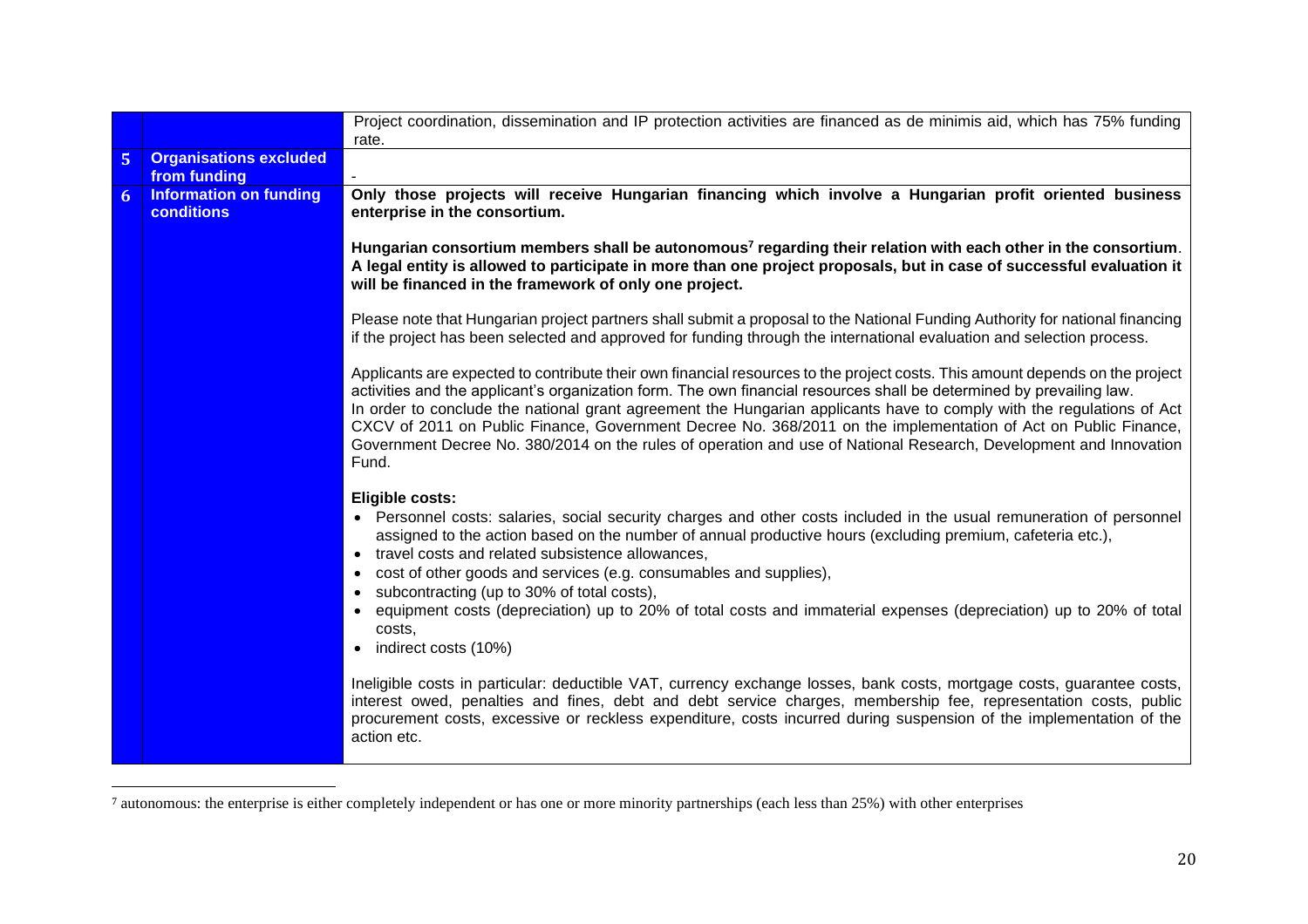| <b>SMALL</b><br><b>COLLABORATIVE</b><br><b>PROJECTS - Eligible</b><br>organisations and<br>funding quota | <b>Not Applicable</b> |
|----------------------------------------------------------------------------------------------------------|-----------------------|
| <b>Organisations excluded</b><br>from funding                                                            | <b>Not Applicable</b> |
| <b>Information on funding</b><br>conditions                                                              | <b>Not Applicable</b> |

# 3.8 Italy – Friuli Venezia Giulia Region

<span id="page-20-0"></span>

|                      | <b>Country</b>                                                          | <b>Italy FVG</b>                                                                                                           |  |  |
|----------------------|-------------------------------------------------------------------------|----------------------------------------------------------------------------------------------------------------------------|--|--|
| $\blacktriangleleft$ | <b>National funding</b><br>authority                                    | Friuli Venezia Giulia Autonomous Region                                                                                    |  |  |
| $\overline{2}$       | <b>National programme</b><br>management agency                          | Friuli Venezia Giulia Autonomous Region                                                                                    |  |  |
| $\overline{3}$       | <b>National Contact</b><br><b>Persons</b>                               | Annalisa Viezzoli                                                                                                          |  |  |
| $\overline{4}$       | <b>COLLABORATIVE</b><br><b>PROJECTS - Eligible</b><br>organisations and | Universities, Research Organisations, SMEs and Large Enterprises                                                           |  |  |
|                      | funding quota                                                           | Development<br>Research                                                                                                    |  |  |
|                      |                                                                         | 80%<br>a) Micro and Small Enterprises<br>60%                                                                               |  |  |
|                      |                                                                         | b) Medium Enterprises<br>75%<br>50%                                                                                        |  |  |
|                      |                                                                         | c) Large Enterprises<br>65%<br>40%                                                                                         |  |  |
|                      |                                                                         | d) Universities and                                                                                                        |  |  |
|                      |                                                                         | <b>Research Organisations</b><br>80%<br>80%<br>(as beneficiary)                                                            |  |  |
|                      | <b>Organisations excluded</b>                                           | The ones without the requirements for the categories mentioned above. End users are not eligible, still they can take part |  |  |
|                      | from funding                                                            | to the projects through self-funding.                                                                                      |  |  |
| -6                   | <b>Information on funding</b>                                           | The funding conditions are available in the regulation established by the Decree n. 14248/LAVFORU/2019 (more               |  |  |
|                      | <b>conditions</b>                                                       | information at http://www.regione.fvg.it/rafvg/cms/RAFVG/istruzione-ricerca/fare-ricerca/news/0032.html,                   |  |  |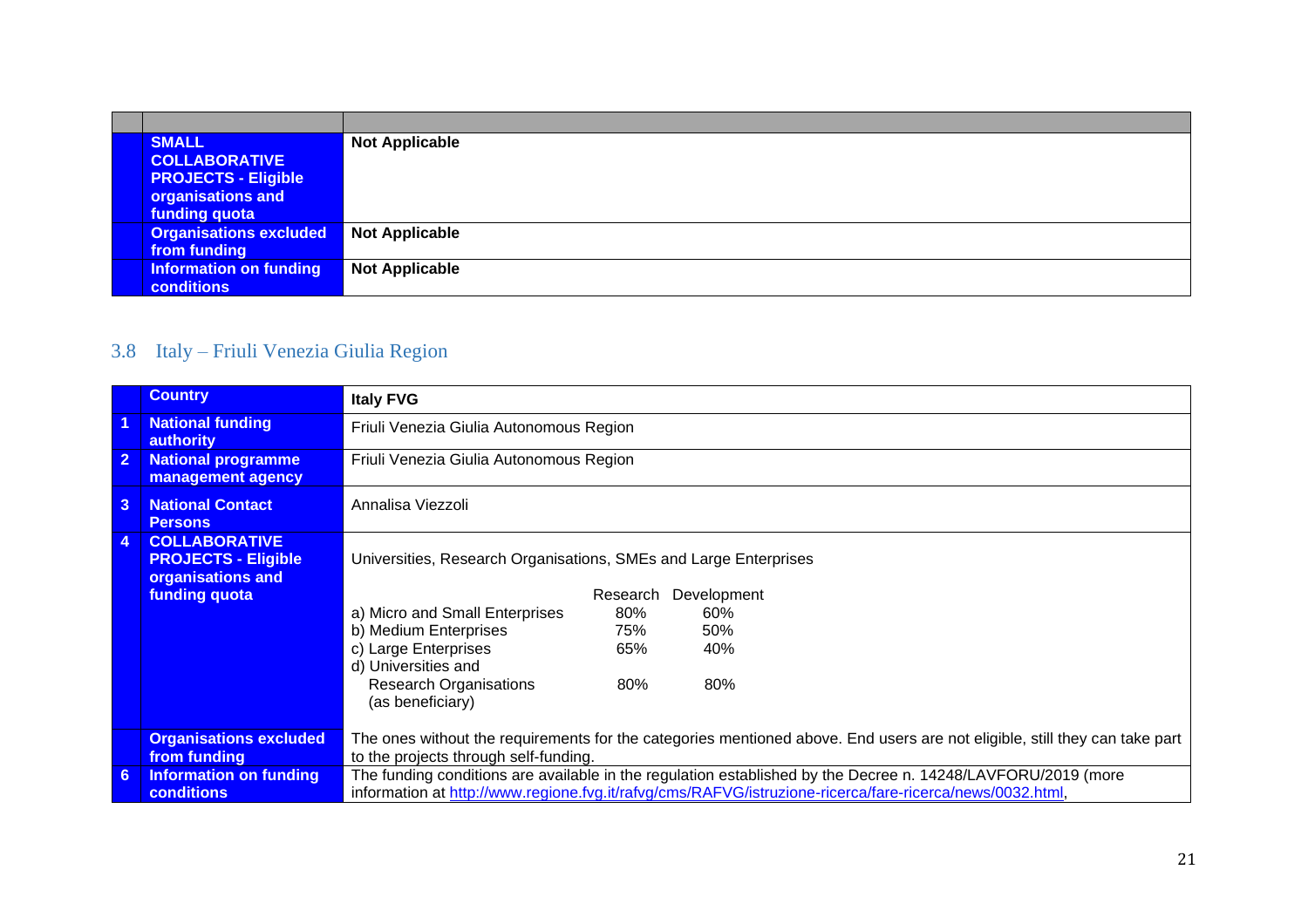|   |                                                          | costs)                                                           |          |             | see in particular the articles 3, 6, 7 and 9 of the document, respectively dedicated to beneficiaries, projects and allowable                                                                                            |
|---|----------------------------------------------------------|------------------------------------------------------------------|----------|-------------|--------------------------------------------------------------------------------------------------------------------------------------------------------------------------------------------------------------------------|
|   |                                                          |                                                                  |          |             |                                                                                                                                                                                                                          |
| 7 | <b>SMALL</b><br><b>COLLABORATIVE</b><br><b>PROJECTS-</b> | Universities, Research Organisations, SMEs and Large Enterprises |          |             |                                                                                                                                                                                                                          |
|   | <b>Eligible</b><br>organisations                         |                                                                  | Research | Development |                                                                                                                                                                                                                          |
|   | and funding quota                                        | a) Micro and Small Enterprises                                   | 80%      | 60%         |                                                                                                                                                                                                                          |
|   |                                                          | b) Medium Enterprises                                            | 75%      | 50%         |                                                                                                                                                                                                                          |
|   |                                                          | c) Large Enterprises                                             | 65%      | 40%         |                                                                                                                                                                                                                          |
|   |                                                          | d) Universities and                                              |          |             |                                                                                                                                                                                                                          |
|   |                                                          | <b>Research Organisations</b><br>(as beneficiary)                | 80%      | 80%         |                                                                                                                                                                                                                          |
| 8 | <b>Organisations</b><br>excluded                         |                                                                  |          |             | The ones without the requirements for the categories mentioned above. End users are not eligible, still they can take part                                                                                               |
|   | from funding                                             | to the projects through self-funding.                            |          |             |                                                                                                                                                                                                                          |
| 9 | <b>Information on funding</b><br>conditions              |                                                                  |          |             | The funding conditions are available in the regulation established by the Decree n. 14248/LAVFORU/2019 (more<br>information at http://www.regione.fvg.it/rafvg/cms/RAFVG/istruzione-ricerca/fare-ricerca/news/0032.html, |
|   |                                                          | costs                                                            |          |             | see in particular the articles 3, 6, 7 and 9 of the document, respectively dedicated to beneficiaries, projects and allowable                                                                                            |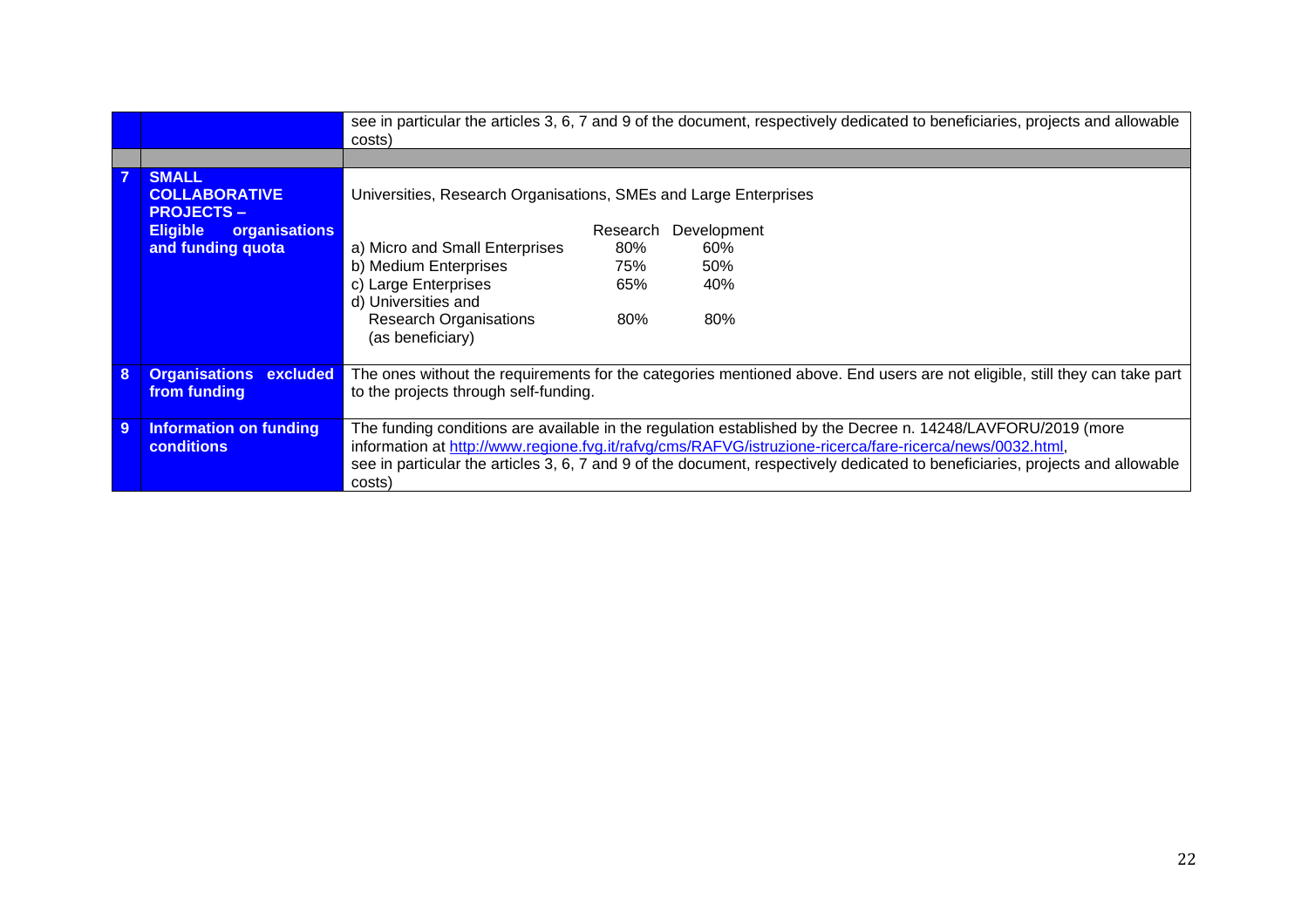# 3.9 Italy MIUR

<span id="page-22-0"></span>

|                | <b>Country</b>                                                                      | <b>Italy MIUR</b>                                                                                                                                                                                                                                                                                                                                                                                                                                                                                                                                                                                                                                                                                                                                                                                                                                                                                                                                             |
|----------------|-------------------------------------------------------------------------------------|---------------------------------------------------------------------------------------------------------------------------------------------------------------------------------------------------------------------------------------------------------------------------------------------------------------------------------------------------------------------------------------------------------------------------------------------------------------------------------------------------------------------------------------------------------------------------------------------------------------------------------------------------------------------------------------------------------------------------------------------------------------------------------------------------------------------------------------------------------------------------------------------------------------------------------------------------------------|
|                | <b>National funding authority</b>                                                   | Ministry for Education, University and Research (MIUR)                                                                                                                                                                                                                                                                                                                                                                                                                                                                                                                                                                                                                                                                                                                                                                                                                                                                                                        |
| $\mathbf{2}$   | <b>National programme</b><br>management agency                                      | N.A.                                                                                                                                                                                                                                                                                                                                                                                                                                                                                                                                                                                                                                                                                                                                                                                                                                                                                                                                                          |
| $\overline{3}$ | <b>National Contact Persons</b>                                                     | For international aspects:                                                                                                                                                                                                                                                                                                                                                                                                                                                                                                                                                                                                                                                                                                                                                                                                                                                                                                                                    |
|                |                                                                                     | Aldo Covello tel. +39 06 9772 6465 e-mail: aldo.covello@miur.it                                                                                                                                                                                                                                                                                                                                                                                                                                                                                                                                                                                                                                                                                                                                                                                                                                                                                               |
|                |                                                                                     | Maria Chiara Noto tel. +390697727117 e-mail: mariachiara.noto@est.miur.it<br>For national aspects:                                                                                                                                                                                                                                                                                                                                                                                                                                                                                                                                                                                                                                                                                                                                                                                                                                                            |
|                |                                                                                     | Irene Guglielmo tel. +39 06 9772 7470 e-mail: <i>irene.guglielmo@miur.it</i>                                                                                                                                                                                                                                                                                                                                                                                                                                                                                                                                                                                                                                                                                                                                                                                                                                                                                  |
|                | <b>COLLABORATIVE PROJECTS</b><br><b>Eligible organisations and</b><br>funding quota | 1) Applicable laws and rules<br>Decreto legge n. 83/2012;<br>Decreto Ministeriale n. 593 del 26 luglio 2016;<br>Linee guida al DM del 26 luglio 2016 n. 593;<br>$\blacksquare$<br>Procedure operative per il finanziamento dei progetti internazionali ex art. 18 D.M. n. 593 del 26<br>luglio 2016;<br>Avviso integrativo nazionale.                                                                                                                                                                                                                                                                                                                                                                                                                                                                                                                                                                                                                         |
|                |                                                                                     | 2) Type/nature of participants<br>The following entities are eligible for funding, providing that they have stable organization in Italy:<br>1. Universities; 2. Enterprises; 3. Private and Public research institutions 4. Research organizations (public<br>and private) in accordance with EU Reg. n. 651/2014 of the European Commission - June 17, 2014. 5.<br>Public and private IRCCS (including ecclesiastical institutions and nursing home, as long as they provide<br>in the statutory purposes the execution of research activities), 6. End Users Association.<br>3) Legal/administrative/financial conditions:<br>The participant must not be defaulting with regard to other funding received by the Ministry.<br>The participant must not have requested/got any other funding for the same research activities.<br>The participant must respect the Italian law "D.Lgs. n 159 del 6/09/2011 and subsequent amendments<br>and integrations". |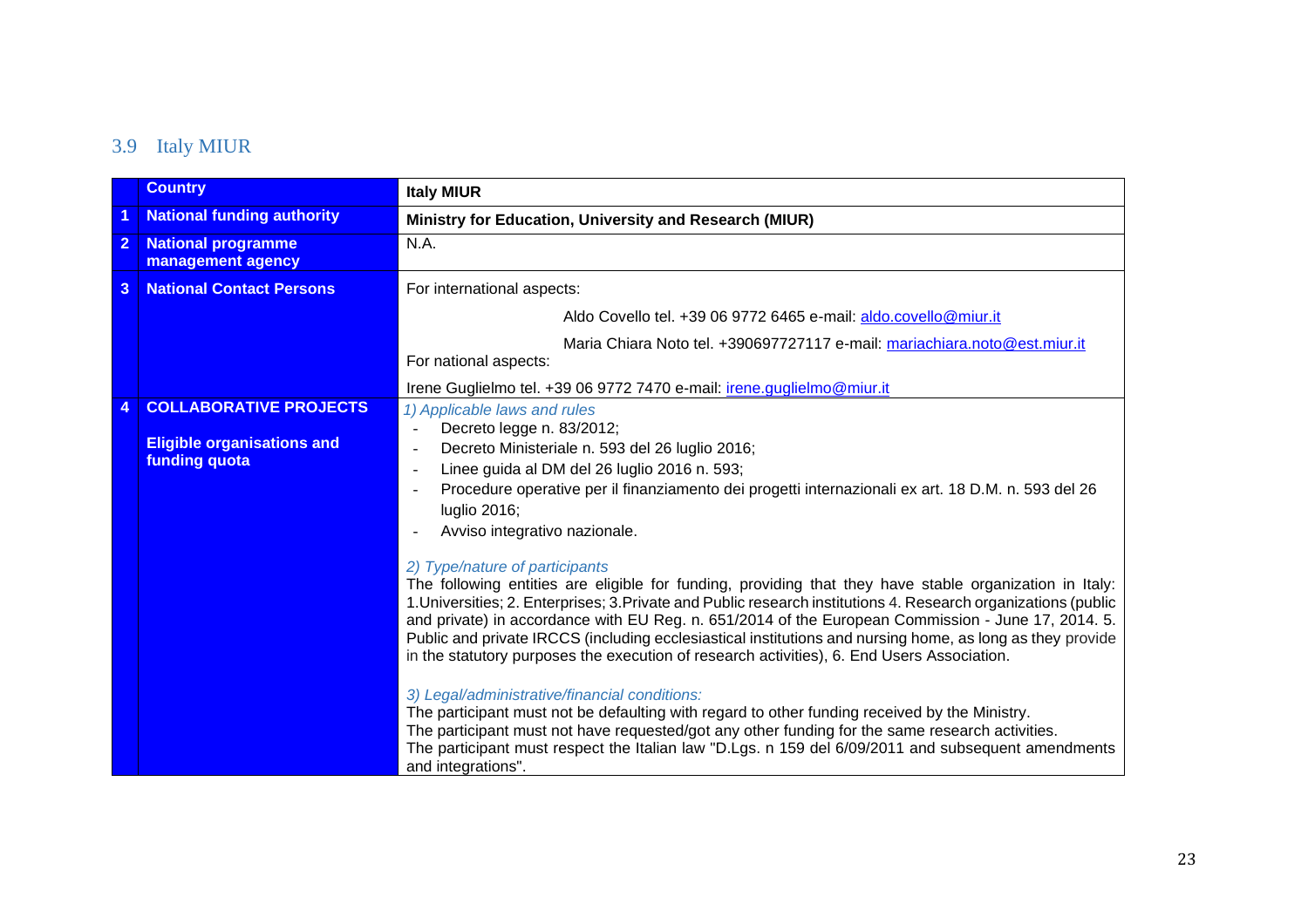The participant must not be subject to bankruptcy proceedings as of art. 5, comma 4, letter b) of DM 593/2016 or must not be a company in difficulty according to the definition under number 18) of article 2 "Definitions" of Regulation (EU) no. 651/2014.

The participant must be in compliance with the obligations laid down in the contributory and social security regulations (DURC).

The judicial and pending records of the legal representative of the participant must be negative.

#### *3) Consortium configuration*

There are no national limitations

#### *4) Financial conditions*

For any participant, with the exception of public universities and public research institutions (Enti pubblici di ricerca), the following financial criteria, calculated using the data reported in the last approved balance sheet, must be fulfilled.

#### $CN > (CP - 1)/2$

Where:

CN = net assets (Capitale netto)

 $CP =$  sum of the costs of all the projects for which public funding has been requested by the participant during the year.

I = sum of the contributions received, approved or requested for the same projects.

#### OF/F < 8%

Where:

OF = financial charges (Oneri finanziari)

 $F =$  turnover (Fatturato)

#### *5) Budget committed by MIUR*

The national budget committed by MIUR for this call is  $\epsilon$  535.000 as grant; however, the total funding available for Italian participants includes also the European Commission co-funding for an amount up to € 465.000.

The maximum amount of grants allowed per project is €250.000.

#### *6) Funding rates*

The amount of funding which can be granted to each beneficiary is calculated multiplying the eligible costs for the funding rate listed in the following table.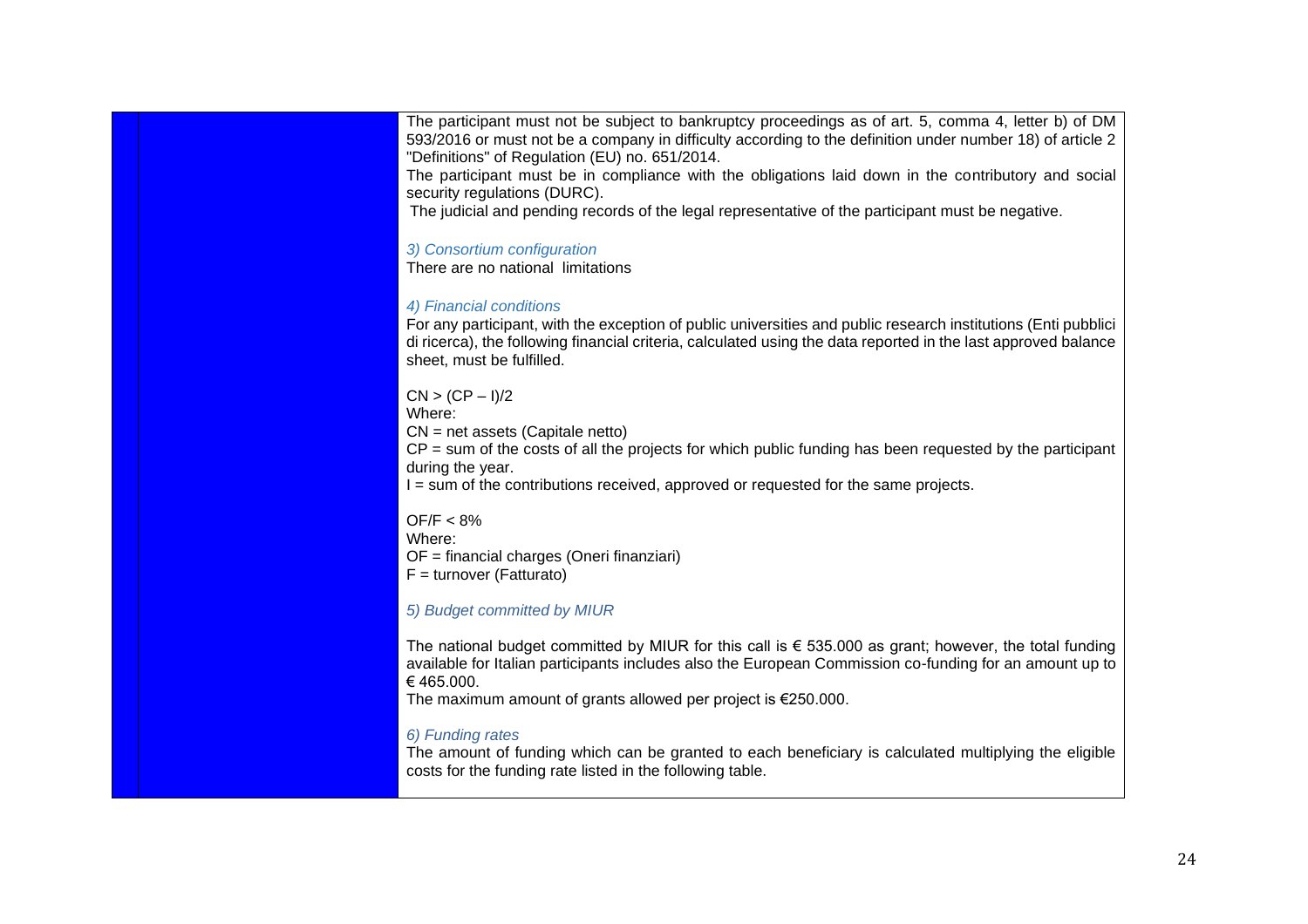|                          |                       |                      |                                                                                                                                                                                                      | <b>Funding Rates</b>        |                                                                                                                                                      |
|--------------------------|-----------------------|----------------------|------------------------------------------------------------------------------------------------------------------------------------------------------------------------------------------------------|-----------------------------|------------------------------------------------------------------------------------------------------------------------------------------------------|
|                          | Applicant<br>typology |                      | Enterprises, consortia, end users and<br>private research bodies (which do not<br>meet the requirements of research<br>organization under EU Reg. no. 651/2014<br>of the Commission - June 17, 2014) |                             | Universities, public<br>research institutions,<br>research organizations<br>(public and private) in<br>accordance with Reg. EU<br>n. 651/2014 of the |
| Activity<br>typology     |                       | Small<br>Enterprises | <b>Medium</b><br><b>Enterprises</b>                                                                                                                                                                  | Large<br><b>Enterprises</b> | Commission - June 17,<br>2014)                                                                                                                       |
| Industrial<br>Research   | grant                 | 40%                  | 30%                                                                                                                                                                                                  | <b>20%</b>                  | 50%                                                                                                                                                  |
| Experimental<br>Research | grant                 | 30%                  | <b>20%</b>                                                                                                                                                                                           | 10%                         | 25%                                                                                                                                                  |

On request of applicants a pre-payment may be done, equal to:

- 80% of the total contribution for public entities

- 50% of the total contribution for private entities

The remaining part of the contribute will be paid in instalments after each financial and progress reporting period.

#### *7) Projects eligible for funding*

**MIUR will fund only Collaborative projects. Small collaborative projects are not eligible for funding**.

#### *8) Eligible costs*

All activities classifiable as Industrial research and Experimental development are eligible for funding. Furthermore, Industrial research activities must be predominant with respect to Experimental development activities (in terms of costs).

All costs incurred during the lifetime of the project under the following categories are eligible: Personnel, Equipment, Consulting and equivalent services, Consumables and Overheads.

Overheads (spese generali) shall be calculated as a percentage of the personnel costs and cannot be higher than 50% of them. Travel expenses, dissemination and coordination costs are to be included in the overheads.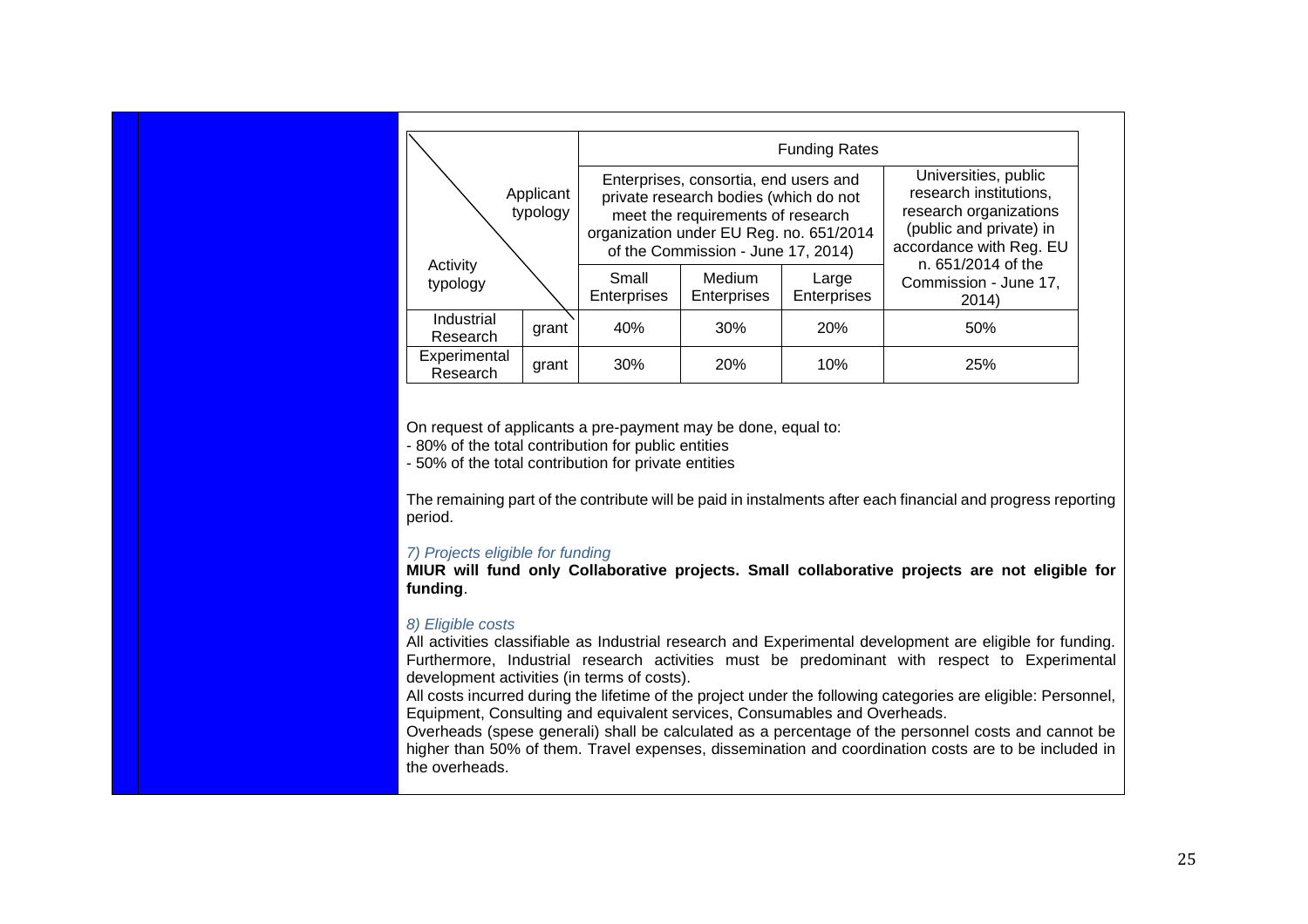|                 |                                                                                                     | 9) Submission of the proposal at national level<br>In addition to the project proposal, which shall be submitted at European level, the Italian participants<br>are requested to submit a national integrative application and further documentation to MIUR,<br>through the national web platform, available at the following link: http://banditransnazionali-<br>miur.cineca.it<br>The content of such documentation is defined in the already mentioned web platform and in the<br>"Procedure operative per il finanziamento dei progetti internazionali".<br>Any participant who does not submit its national integrative application and the relevant |
|-----------------|-----------------------------------------------------------------------------------------------------|-------------------------------------------------------------------------------------------------------------------------------------------------------------------------------------------------------------------------------------------------------------------------------------------------------------------------------------------------------------------------------------------------------------------------------------------------------------------------------------------------------------------------------------------------------------------------------------------------------------------------------------------------------------|
|                 |                                                                                                     | documents, duly signed, to MIUR through the national web platform by the deadline of the AAL<br>international call, will be considered not eligible for funding.                                                                                                                                                                                                                                                                                                                                                                                                                                                                                            |
|                 |                                                                                                     | It is strongly recommended to consult the FAQ, the guide for applicants and all the relevant<br>national Supporting Documents (Documenti di supporto) available on the<br>website<br>http://banditransnazionali-miur.cineca.it, in order to guarantee a proper proposal submission.<br>In case of any doubts, do not hesitate to contact the National contact person already at early stage of<br>project preparation.                                                                                                                                                                                                                                      |
| $5\phantom{.0}$ | <b>Organisations excluded from</b><br>funding                                                       | n.a.                                                                                                                                                                                                                                                                                                                                                                                                                                                                                                                                                                                                                                                        |
| 6               | <b>Information on funding</b><br><b>conditions</b>                                                  | The admission for funding is subject to the adoption of the necessary accounting and administrative<br>measures for the allocation of the resources.<br>More information on: http://www.ricercainternazionale.miur.it/era/art-185-del-trattato-dell-unione-<br>europea/aal.aspx                                                                                                                                                                                                                                                                                                                                                                             |
|                 |                                                                                                     |                                                                                                                                                                                                                                                                                                                                                                                                                                                                                                                                                                                                                                                             |
|                 | <b>SMALL COLLABORATIVE</b><br><b>PROJECTS</b><br><b>Eligible organisations and</b><br>funding quota | Not applicable                                                                                                                                                                                                                                                                                                                                                                                                                                                                                                                                                                                                                                              |
| 8               | <b>Organisations excluded from</b><br>funding                                                       | Not applicable                                                                                                                                                                                                                                                                                                                                                                                                                                                                                                                                                                                                                                              |
| 9               | <b>Information on funding</b><br><b>conditions</b>                                                  | Not applicable                                                                                                                                                                                                                                                                                                                                                                                                                                                                                                                                                                                                                                              |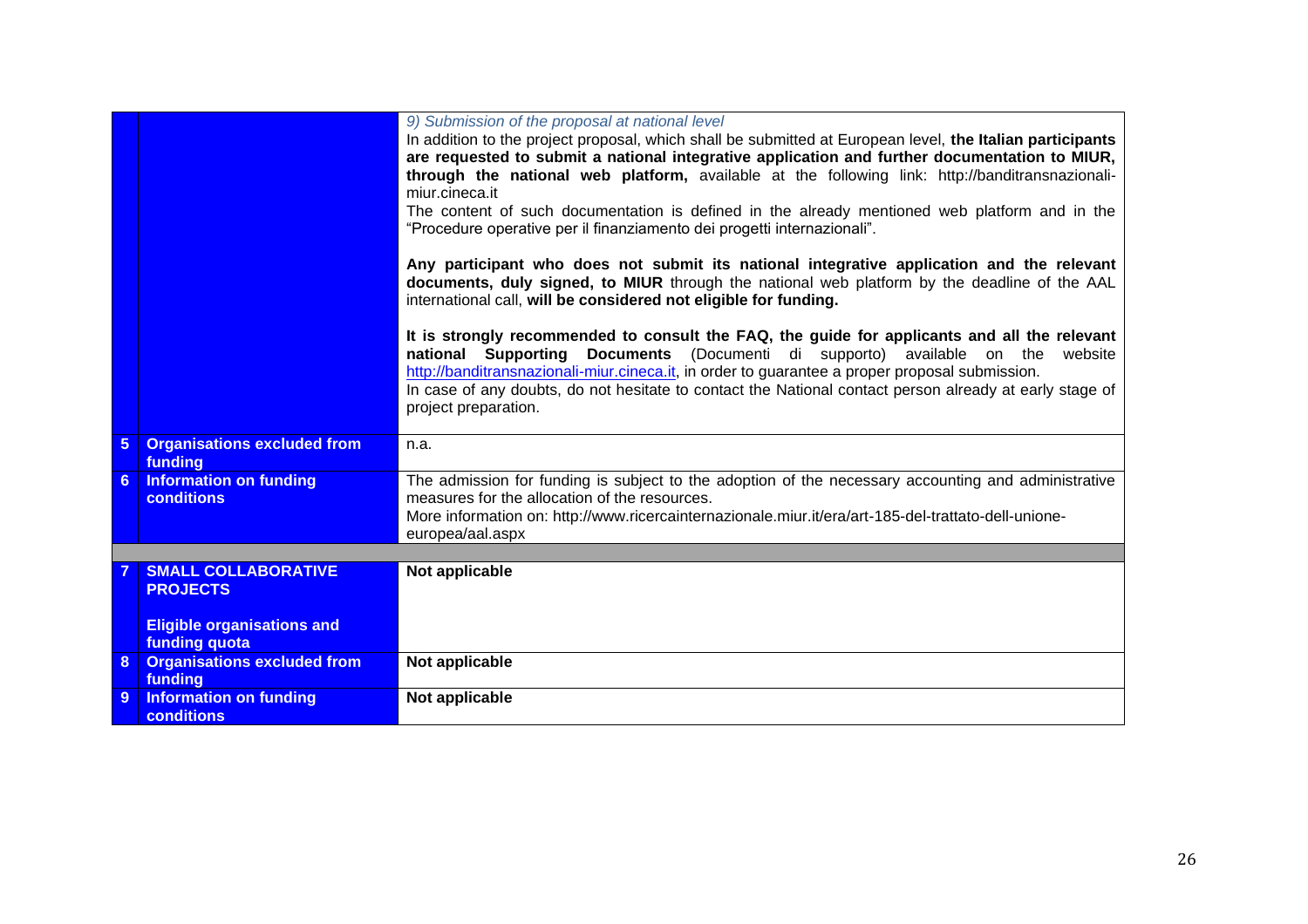# 3.10 Italy MOH

<span id="page-26-0"></span>

|                         | <b>Country</b>                    | <b>Italy MoH</b>                                                                                               |
|-------------------------|-----------------------------------|----------------------------------------------------------------------------------------------------------------|
| $\overline{1}$          | <b>National funding authority</b> | Ministry of Health (Ministero della Salute)                                                                    |
|                         |                                   | www.salute.gov.it                                                                                              |
| $\overline{2}$          | <b>National programme</b>         | Ministry of Health (Ministero della Salute)                                                                    |
|                         | management agency                 | www.salute.gov.it                                                                                              |
| $\overline{\mathbf{3}}$ | <b>National Contact Persons</b>   | Dr. Monica Paganelli- phone: +39 065994 2408                                                                   |
|                         |                                   | E-mail: research.EU.dgric@sanita.it                                                                            |
|                         |                                   |                                                                                                                |
|                         |                                   | Dr. Maria Ferrantini - phone: +39 06 4990 3069                                                                 |
|                         |                                   | E-mail: maria.ferrantini@iss.it                                                                                |
|                         |                                   |                                                                                                                |
|                         |                                   | Directorate General for Health Research and Innovation - Office 3 (Health Research IRCCS),                     |
|                         |                                   | Ministry of Health, Viale Giorgio Ribotta, 5. 00144 Rome, Italy -                                              |
| $\overline{4}$          | <b>COLLABORATIVE PROJECTS -</b>   |                                                                                                                |
|                         | <b>Eligible organisations and</b> | Eligibility of a partner as a beneficiary institution                                                          |
|                         | funding quota                     | Scientific Institutes for Research, Hospitalization and Health Care (Istituti di Ricovero e Cura a             |
|                         |                                   | Carattere Scientific opubblici e privati, IRCCS) and National Institute of Health (Istituto Superiore di       |
|                         |                                   | Sanita, ISS).                                                                                                  |
|                         |                                   | Eligibility of principal investigator or other research team member                                            |
|                         |                                   | The simultaneous participation in proposals submitted to different transnational research calls, funded        |
|                         |                                   | by the Ministero della Salute, is not allowed to Italian Principal Investigators or other research team        |
|                         |                                   | members.                                                                                                       |
|                         |                                   | In order to expedite the eligibility check process, the Ministry of Health will grant an eligibility clearance |
|                         |                                   | to the applicants prior to the submission of the pre-proposals. To this end, it is mandatory that the          |
|                         |                                   | applicants fill out and return a pre-eligibility check form through IRCCS Scientific Directorate or ISS        |
|                         |                                   | Directorate of Human and Economic Resources using WFR System before submitting their pre-                      |
|                         |                                   | proposals to the Joint Call Secretariat. It is strongly recommended that the form, completed and duly          |
|                         |                                   | signed, is returned at least 10 working days before the pre-proposal submission deadline. Applicants           |
|                         |                                   | will be sent a written notification of their eligibility status.                                               |
|                         |                                   |                                                                                                                |
|                         |                                   | Eligibility of costs, types and their caps                                                                     |
|                         |                                   | Only costs generated during the lifetime of the project can be eligible.                                       |
|                         |                                   | Personnel (only ad hoc contracts/consultants/fellowship, max 50% of the requested fund); travel costs          |
|                         |                                   | and subsistence allowances (max 10% of the requested fund); equipment (rent/leasing only),                     |
|                         |                                   | consumables (no limit), dissemination of results (publications, meetings/workshops etc.- max 1% of the         |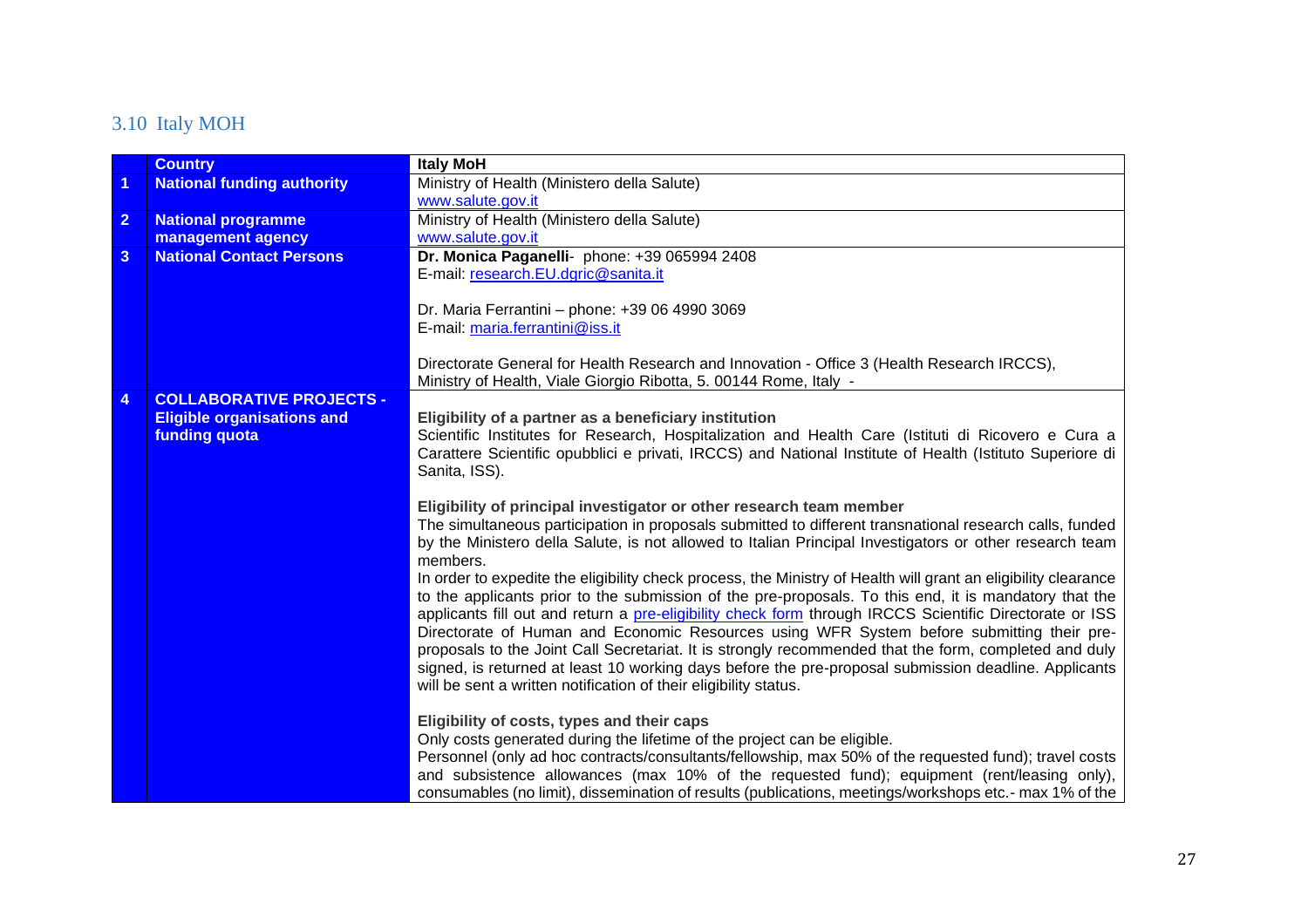|                |                                                                                                                      | requested fund); data handling and analysis (no limit); overhead (maximum 10% of the requested<br>fund).(All according to national regulations). Travel expenses and subsistence allowances associated<br>with training activities only linked to the project.<br>Anticipated number of fundable project partners: 4-5<br>Maximum funding per grant awarded to a project partner: Max 0.25 M€<br>Eligibility of project duration: Max 3 years                                                                                                                                                                                                                                                                                                                      |
|----------------|----------------------------------------------------------------------------------------------------------------------|--------------------------------------------------------------------------------------------------------------------------------------------------------------------------------------------------------------------------------------------------------------------------------------------------------------------------------------------------------------------------------------------------------------------------------------------------------------------------------------------------------------------------------------------------------------------------------------------------------------------------------------------------------------------------------------------------------------------------------------------------------------------|
| $\overline{5}$ | <b>Organisations excluded from</b><br>funding                                                                        | Universities, Research Centres and SME.                                                                                                                                                                                                                                                                                                                                                                                                                                                                                                                                                                                                                                                                                                                            |
| 6              | <b>Information on funding</b><br><b>conditions</b>                                                                   | Submission of other information at the national level<br>After the joint AAL Programme peer review has been completed and the final (scientific) ranking list<br>has been performed and endorsed by the Call Steering Committee, the Ministry of Health will invite the<br>principal investigators of the projects approved for funding to enter the formal national negotiations<br>(according to national regulations). The funding of these projects are under the RicercaCorrente IRCCS<br>rules.<br>Submission of financial and scientific reports at the national level<br>Submission of annual scientific and financial reports at the national level could be required according<br>to the rules of the Ministry of Health Ricerca Corrente IRCCS and ISS. |
|                |                                                                                                                      |                                                                                                                                                                                                                                                                                                                                                                                                                                                                                                                                                                                                                                                                                                                                                                    |
|                | <b>SMALL</b><br><b>COLLABORATIVE</b><br><b>PROJECTS-</b><br>organisations<br><b>Eligible</b><br>and<br>funding quota | As indicated under point 4.                                                                                                                                                                                                                                                                                                                                                                                                                                                                                                                                                                                                                                                                                                                                        |
| 8              | <b>Organisations</b><br>excluded from<br>funding                                                                     | As indicated under point 5.                                                                                                                                                                                                                                                                                                                                                                                                                                                                                                                                                                                                                                                                                                                                        |
| 9              | <b>Information on funding</b><br><b>conditions</b>                                                                   | As indicated under point 6.                                                                                                                                                                                                                                                                                                                                                                                                                                                                                                                                                                                                                                                                                                                                        |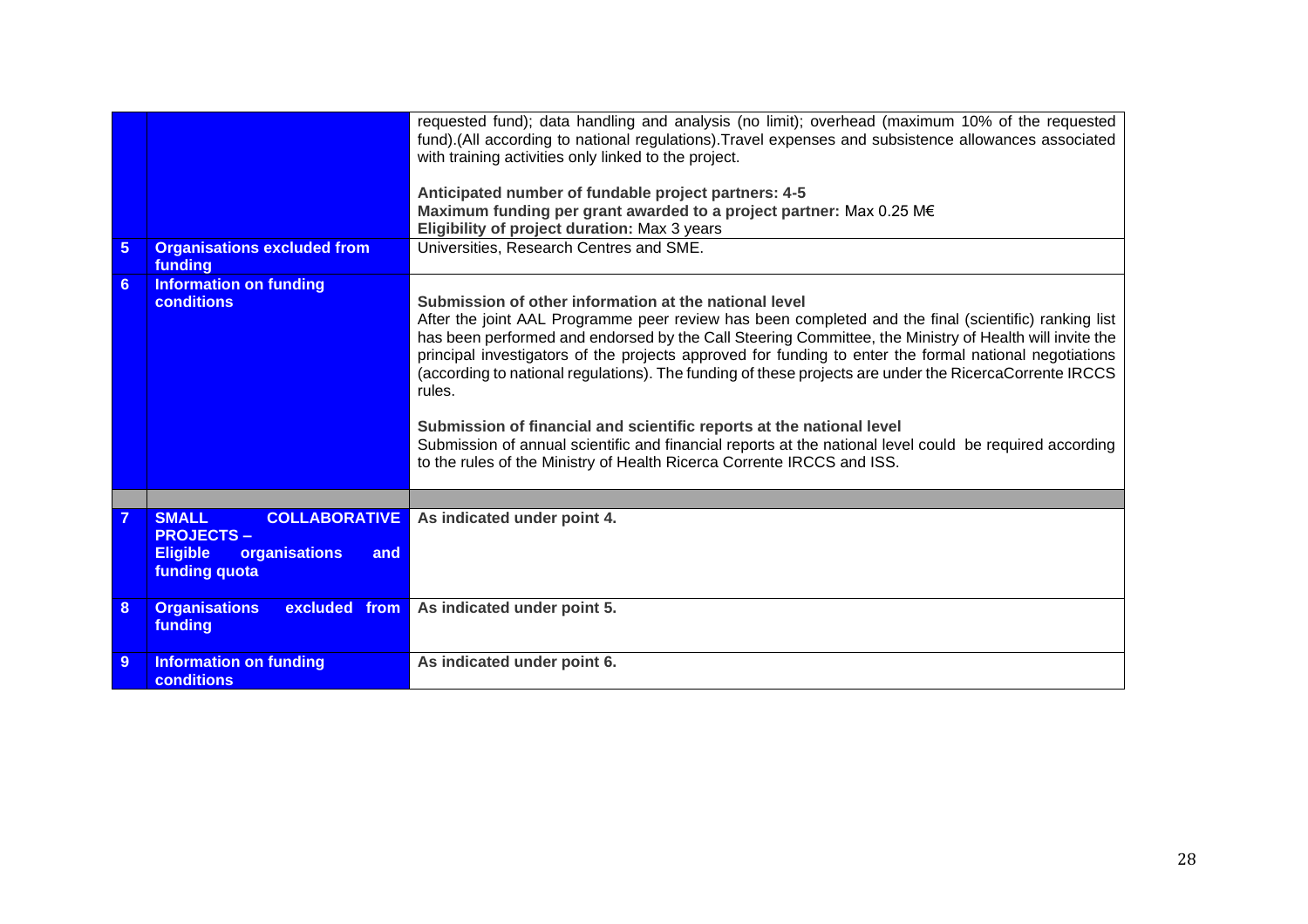# 3.11 Luxembourg - FNR

<span id="page-28-0"></span>

|                | <b>Country</b>                     | <b>Luxembourg - Public Research Institutions</b>                                                |
|----------------|------------------------------------|-------------------------------------------------------------------------------------------------|
|                | <b>National funding authority</b>  | Luxembourg National Research Fund                                                               |
| $\overline{2}$ | <b>National programme</b>          | Luxembourg National Research Fund                                                               |
|                | management agency                  |                                                                                                 |
| $\overline{3}$ | <b>National Contact Persons</b>    | Dr. Andreea Monnat, email: andreea.monnat@fnr.lu; Tel:+35226192553                              |
| 4              | <b>COLLABORATIVE PROJECTS</b>      | Luxembourg public research institutions and end-user institutions accredited by the Ministry of |
|                |                                    | Research and Higher Education; funding quota 100%.                                              |
|                | <b>Eligible organisations and</b>  |                                                                                                 |
|                | funding quota                      |                                                                                                 |
| $5\phantom{1}$ | <b>Organisations excluded from</b> | National and international companies, international research institutions.                      |
|                | <b>funding</b>                     |                                                                                                 |
| $6\phantom{a}$ | <b>Information on funding</b>      | To be found under https://www.fnr.lu/international-cooperation/aal-2/                           |
|                | <b>conditions</b>                  |                                                                                                 |
|                |                                    |                                                                                                 |
| 7              | <b>SMALL COLLABORATIVE</b>         | Not applicable                                                                                  |
|                | <b>PROJECTS</b>                    |                                                                                                 |
|                |                                    |                                                                                                 |
|                | <b>Eligible organisations and</b>  |                                                                                                 |
|                | funding quota                      |                                                                                                 |
| 8              | <b>Organisations excluded from</b> | Not applicable                                                                                  |
|                | <b>funding</b>                     |                                                                                                 |
| 9              | <b>Information on funding</b>      | Not applicable                                                                                  |
|                | <b>conditions</b>                  |                                                                                                 |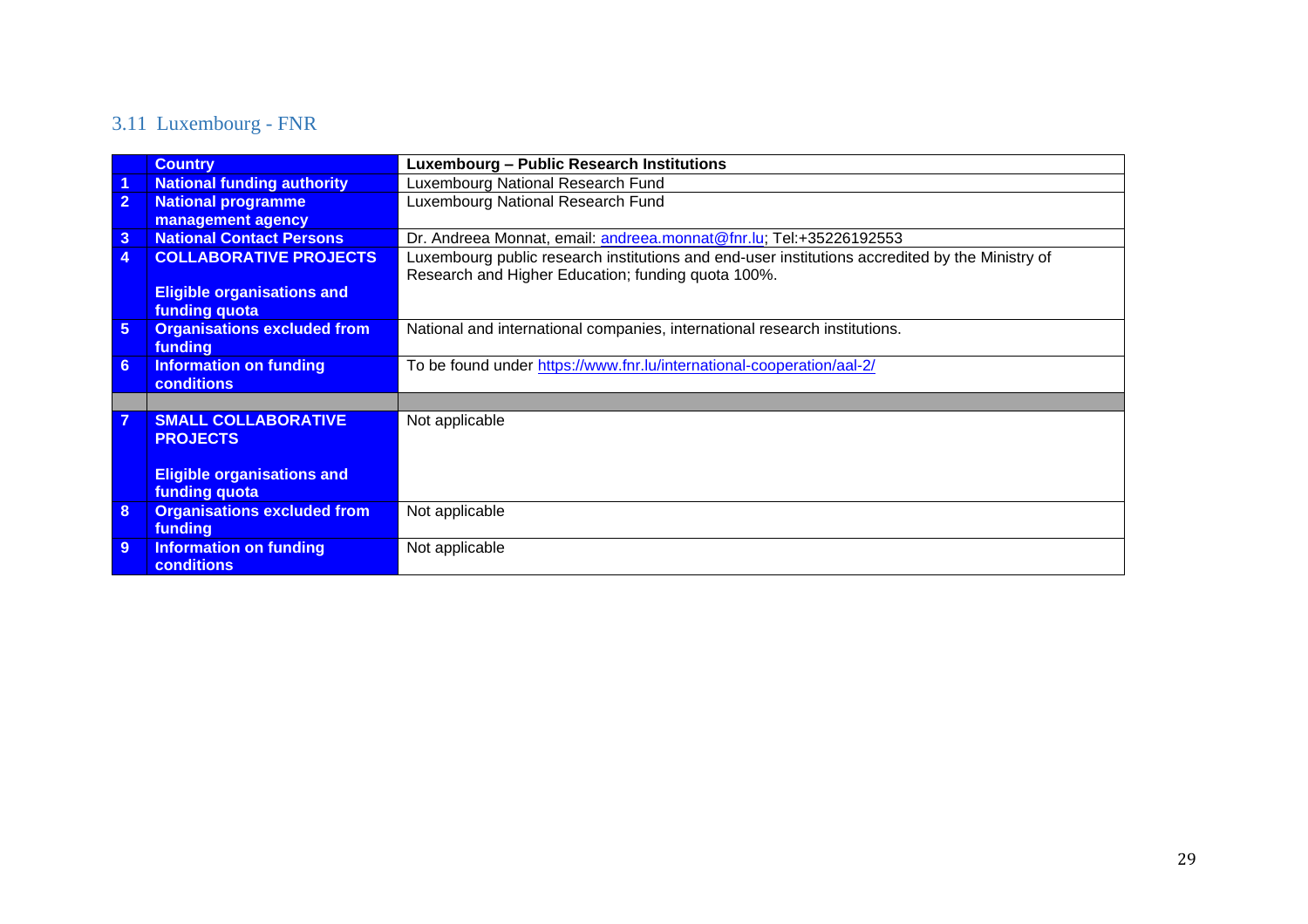# 3.12 Luxembourg - Luxinnovation

<span id="page-29-0"></span>

|                  | <b>Country</b>                     | Luxembourg - Private companies                                                                                   |  |  |  |  |  |
|------------------|------------------------------------|------------------------------------------------------------------------------------------------------------------|--|--|--|--|--|
| 1                | <b>National funding authority</b>  | Ministry of the Economy                                                                                          |  |  |  |  |  |
| $\overline{2}$   | <b>National programme</b>          | Luxinnovation (www.luxinnovation.lu)                                                                             |  |  |  |  |  |
|                  | management agency                  |                                                                                                                  |  |  |  |  |  |
| $\overline{3}$   | <b>National Contact Persons</b>    | <b>Alexander Link</b>                                                                                            |  |  |  |  |  |
|                  |                                    | 5, avenue des Hauts-Fourneaux                                                                                    |  |  |  |  |  |
|                  |                                    | L-4362 Esch-sur-Alzette                                                                                          |  |  |  |  |  |
|                  |                                    | alexander.link@luxinnovation.lu                                                                                  |  |  |  |  |  |
|                  |                                    | +352 43 62 63 864                                                                                                |  |  |  |  |  |
| $\boldsymbol{4}$ | <b>COLLABORATIVE PROJECTS</b>      | The information on the eligibility criteria is based on the modified law of June 5th 2009 relating to the        |  |  |  |  |  |
|                  |                                    | promotion of RDI and is subject to changes in case of any amendment or modification of the underlying            |  |  |  |  |  |
|                  | <b>Eligible organisations and</b>  | regulation. The eligibility criteria will be those in force at the time of contracting. Only private enterprises |  |  |  |  |  |
|                  | funding quota                      | registered in Luxembourg are eligible for direct funding. Maximum funding rates:                                 |  |  |  |  |  |
|                  |                                    |                                                                                                                  |  |  |  |  |  |
|                  |                                    | Small sized enterprises: 60%<br>Medium sized enterprises: 50%                                                    |  |  |  |  |  |
|                  |                                    |                                                                                                                  |  |  |  |  |  |
|                  |                                    | Large enterprises: 40%                                                                                           |  |  |  |  |  |
|                  |                                    | A participating company should demonstrate its viability and financial soundness regarding its own               |  |  |  |  |  |
|                  |                                    | contribution to the project and the implementation of the results. Companies that are in danger of               |  |  |  |  |  |
|                  |                                    | insolvency cannot be funded. A participating company shall demonstrate the positive impact of the                |  |  |  |  |  |
|                  |                                    | expected project outcome on its growth and future assets.                                                        |  |  |  |  |  |
|                  |                                    |                                                                                                                  |  |  |  |  |  |
| $5\phantom{1}$   | <b>Organisations excluded from</b> | Non-economic activities are not eligible under the aid schemes proposed by the Ministry of the Economy.          |  |  |  |  |  |
|                  | funding                            | The National Research Fund (www.fnr.lu) is the funding agency for research organizations.                        |  |  |  |  |  |
| 6                | <b>Information on funding</b>      | conditions:<br>Website<br>that<br>shows<br>eligibility<br>criteria<br>funding<br>national<br>and                 |  |  |  |  |  |
|                  | conditions                         | http://www.innovation.public.lu/en/financer/competitivite/collaborations-publiques-privees/aal/index.html        |  |  |  |  |  |
|                  |                                    |                                                                                                                  |  |  |  |  |  |
|                  | <b>SMALL COLLABORATIVE</b>         | Not applicable                                                                                                   |  |  |  |  |  |
|                  | <b>PROJECTS</b>                    |                                                                                                                  |  |  |  |  |  |
|                  |                                    |                                                                                                                  |  |  |  |  |  |
|                  | <b>Eligible organisations and</b>  |                                                                                                                  |  |  |  |  |  |
|                  | funding quota                      |                                                                                                                  |  |  |  |  |  |
| 8                | <b>Organisations excluded from</b> | Not applicable                                                                                                   |  |  |  |  |  |
|                  | funding                            |                                                                                                                  |  |  |  |  |  |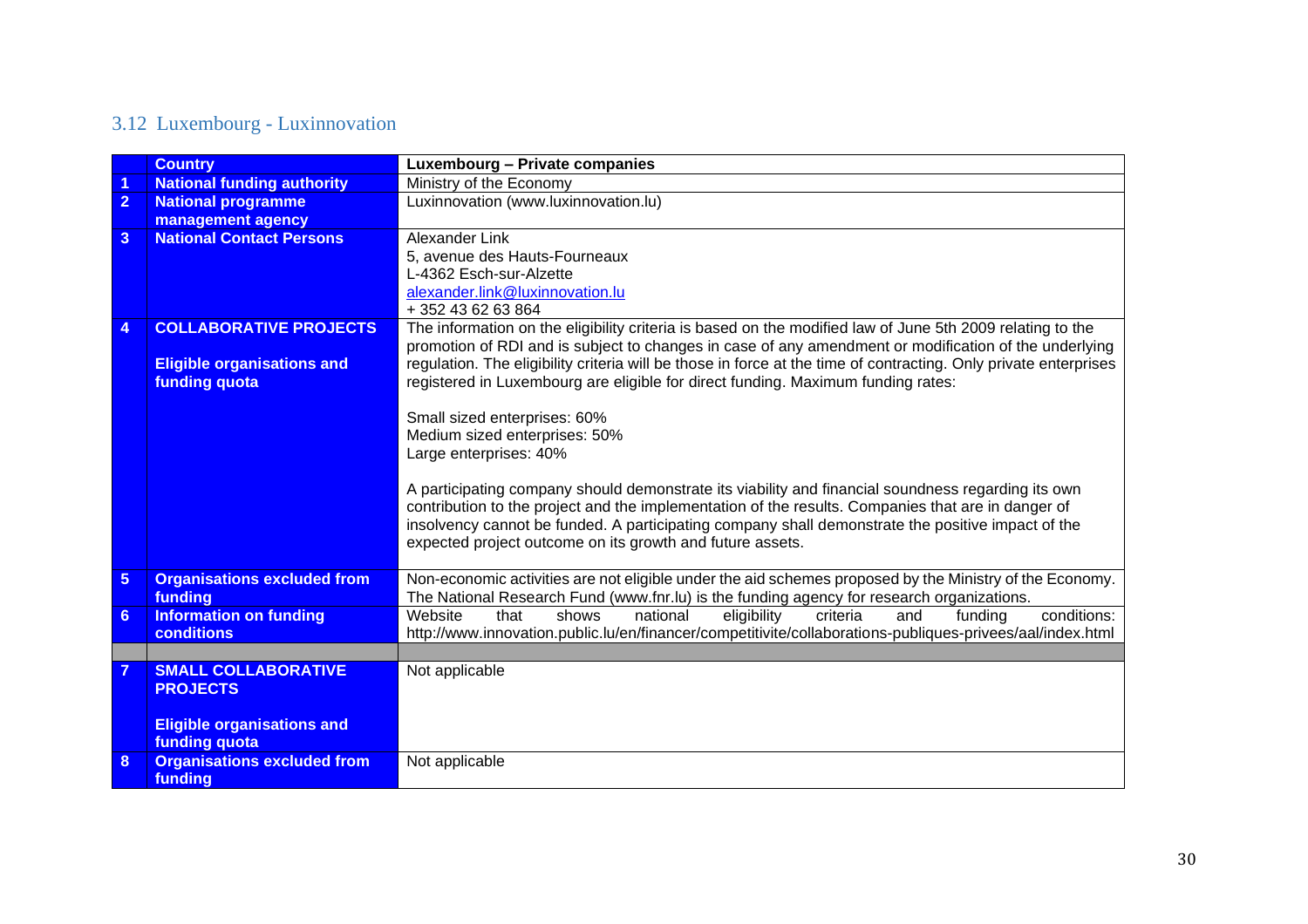#### 3.13 The Netherlands

|                | <b>Country</b>                    | <b>The Netherlands</b>                                                                                                                                                                                                                                                                                              |
|----------------|-----------------------------------|---------------------------------------------------------------------------------------------------------------------------------------------------------------------------------------------------------------------------------------------------------------------------------------------------------------------|
| -1             | <b>National funding authority</b> | The Ministry of Health, Welfare and Sport                                                                                                                                                                                                                                                                           |
|                |                                   | www.minvws.nl                                                                                                                                                                                                                                                                                                       |
| $\overline{2}$ | <b>National</b><br>programme      | ZonMw, the Netherlands Organization for Health Research & Development                                                                                                                                                                                                                                               |
|                | management & project funding      | www.zonmw.nl                                                                                                                                                                                                                                                                                                        |
|                | agency                            |                                                                                                                                                                                                                                                                                                                     |
| $\mathbf{3}$   | <b>National Contact Person</b>    | Geja Langerveld, langerveld@zonmw.nl, +31 (0)70 349 5158                                                                                                                                                                                                                                                            |
|                |                                   | Rik Wisselink, wisselink@zonmw.nl, +31 (0)70 349 5374                                                                                                                                                                                                                                                               |
|                | <b>Eligible organisations</b>     | <b>COLLABORATIVE PROJECTS</b>                                                                                                                                                                                                                                                                                       |
|                |                                   | The objective of the Netherlands participation in AAL is the availability of ICT-based solutions on the<br>Dutch market within 2 years after the project. Experience with AAL solutions by Dutch seniors, their<br>family/social networks and/or the Dutch care and social support system are essential for furhter |
|                |                                   | implementation and uptake.<br>To achieve this, the following Dutch national eligibility criteria are applicable.                                                                                                                                                                                                    |
|                |                                   |                                                                                                                                                                                                                                                                                                                     |
|                |                                   | To be eligible for funding in The Netherlands the following parties need to be involved in the project as<br>consortium partner.                                                                                                                                                                                    |
|                |                                   | One Dutch primary and/or secondary and/or tertiary end user organisation <sup>8</sup> intending to act as a<br>'launching customer' of the AAL solution.<br>A 'launching customer' can be a senior organisation, a care/welfare organisation/provider, a                                                            |
|                |                                   |                                                                                                                                                                                                                                                                                                                     |

#### <span id="page-30-0"></span><sup>8</sup> **Definition of end-users in the AAL Joint Programme:**

*Primary end-users are older adults who are actually using AAL products and services. This group directly benefits from AAL solutions by increased quality of life. Primary end user organizations are organizations who represent older adults (e.g. senior organizations/cooperations etc.)*

*Secondary end-users are persons or organisations directly in contact with primary end-users, such as formal and informal care persons, family members, friends, neighbours, care organisations and their representatives. This group benefits from AAL directly when using AAL products and services (at a primary end-user's home or remote) and indirectly when the care needs of primary end-users are reduced.*

*Tertiary end-users are such institutions and private or public organisations that are not directly in contact with AAL products and services, but who somehow contribute in organizing, paying or enabling them. This group includes the public sector service organizers, municipalities, social security systems, insurance companies, housing corporations etc.. Common to these is that their benefit from AAL comes from increased efficiency and effectiveness which result in saving expenses or by not having to increase expenses in the mid and long term.*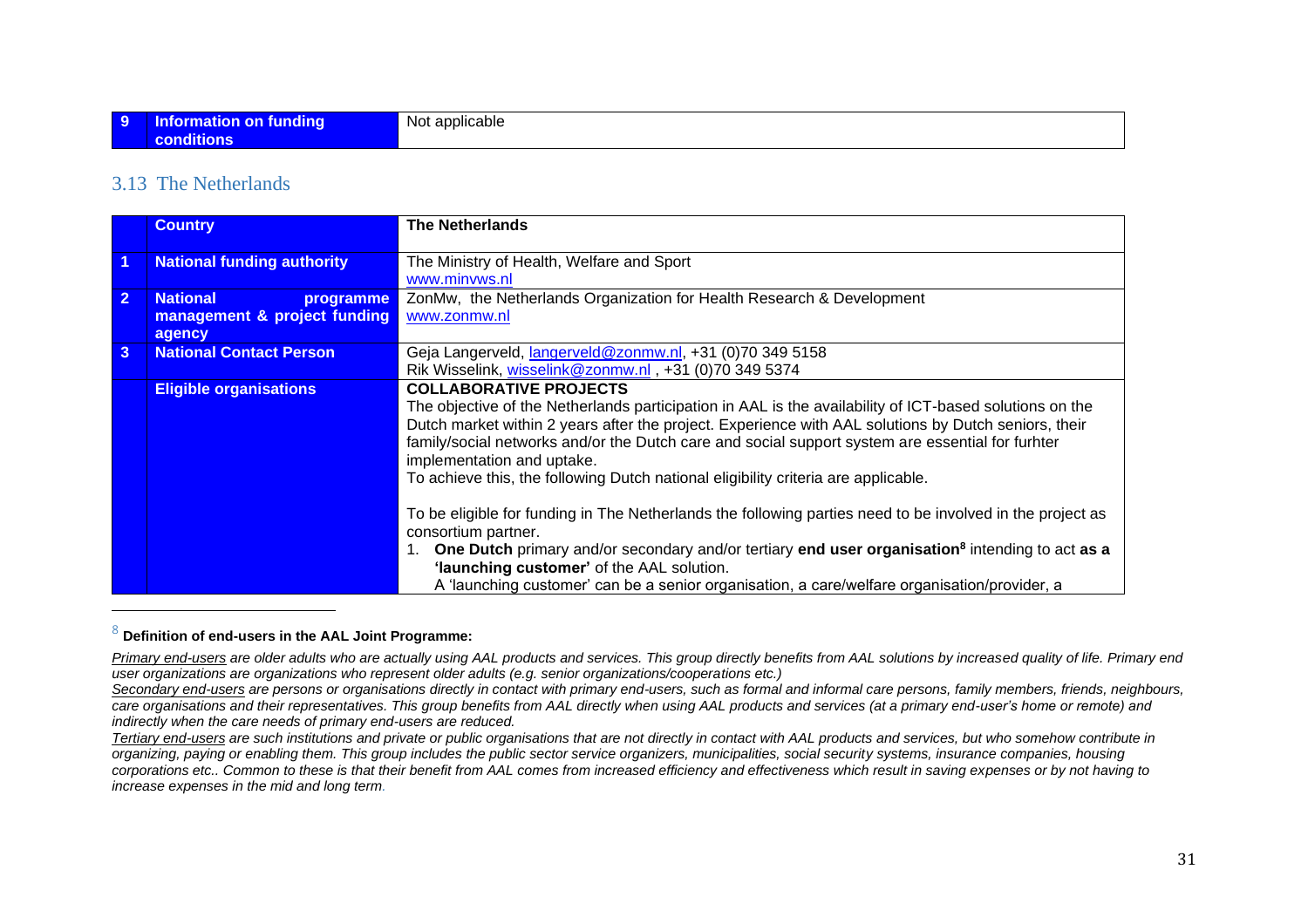|   |                      | municipality, a health insurance company, a housing cooperation etc.                                                                                                                                 |              |         |         |
|---|----------------------|------------------------------------------------------------------------------------------------------------------------------------------------------------------------------------------------------|--------------|---------|---------|
|   |                      |                                                                                                                                                                                                      |              |         |         |
|   |                      | The Dutch end user organisation(s) must take part in the pilots with a considerable number of end<br>users.                                                                                          |              |         |         |
|   |                      | 2.<br>One company that is active on the Dutch market to make the solution available for end users in<br>the Netherlands and to provide (technical) support to them, also after the project.          |              |         |         |
|   |                      | <b>SMALL COLLABORATIVE PROJECTS</b><br>ZonMw wil provide funding for Dutch partners to participate in small collaborative projects.                                                                  |              |         |         |
|   |                      | To be eligible for funding in The Netherlands the following requirement need to be fulfilled:<br>It is mandatory that Dutch end-users (organizations) are involved in a small collaborative project. |              |         |         |
|   |                      | An end user partner can take part in only one funded project in AAL call 2020!                                                                                                                       |              |         |         |
|   |                      | Financial viability and business soundness of Dutch enterprises and organizations will be verified.                                                                                                  |              |         |         |
| 4 | <b>Funding quota</b> | <b>COLLABORATIVE PROJECTS</b><br>The maximum financial contribution for Dutch partners is $\epsilon$ 500.000,<br>(not per partner).                                                                  |              | per     | project |
|   |                      | <b>SMALL COLLABORATIVE PROJECTS</b><br>The maximum financial contribution for Dutch partners is €100.000, per project<br>(not per partner).                                                          |              |         |         |
|   |                      | The following funding rates will be applied to different types of organizations, who are not engaging in<br>'economic activities':                                                                   |              |         |         |
|   |                      | Type of organization (not-for-profit)                                                                                                                                                                | Max.<br>rate | funding |         |
|   |                      | Primary End users organizations (organizations of seniors, patients etc.)                                                                                                                            |              | 75%     |         |
|   |                      | Secondary End user organisations (care / welfare organizations etc.)                                                                                                                                 |              | 65%     |         |
|   |                      | Tertiary End User organisations (local/provincial governments)                                                                                                                                       |              | 50%     |         |
|   |                      | Other organizations (research institutes, knowledge centres etc.)                                                                                                                                    |              | 70%     |         |
|   |                      |                                                                                                                                                                                                      |              |         |         |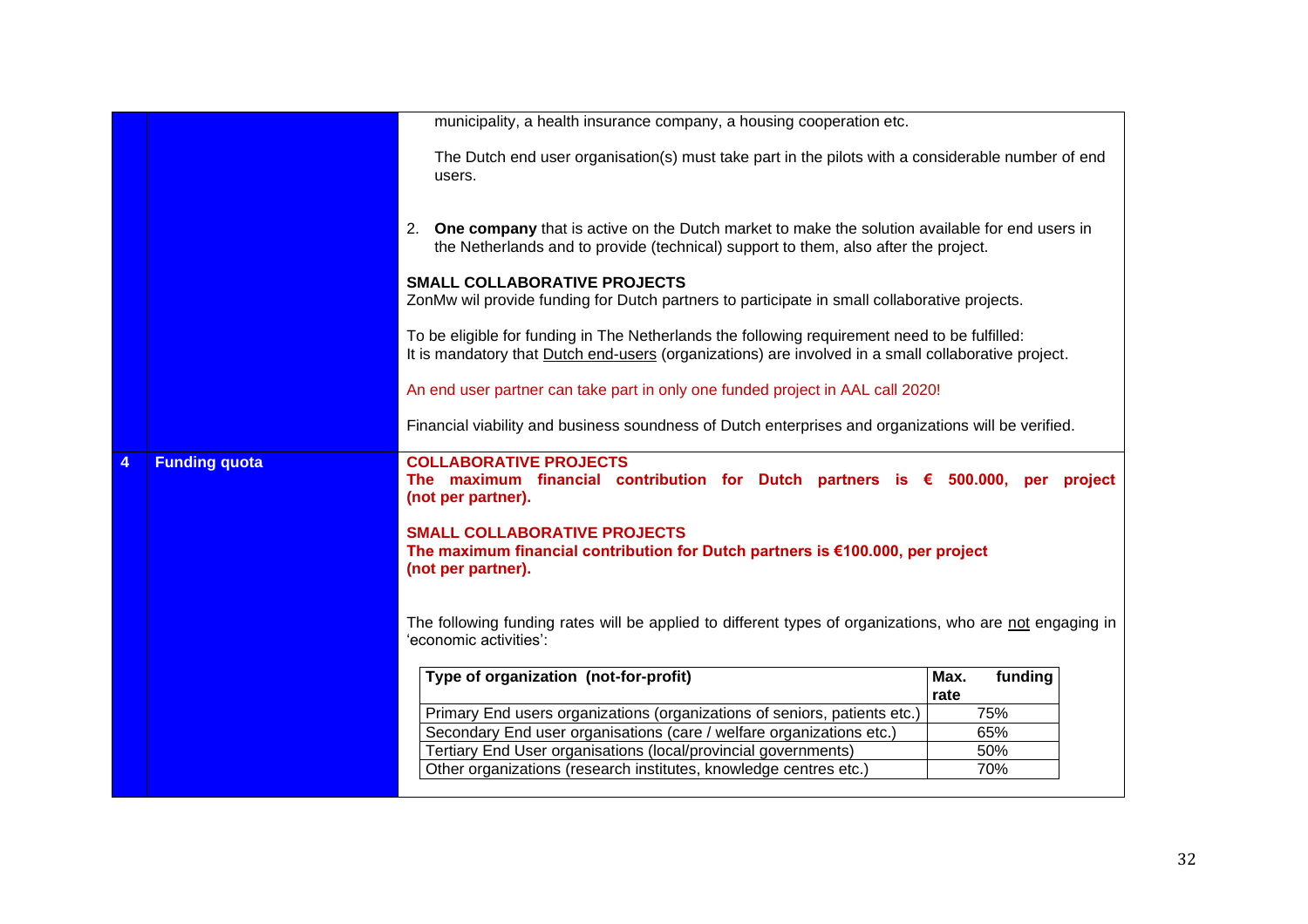|                |                                 |           |                    | In case of <b>enterprises<sup>9</sup></b> the funding rates for Experimental Development will be applied according to the<br>EC state aid rules for R&D&I. The funding rate depends on the size of the enterprise and takes into<br>consideration the international cooperation in AAL projects. |                   |  |
|----------------|---------------------------------|-----------|--------------------|--------------------------------------------------------------------------------------------------------------------------------------------------------------------------------------------------------------------------------------------------------------------------------------------------|-------------------|--|
|                |                                 |           |                    | Type/size of enterprise                                                                                                                                                                                                                                                                          | Max. funding rate |  |
|                |                                 |           |                    | SME /Small sized enterprise                                                                                                                                                                                                                                                                      | 60%               |  |
|                |                                 |           |                    | SME <sup>10</sup> / Medium sized enterprise                                                                                                                                                                                                                                                      | 50%               |  |
|                |                                 |           |                    | Large enterprise                                                                                                                                                                                                                                                                                 | 40%               |  |
| $5\phantom{1}$ | <b>Organisations</b><br>funding |           | excluded from N.A. |                                                                                                                                                                                                                                                                                                  |                   |  |
| 6 <sup>5</sup> | <b>Information</b>              | <b>on</b> | <b>funding</b>     | ZonMw will work with one grant-receiving Dutch organization per project (the 'NL penvoerder').                                                                                                                                                                                                   |                   |  |
|                | <b>conditions</b>               |           |                    | More information about the ZonMw grant conditions can be retrieved from the ZonMw website<br>http://www.zonmw.nl/aal.<br>Algemene subsidiebepalingen van ZonMw (1 juli 2013)<br>Toelichting Subsidiering AAL Projecten in Nederland, AAL call 2020                                               |                   |  |

<sup>10</sup> *EU - definition SME 2003*

| Categorie   | Headcount | Turnover   | or | Balance sheet total |
|-------------|-----------|------------|----|---------------------|
| Mediumsized | <250      | € 50 mln.  |    | $∈ 43$ mln          |
| Small       | < 50      | € 10 mln.  |    | < € 10 mln          |
| Micro       | 10        | 2 mln<br>€ |    | <€ 2 mln            |

<sup>9</sup> *Enterprises are defined as undertakings which are legal persons engaging in economic activities. According to settled EU case law an economic activity is "any activity consisting in offering goods and services on a given market". This can apply also to research organizations, care providers etc. It is the responsibility of the proposing organizations to assess if the activities for the AAL project are subject to the EC state aid rules.*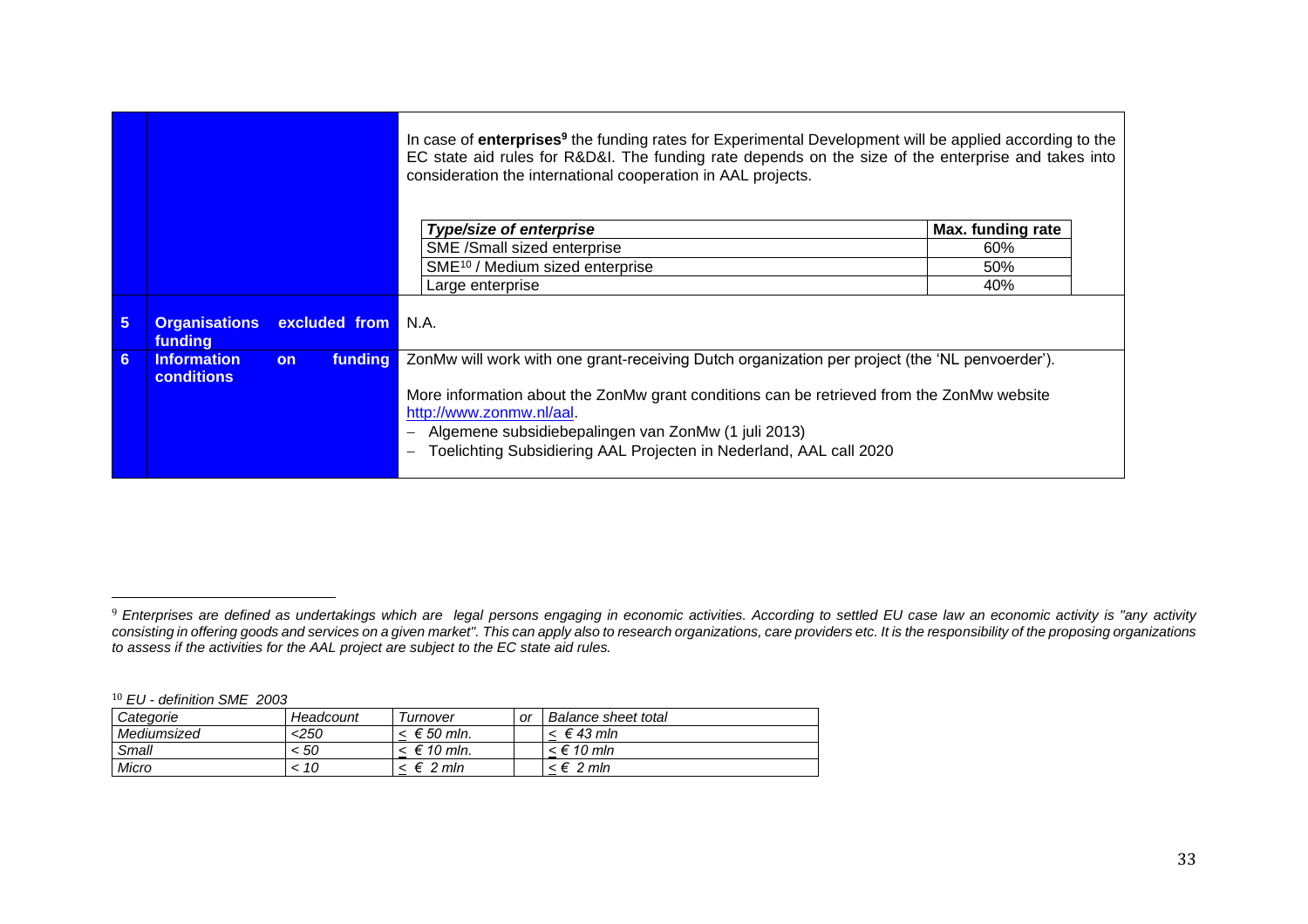### 3.14 Norway

<span id="page-33-0"></span>

|                 | <b>Country</b>                                     | <b>Norway</b>                                                                                                                                                                                                                                                                                        |                     |                      |                         |                          |  |  |
|-----------------|----------------------------------------------------|------------------------------------------------------------------------------------------------------------------------------------------------------------------------------------------------------------------------------------------------------------------------------------------------------|---------------------|----------------------|-------------------------|--------------------------|--|--|
|                 | <b>National funding authority</b>                  | The Research Council of Norway, www.rcn.no                                                                                                                                                                                                                                                           |                     |                      |                         |                          |  |  |
| $\overline{2}$  | <b>National programme</b>                          | The Research Council of Norway, www.rcn.no                                                                                                                                                                                                                                                           |                     |                      |                         |                          |  |  |
|                 | management agency                                  |                                                                                                                                                                                                                                                                                                      |                     |                      |                         |                          |  |  |
| $\overline{3}$  | <b>National Contact Persons</b>                    | Kristin Andersen, kran@rcn.no, +47 90581647                                                                                                                                                                                                                                                          |                     |                      |                         |                          |  |  |
| $\overline{4}$  | <b>COLLABORATIVE PROJECTS -</b>                    |                                                                                                                                                                                                                                                                                                      |                     |                      |                         |                          |  |  |
|                 | <b>Eligible organisations and</b><br>funding quota | Type of<br>Maximum percentage of costs covered by public funding<br>Organisation                                                                                                                                                                                                                     |                     |                      |                         |                          |  |  |
|                 |                                                    | Type of Activity                                                                                                                                                                                                                                                                                     | Large<br>Enterprise | Medium<br>Enterprise | <b>Small Enterprise</b> | Research<br>organization |  |  |
|                 |                                                    | <b>Fundamental Research</b>                                                                                                                                                                                                                                                                          | n/a                 | n/a                  | n/a                     | n/a                      |  |  |
|                 |                                                    | <b>Industrial Research</b>                                                                                                                                                                                                                                                                           | up to 65%           | up to 75%            | up to max 80%           | up to 100%               |  |  |
|                 |                                                    | Experimental<br>Development                                                                                                                                                                                                                                                                          | up to 40%           | up to 50%            | up to max 60%           | up to 100%               |  |  |
|                 |                                                    | General eligibility criteria and conditions for project funding from the Research Council of Norway<br>(RCN) will apply (i.e. the recipient must be a registered legal entity, demonstrate financial viability, and<br>provide transparency as to funding requested or received from other sources). |                     |                      |                         |                          |  |  |
|                 |                                                    | The funding of the Norwegian partners together in one AAL project cannot exceed 50 % of eligible<br>costs.                                                                                                                                                                                           |                     |                      |                         |                          |  |  |
|                 |                                                    | Aid to undertakings will be granted in accordance with Article 25 of the General Block Exemption<br>Regulation (Commission Regulation (EU) No 651/2014).                                                                                                                                             |                     |                      |                         |                          |  |  |
|                 |                                                    | To be eligible for funding, Norwegian partners in AAL consortiums must contact the Norwegian AAL<br>National Contact Person (NCP) before submitting a proposal. Such prior contact is a requirement for<br>funding for Norwegian partners in AAL-proposals.                                          |                     |                      |                         |                          |  |  |
| $5\phantom{.0}$ | <b>Organisations excluded from</b><br>funding      |                                                                                                                                                                                                                                                                                                      |                     |                      |                         |                          |  |  |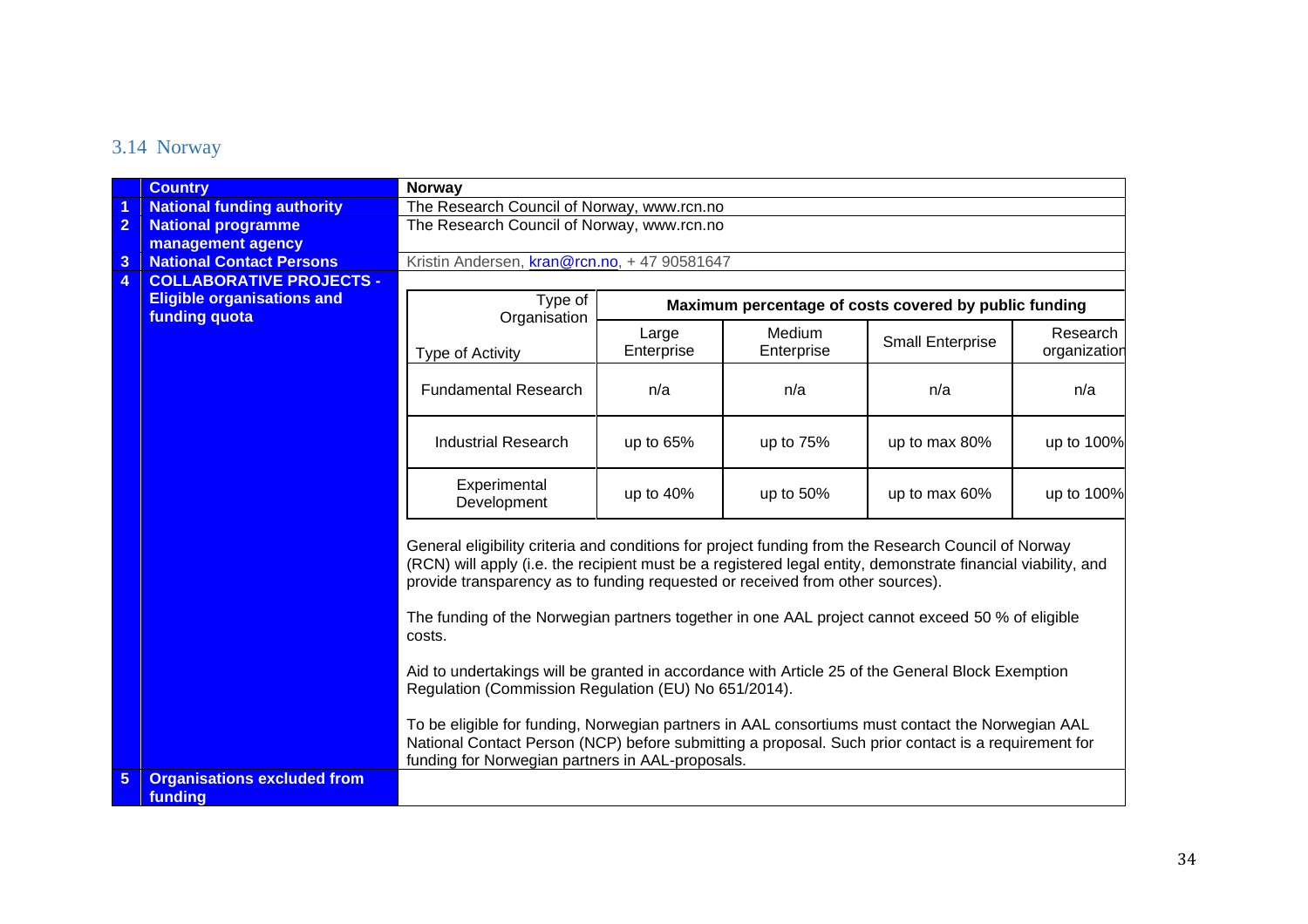| 6 | <b>Information on funding</b><br>conditions                                                    | Call for proposals with national funding conditions will be announced on the Research Council of Norway<br>website https://www.forskningsradet.no/en/ |
|---|------------------------------------------------------------------------------------------------|-------------------------------------------------------------------------------------------------------------------------------------------------------|
|   |                                                                                                |                                                                                                                                                       |
| 7 | <b>SMALL COLLABORATIVE</b><br><b>PROJECTS - Eligible</b><br>organisations and funding<br>quota | Same as for collaborative projects.                                                                                                                   |
| 8 | <b>Organisations excluded from</b><br>funding                                                  | Same as for collaborative projects.                                                                                                                   |
| 9 | <b>Information on funding</b><br><b>conditions</b>                                             | Same as for collaborative projects.                                                                                                                   |

Please note: The information above - especially the information given at 4 - will be published as a document and processed for the electronic submission tool, i.e. for the funding templates of project partners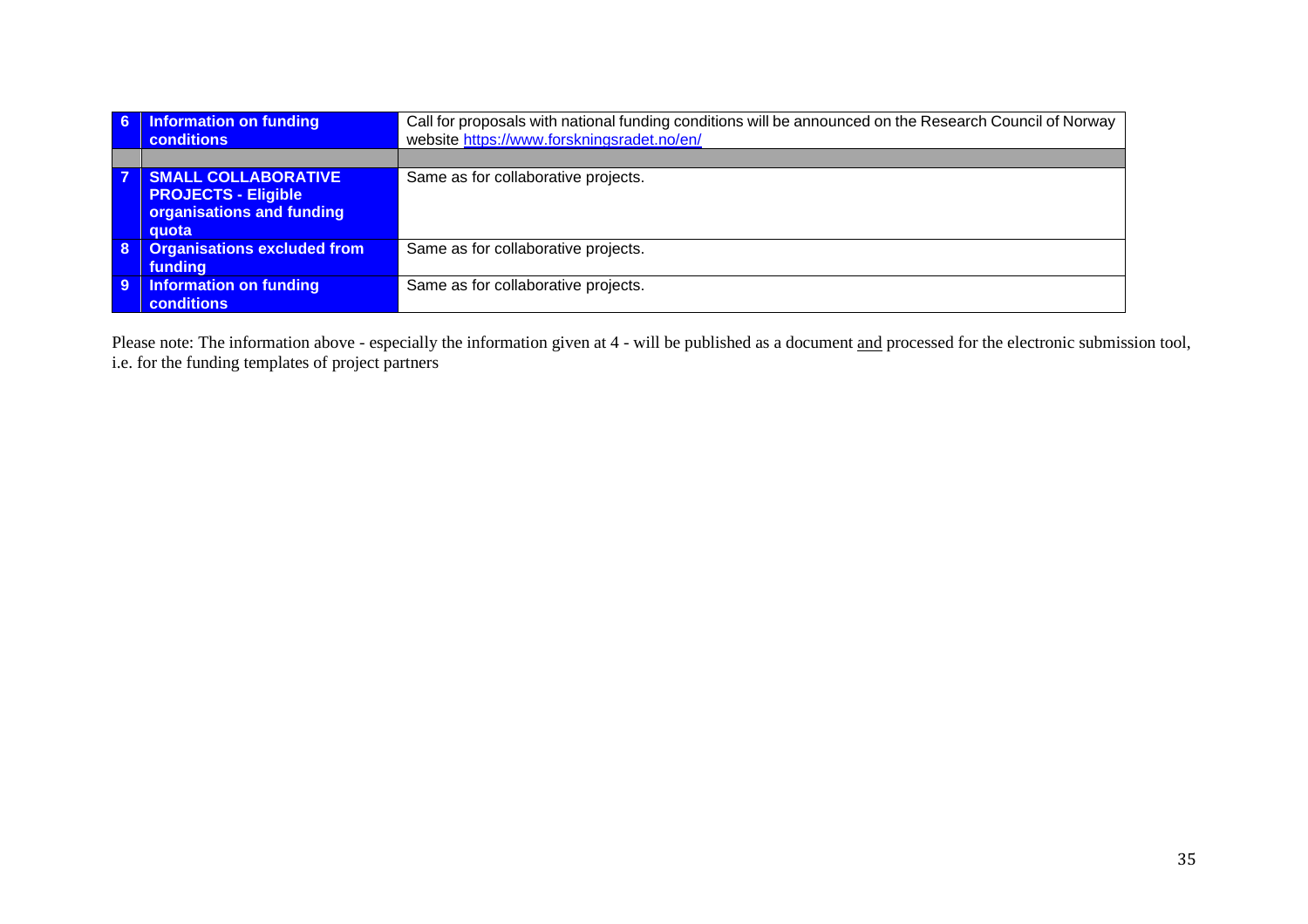### 3.15 Poland

<span id="page-35-0"></span>

|                | <b>Country</b>                                                                           | Poland                                                                                                                                                                                                                                                                                                                                                                                                                                                                                                                                                                                                                                                                                                                                                                                                                                                                  |  |  |  |  |
|----------------|------------------------------------------------------------------------------------------|-------------------------------------------------------------------------------------------------------------------------------------------------------------------------------------------------------------------------------------------------------------------------------------------------------------------------------------------------------------------------------------------------------------------------------------------------------------------------------------------------------------------------------------------------------------------------------------------------------------------------------------------------------------------------------------------------------------------------------------------------------------------------------------------------------------------------------------------------------------------------|--|--|--|--|
| 1              | <b>National funding authority</b>                                                        | National Centre for Research and Development (NCBR)                                                                                                                                                                                                                                                                                                                                                                                                                                                                                                                                                                                                                                                                                                                                                                                                                     |  |  |  |  |
| $\overline{2}$ | <b>National programme</b><br>management agency                                           | National Centre for Research and Development (NCBR)                                                                                                                                                                                                                                                                                                                                                                                                                                                                                                                                                                                                                                                                                                                                                                                                                     |  |  |  |  |
| $\mathbf{3}$   | <b>National Contact Persons</b>                                                          | Andrzej Wajs, e-mail: andrzej.wajs@ncbr.gov.pl, tel.: +48 22 39 07 499                                                                                                                                                                                                                                                                                                                                                                                                                                                                                                                                                                                                                                                                                                                                                                                                  |  |  |  |  |
| $\overline{4}$ | <b>COLLABORATIVE</b><br><b>PROJECTS - Eligible</b><br>organisations and funding<br>quota | Eligibility criteria:<br>Following entities are eligible to apply:<br>Research organizations (research and knowledge-dissemination organisations);<br>Micro, Small, Medium and Large Enterprises.<br>Entity must be registered in Poland.                                                                                                                                                                                                                                                                                                                                                                                                                                                                                                                                                                                                                               |  |  |  |  |
|                |                                                                                          |                                                                                                                                                                                                                                                                                                                                                                                                                                                                                                                                                                                                                                                                                                                                                                                                                                                                         |  |  |  |  |
|                |                                                                                          | Additional eligibility criteria:                                                                                                                                                                                                                                                                                                                                                                                                                                                                                                                                                                                                                                                                                                                                                                                                                                        |  |  |  |  |
|                |                                                                                          | All proposals must be aligned with national regulations, inter alia:<br>The Act of 20 July 2018 on the Law of Higher Education and Science, published in<br>Journal of Laws item 1668, 2018, as amended;<br>The Act of 30 April 2010 on the National Centre for Research and Development,<br>published in Journal of Laws item 1770, 2019;<br>The Regulation of the Minister of Science and Higher Education of 25 February 2015<br>on criteria and rules on granting state aid and "de minimis" aid by the National Centre<br>for Research and Development (published in Journal of Laws item 299, 2015), which<br>is in line with the Commission Regulation (EU) No 651/2014 of 17 June 2014 declaring<br>certain categories of aid compatible with the internal market in application of Articles<br>107 and 108 of the Treaty (General Block Exemption Regulation). |  |  |  |  |
|                |                                                                                          | Eligible costs:                                                                                                                                                                                                                                                                                                                                                                                                                                                                                                                                                                                                                                                                                                                                                                                                                                                         |  |  |  |  |
|                |                                                                                          | The eligible costs shall be the following:<br>personnel costs (researchers, technicians and other supporting staff to the extent<br>employed on the research project) (1);<br>other operating costs including costs of materials, supplies and similar products<br>incurred directly as a result of the research activity;                                                                                                                                                                                                                                                                                                                                                                                                                                                                                                                                              |  |  |  |  |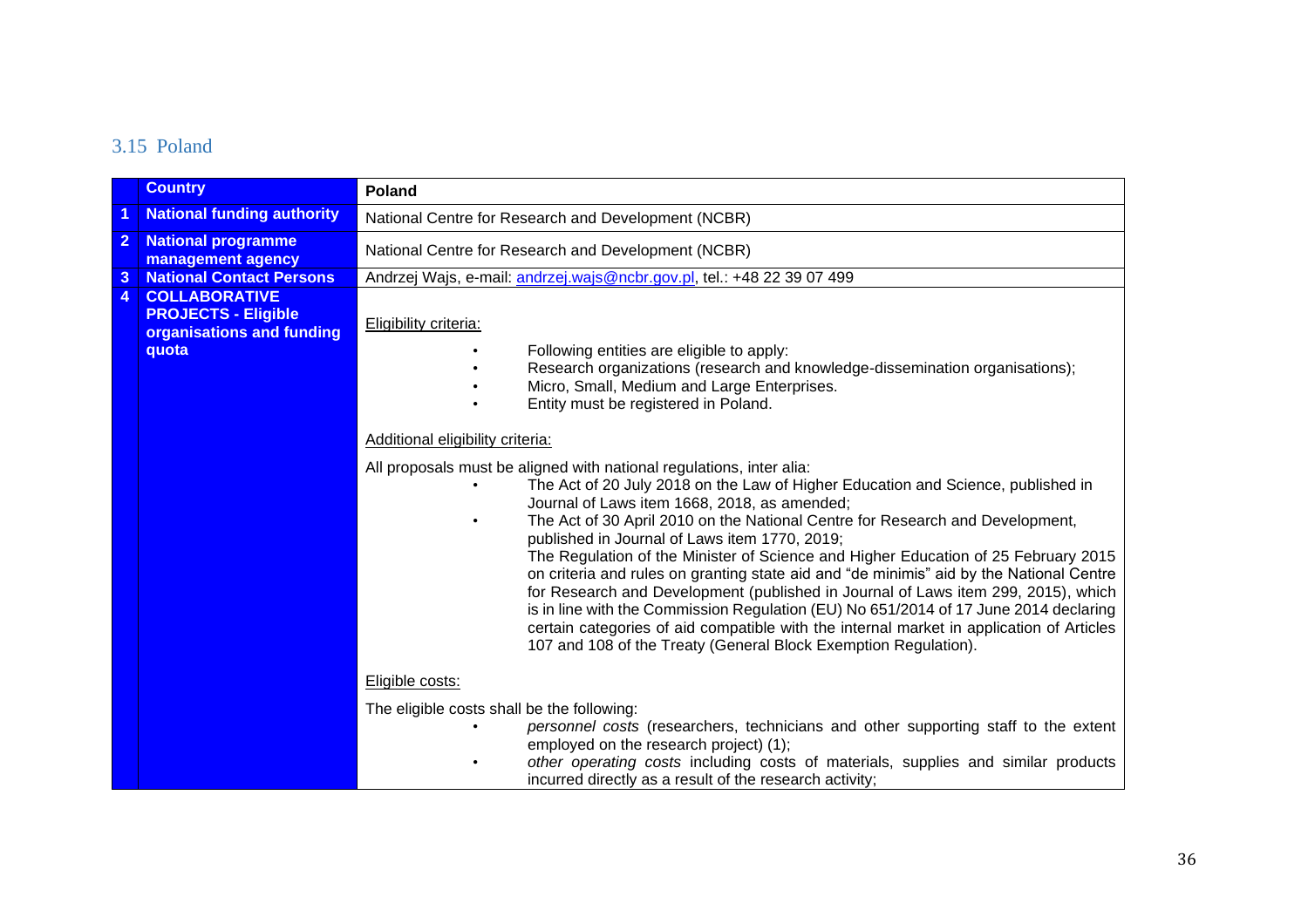|                                                                                                                                                                                                                                                                                                                                         | practice, shall be considered eligible;<br>costs shall be eligible (2); | costs, excluding subcontracting; It means $4=(1+2)*x$ %. | costs of instruments and equipment, technical knowledge and patents to the extent and<br>for the period used for the research project; if such instruments and equipment are not<br>used for their full life for the research project, only the depreciation costs corresponding<br>to the life of the research project, as calculated on the basis of good accounting<br>costs for buildings and land, to the extent and for the duration used for the research<br>project; with regard to buildings, only the depreciation costs corresponding to the life<br>of the research project, as calculated on the basis of good accounting practice shall be<br>considered eligible; for land, costs of commercial transfer or actually incurred capital<br>cost of contractual research, costs of consultancy and equivalent services used<br>exclusively for the research activity; this cost type cannot account for more than 70%<br>of all eligible costs of a project; the subcontracting can be obtained from consortium<br>partner only in justified case, this need will be verified by a national experts panel (3);<br>additional overheads incurred indirectly as a result of the research project; that costs<br>cannot account for more than 25% of all eligible project costs (4); That costs are<br>counted as a multiplication by percentage given above (called x%) and the rest of direct |                          |
|-----------------------------------------------------------------------------------------------------------------------------------------------------------------------------------------------------------------------------------------------------------------------------------------------------------------------------------------|-------------------------------------------------------------------------|----------------------------------------------------------|----------------------------------------------------------------------------------------------------------------------------------------------------------------------------------------------------------------------------------------------------------------------------------------------------------------------------------------------------------------------------------------------------------------------------------------------------------------------------------------------------------------------------------------------------------------------------------------------------------------------------------------------------------------------------------------------------------------------------------------------------------------------------------------------------------------------------------------------------------------------------------------------------------------------------------------------------------------------------------------------------------------------------------------------------------------------------------------------------------------------------------------------------------------------------------------------------------------------------------------------------------------------------------------------------------------------------------------------------------------------------------------------------------|--------------------------|
| National funding rates:                                                                                                                                                                                                                                                                                                                 |                                                                         |                                                          |                                                                                                                                                                                                                                                                                                                                                                                                                                                                                                                                                                                                                                                                                                                                                                                                                                                                                                                                                                                                                                                                                                                                                                                                                                                                                                                                                                                                          |                          |
| Funding quota of Polish participants can be up to 100% for research organisations. In the case of enterprises,<br>funding quota will be decided on a case-by-case basis depending on the size of the company, type of<br>research/development, risk associated with the research activities and commercial perspective of exploitation. |                                                                         |                                                          |                                                                                                                                                                                                                                                                                                                                                                                                                                                                                                                                                                                                                                                                                                                                                                                                                                                                                                                                                                                                                                                                                                                                                                                                                                                                                                                                                                                                          |                          |
| The following maximum funding quotas apply:                                                                                                                                                                                                                                                                                             |                                                                         |                                                          |                                                                                                                                                                                                                                                                                                                                                                                                                                                                                                                                                                                                                                                                                                                                                                                                                                                                                                                                                                                                                                                                                                                                                                                                                                                                                                                                                                                                          |                          |
| Type of<br>Organisation                                                                                                                                                                                                                                                                                                                 |                                                                         |                                                          | Maximum percentage of costs covered by public funding                                                                                                                                                                                                                                                                                                                                                                                                                                                                                                                                                                                                                                                                                                                                                                                                                                                                                                                                                                                                                                                                                                                                                                                                                                                                                                                                                    |                          |
| Type of Activity                                                                                                                                                                                                                                                                                                                        | Large<br>Enterprise                                                     | Medium<br>Enterprise                                     | <b>Small Enterprise</b>                                                                                                                                                                                                                                                                                                                                                                                                                                                                                                                                                                                                                                                                                                                                                                                                                                                                                                                                                                                                                                                                                                                                                                                                                                                                                                                                                                                  | Research<br>organization |
| <b>Fundamental Research</b>                                                                                                                                                                                                                                                                                                             | n/a                                                                     | n/a                                                      | n/a                                                                                                                                                                                                                                                                                                                                                                                                                                                                                                                                                                                                                                                                                                                                                                                                                                                                                                                                                                                                                                                                                                                                                                                                                                                                                                                                                                                                      | n/a                      |
| <b>Industrial Research</b>                                                                                                                                                                                                                                                                                                              | up to 65%                                                               | up to 75%                                                | up to max 80%                                                                                                                                                                                                                                                                                                                                                                                                                                                                                                                                                                                                                                                                                                                                                                                                                                                                                                                                                                                                                                                                                                                                                                                                                                                                                                                                                                                            | up to 100%               |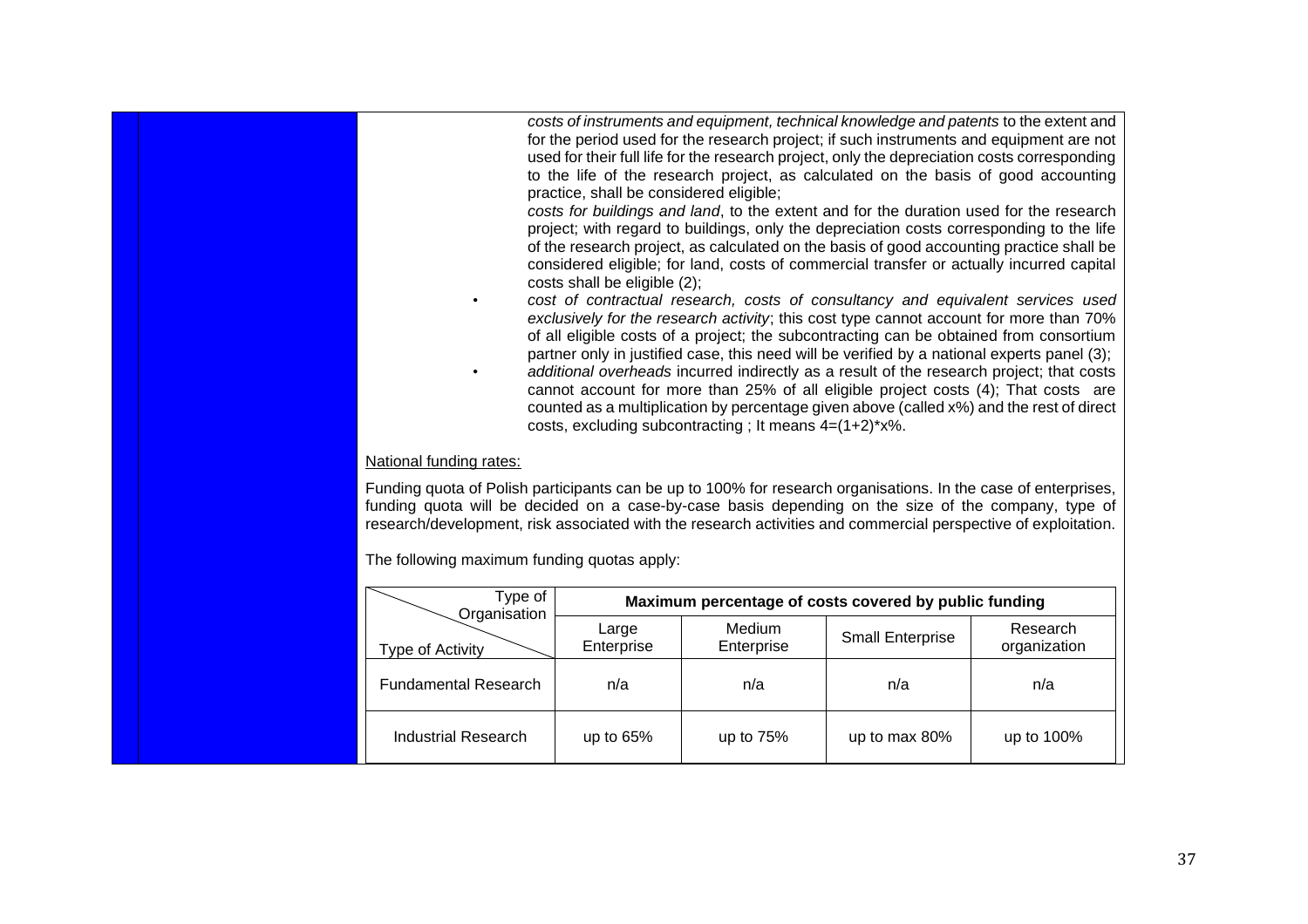|                 |                                                                                                | Experimental<br>Development                                                                                                                                                                                                                 | up to $40\%$ | up to $50\%$ | up to max 60% | up to 100% |
|-----------------|------------------------------------------------------------------------------------------------|---------------------------------------------------------------------------------------------------------------------------------------------------------------------------------------------------------------------------------------------|--------------|--------------|---------------|------------|
|                 |                                                                                                | In any case only Application Research and Experimental Development will be funded. Other type of activities<br>(e.g. coordination, dissemination, management) can be included into separate task (only in case of research<br>institution). |              |              |               |            |
| $5\phantom{.0}$ | <b>Organisations excluded</b><br>from funding                                                  | Entities not listed above.                                                                                                                                                                                                                  |              |              |               |            |
| 6               | <b>Information on funding</b><br><b>conditions</b>                                             | Further information is available on the website below:<br>https://www.ncbr.gov.pl/index.php?id=33981&L=566                                                                                                                                  |              |              |               |            |
|                 |                                                                                                |                                                                                                                                                                                                                                             |              |              |               |            |
|                 | SMALL COLLABORATIVE<br><b>PROJECTS -</b><br><b>Eligible organisations and</b><br>funding quota | N/A                                                                                                                                                                                                                                         |              |              |               |            |
| 8               | <b>Organisations</b><br><b>excluded</b><br>from funding                                        | N/A                                                                                                                                                                                                                                         |              |              |               |            |
| 9               | <b>Information on funding</b><br><b>conditions</b>                                             | N/A                                                                                                                                                                                                                                         |              |              |               |            |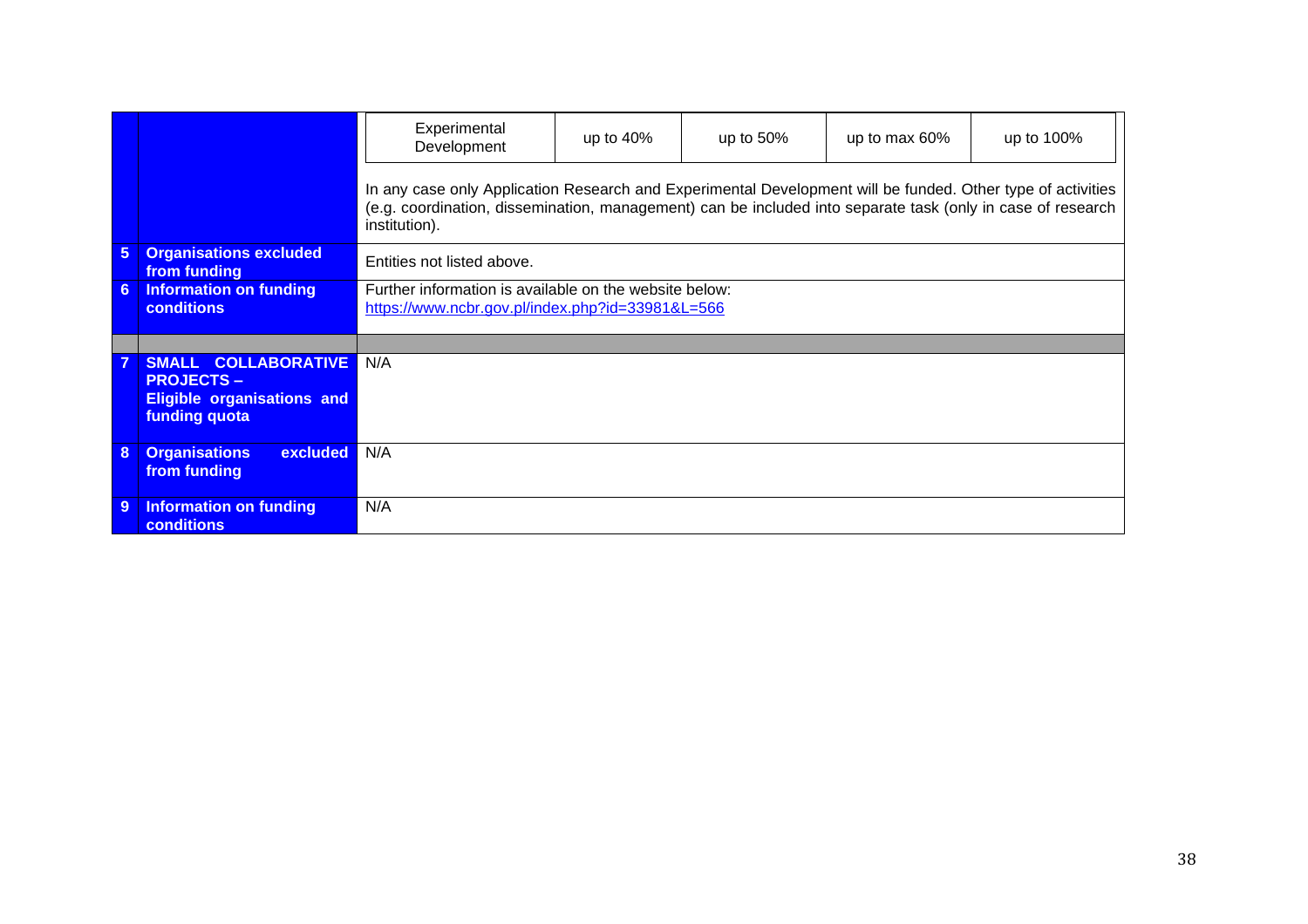# 3.16 Portugal

<span id="page-38-0"></span>

|                 | <b>Country</b>                                     | Portugal                                                                                                                                                                               |  |  |  |  |  |
|-----------------|----------------------------------------------------|----------------------------------------------------------------------------------------------------------------------------------------------------------------------------------------|--|--|--|--|--|
| 1               | <b>National funding</b>                            | Fundação para a Ciência e a Tecnologia (FCT, I.P)                                                                                                                                      |  |  |  |  |  |
|                 | authority                                          | http://www.fct.pt                                                                                                                                                                      |  |  |  |  |  |
| $\overline{2}$  | <b>National programme</b>                          | Fundação para a Ciência e a Tecnologia (FCT, I.P)                                                                                                                                      |  |  |  |  |  |
|                 | management agency                                  | http://www.fct.pt                                                                                                                                                                      |  |  |  |  |  |
| 3               | <b>National Contact Persons</b>                    | Sandra Fernandes (FCT, I.P)                                                                                                                                                            |  |  |  |  |  |
|                 |                                                    | sandra.fernandes@fct.pt<br>Tel: +351 213 917 647                                                                                                                                       |  |  |  |  |  |
|                 |                                                    |                                                                                                                                                                                        |  |  |  |  |  |
|                 |                                                    |                                                                                                                                                                                        |  |  |  |  |  |
| 4               | <b>COLLABORATIVE</b>                               |                                                                                                                                                                                        |  |  |  |  |  |
|                 | <b>PROJECTS - Eligible</b>                         | The following organisations, individually or in co-promotion, are eligible funding beneficiaries :                                                                                     |  |  |  |  |  |
|                 | organisations and<br>funding quota                 | National non-entrepreneurial entities of the R&I system, namely:<br>a)                                                                                                                 |  |  |  |  |  |
|                 |                                                    | Higher Education Institutions, their institutes and R&D units;<br>i.                                                                                                                   |  |  |  |  |  |
|                 |                                                    | ii.<br>State or international laboratories with head office in Portugal;                                                                                                               |  |  |  |  |  |
|                 |                                                    | iii.<br>Non-profit private institutions whose main object is R&D activity;                                                                                                             |  |  |  |  |  |
|                 |                                                    | Other non-profit public and private institutions developing or participating in scientific<br>iv.<br>research activities.                                                              |  |  |  |  |  |
|                 |                                                    | Companies of any type and under any legal form if included in SR&TD projects led by non-<br>b)<br>entrepreneurial entities from the R&I system.                                        |  |  |  |  |  |
|                 |                                                    | Funding is 100%, except for Companies. Payments made to companies directly or through the Proposing<br>Institution cannot exceed 50% of the total cost of the company's participation. |  |  |  |  |  |
| $\overline{5}$  | <b>Organisations excluded</b><br>from funding      |                                                                                                                                                                                        |  |  |  |  |  |
| $6\phantom{1}6$ | <b>Information on funding</b><br><b>conditions</b> | Regulation<br>Projects<br>Funded<br>Solely<br>National<br>available<br>by<br>Funds<br>in.<br>on<br>is<br>http://www.fct.pt/apoios/projectos/regulamentofundosnacionais.phtml.en        |  |  |  |  |  |
|                 |                                                    |                                                                                                                                                                                        |  |  |  |  |  |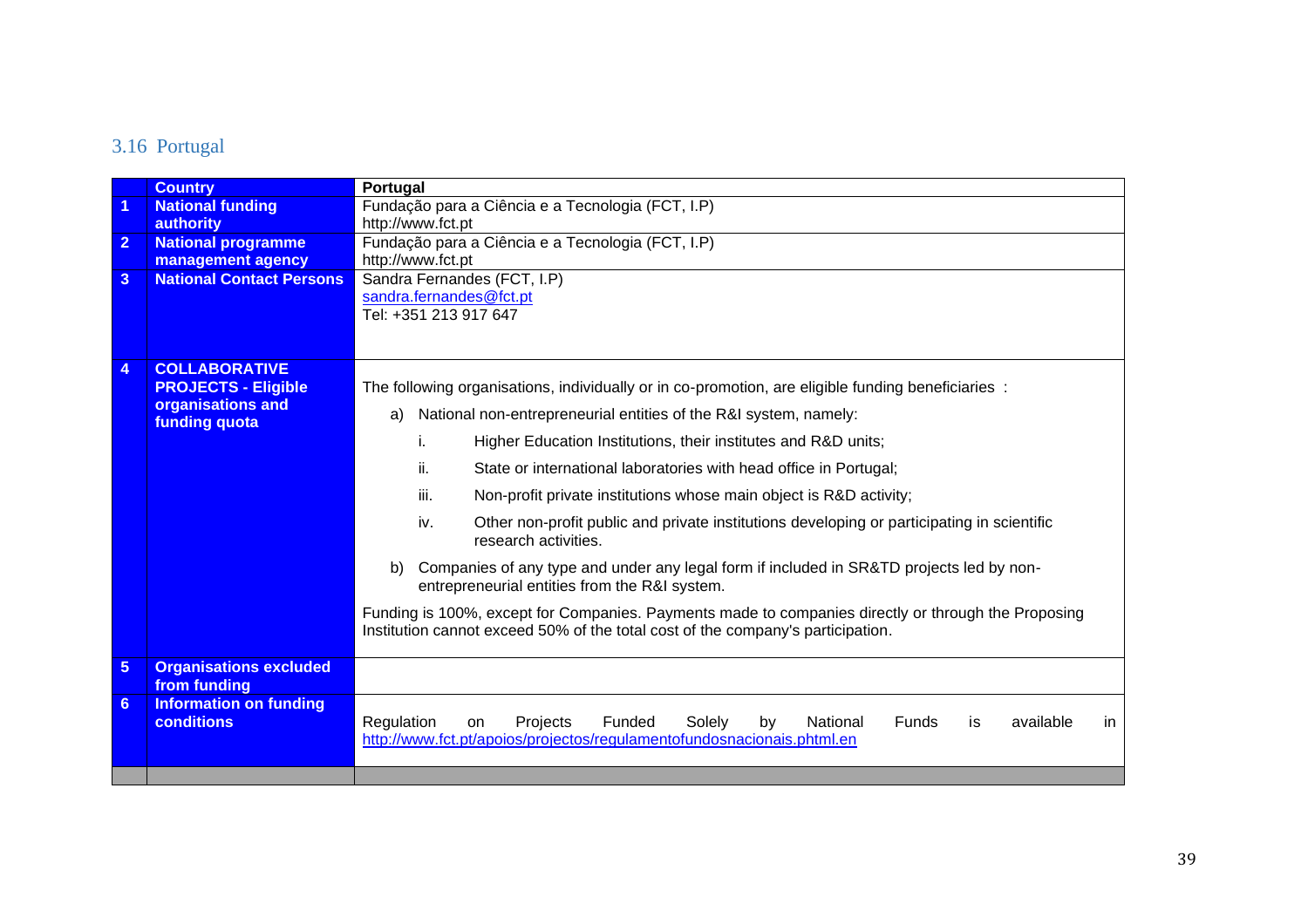| $\overline{7}$ | SMALL COLLABORATIVE<br><b>PROJECTS –</b><br><b>Eligible organisations and Not Applicable.</b><br>funding quota |                                |
|----------------|----------------------------------------------------------------------------------------------------------------|--------------------------------|
| 8              | <b>Organisations</b><br>from funding                                                                           | <b>excluded</b> Not applicable |
| 9              | <b>Information on funding</b><br>conditions                                                                    | Not applicable                 |

### 3.17 Romania

|                | <b>Country</b>                  | Romania                                                                                                               |
|----------------|---------------------------------|-----------------------------------------------------------------------------------------------------------------------|
| $\overline{1}$ | <b>National funding</b>         | Executive Agency for Higher Education, Research, Development and Innovation Funding (UEFISCDI) /                      |
|                | authority                       | Unitatea Executiva pentru Finantarea Invatamantului Superior, a Cercetarii, Dezvoltarii si Inovarii                   |
|                |                                 | http://uefiscdi.gov.ro                                                                                                |
| $\overline{2}$ | <b>National programme</b>       | The National Plan for Research-Development and Innovation 2015-2020 (PNCDI III)                                       |
|                | management agency               |                                                                                                                       |
| $\mathbf{3}$   | <b>National Contact Persons</b> | ing. Ramona SIMIONESCU                                                                                                |
|                |                                 | Tel.: +40 21 302 38 88; Fax: +40 21 311 59 92                                                                         |
|                |                                 | e-mail: ramona.simionescu@uefiscdi.ro                                                                                 |
|                |                                 | Executive Agency for Higher Education, Research, Development and Innovation Funding (UEFISCDI)                        |
|                |                                 | Romania, str. Mendeleev nr. 21-25, etaj 6, cam. 623, sector 1, 010362 Bucuresti                                       |
| $\overline{4}$ | <b>COLLABORATIVE</b>            | The following entities are eligible for funding:                                                                      |
|                | <b>PROJECTS - Eligible</b>      | Industrial and commercial organizations (especially SMEs), institutions form social and health care and<br>$\bullet$  |
|                | organisations and               | ICT sector including non-profit oriented institutions                                                                 |
|                | <b>funding quota</b>            | Research organizations (universities, research institutes)                                                            |
|                |                                 | Associations (including organizations representing elderly people and their relatives, interest groups, etc.)         |
|                |                                 | Public bodies.                                                                                                        |
|                |                                 | The legal entities must have research and development in their activity object to participate in the                  |
|                |                                 | AAL projects.                                                                                                         |
|                |                                 | Depending on the specific type of activity, the maximum funding rates for the Romanian Enterprises <sup>11</sup> are: |
|                |                                 |                                                                                                                       |

<span id="page-39-0"></span><sup>11</sup> In accordance with the *State Aid Financing Scheme*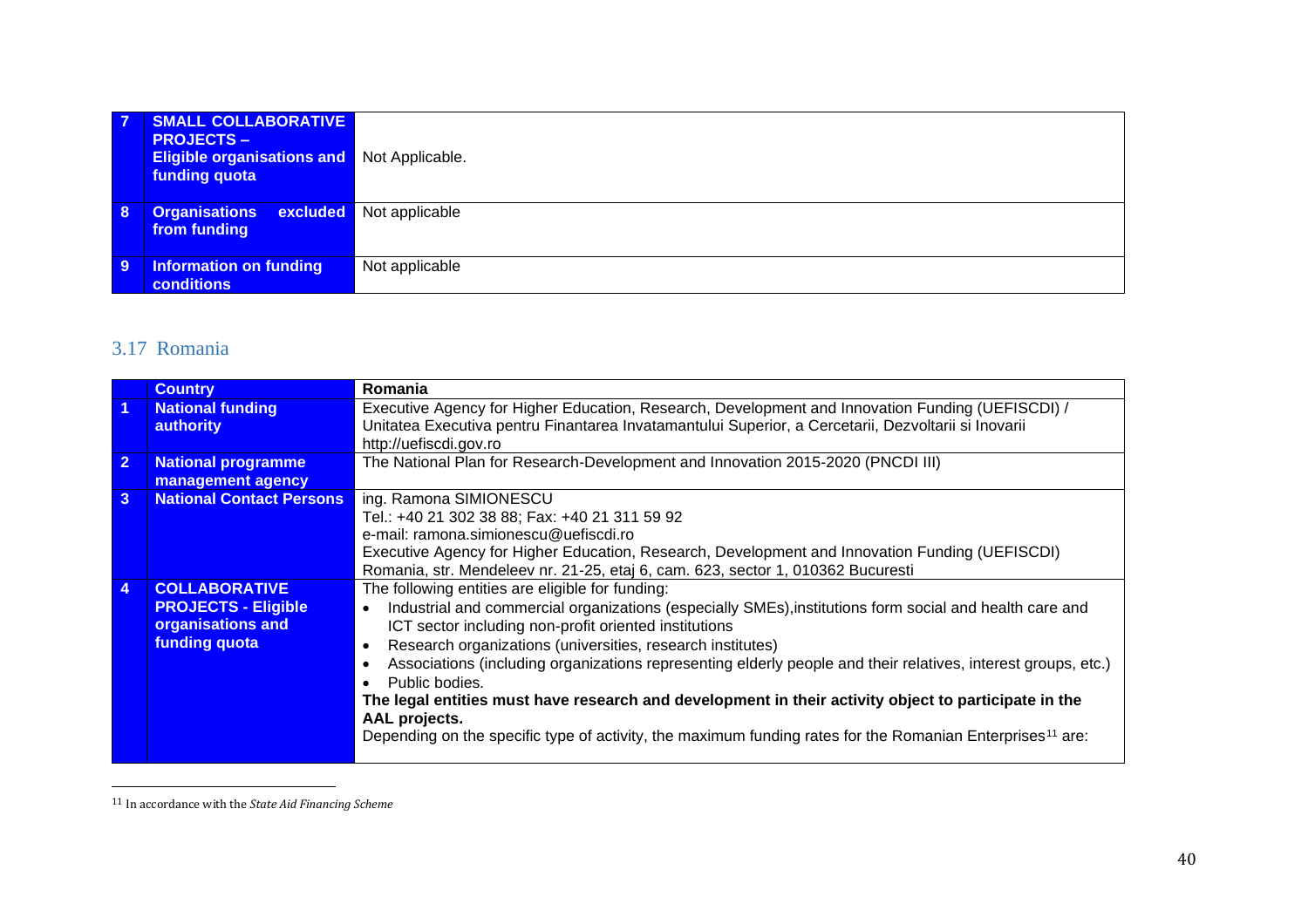|                                                                                                                                                                                                                                                                                                                                                                                                                                                                                                                                                                                                                                                                                                                                                                                                                                                                                                                                                                                                                                                                                                                                                                                                                                                                                                                                                                                                                                                                                                                                                                                                                          | Category       |                          | <b>Enterprise</b>        |                          |  |
|--------------------------------------------------------------------------------------------------------------------------------------------------------------------------------------------------------------------------------------------------------------------------------------------------------------------------------------------------------------------------------------------------------------------------------------------------------------------------------------------------------------------------------------------------------------------------------------------------------------------------------------------------------------------------------------------------------------------------------------------------------------------------------------------------------------------------------------------------------------------------------------------------------------------------------------------------------------------------------------------------------------------------------------------------------------------------------------------------------------------------------------------------------------------------------------------------------------------------------------------------------------------------------------------------------------------------------------------------------------------------------------------------------------------------------------------------------------------------------------------------------------------------------------------------------------------------------------------------------------------------|----------------|--------------------------|--------------------------|--------------------------|--|
| <b>RDI</b> activities                                                                                                                                                                                                                                                                                                                                                                                                                                                                                                                                                                                                                                                                                                                                                                                                                                                                                                                                                                                                                                                                                                                                                                                                                                                                                                                                                                                                                                                                                                                                                                                                    | 0f<br>activity | Large                    | <b>Medium</b>            | <b>Small</b>             |  |
| Fundamental research                                                                                                                                                                                                                                                                                                                                                                                                                                                                                                                                                                                                                                                                                                                                                                                                                                                                                                                                                                                                                                                                                                                                                                                                                                                                                                                                                                                                                                                                                                                                                                                                     | 100%<br>A.1    |                          |                          |                          |  |
| Industrial research                                                                                                                                                                                                                                                                                                                                                                                                                                                                                                                                                                                                                                                                                                                                                                                                                                                                                                                                                                                                                                                                                                                                                                                                                                                                                                                                                                                                                                                                                                                                                                                                      | A.2            | 50%                      | 60%                      | 70%                      |  |
| Industrial research in effective collaboration or with<br>results dissemination                                                                                                                                                                                                                                                                                                                                                                                                                                                                                                                                                                                                                                                                                                                                                                                                                                                                                                                                                                                                                                                                                                                                                                                                                                                                                                                                                                                                                                                                                                                                          | A.2            | 65%                      | 75%                      | 80%                      |  |
| Experimental development                                                                                                                                                                                                                                                                                                                                                                                                                                                                                                                                                                                                                                                                                                                                                                                                                                                                                                                                                                                                                                                                                                                                                                                                                                                                                                                                                                                                                                                                                                                                                                                                 | A.3            | 25%                      | 35%                      | 45%                      |  |
| Experimental development in effective collaboration or<br>with results dissemination                                                                                                                                                                                                                                                                                                                                                                                                                                                                                                                                                                                                                                                                                                                                                                                                                                                                                                                                                                                                                                                                                                                                                                                                                                                                                                                                                                                                                                                                                                                                     | A.3            | 40%                      | 50%                      | 60%                      |  |
| Feasibility studies                                                                                                                                                                                                                                                                                                                                                                                                                                                                                                                                                                                                                                                                                                                                                                                                                                                                                                                                                                                                                                                                                                                                                                                                                                                                                                                                                                                                                                                                                                                                                                                                      | A.4            | 50%                      | 60%                      | 70%                      |  |
| Innovation activities:                                                                                                                                                                                                                                                                                                                                                                                                                                                                                                                                                                                                                                                                                                                                                                                                                                                                                                                                                                                                                                                                                                                                                                                                                                                                                                                                                                                                                                                                                                                                                                                                   |                |                          |                          |                          |  |
| - patent protection                                                                                                                                                                                                                                                                                                                                                                                                                                                                                                                                                                                                                                                                                                                                                                                                                                                                                                                                                                                                                                                                                                                                                                                                                                                                                                                                                                                                                                                                                                                                                                                                      | B.1, B.2       | $\blacksquare$           | 50%                      | 50%                      |  |
| - personnel temporary employment                                                                                                                                                                                                                                                                                                                                                                                                                                                                                                                                                                                                                                                                                                                                                                                                                                                                                                                                                                                                                                                                                                                                                                                                                                                                                                                                                                                                                                                                                                                                                                                         | B.3            | $\sim$                   | 50%                      | 50%                      |  |
| - consulting services in innovation area and innovation<br>support                                                                                                                                                                                                                                                                                                                                                                                                                                                                                                                                                                                                                                                                                                                                                                                                                                                                                                                                                                                                                                                                                                                                                                                                                                                                                                                                                                                                                                                                                                                                                       | B.4            | $\overline{\phantom{0}}$ | max<br>200.000E<br>/3ani | max<br>200.000E<br>/3ani |  |
| 200.000 euro/project, in case that Romania is partner in the AAL project.<br>All organizations have to ensure that they can finance their own financial contribution.<br>Eligibility criteria for the Romanian applicants are the following:<br>The applicants don't have a seizure on their accounts; the applicants have not made false declarations<br>concerning the information required by the National Funding Agency - UEFISCDI; the applicants has<br>not broken the terms of a different contract previously signed with the National Funding Agency -<br><b>UEFISCDI.</b><br>The doctoral status of the Romanian team leader must be PhD for the Romanian partners that are<br>$\bullet$<br>universities or research organizations.<br>The Romanian team leader must be full-time employee of the Romanian partner (the contract must<br>$\bullet$<br>cover at least the duration of the project or it exists a full-time employment agreement with the host<br>institution for the employment of the leader at least for the duration of the contract).<br>It is forbidden to submit a proposal that seeks to fund activities already funded by other public sources.<br>$\bullet$<br>The applicants may submit only one proposal as project coordinator.<br>$\bullet$<br>The host institution agrees to ensure the necessary administrative support to provide access to all necessary<br>infrastructures, to support the project implementation in good conditions and to employ the members of the<br>Romanian team, in respect of all legal provisions in force, if the project is selected for funding. |                |                          |                          |                          |  |

• *Staff costs*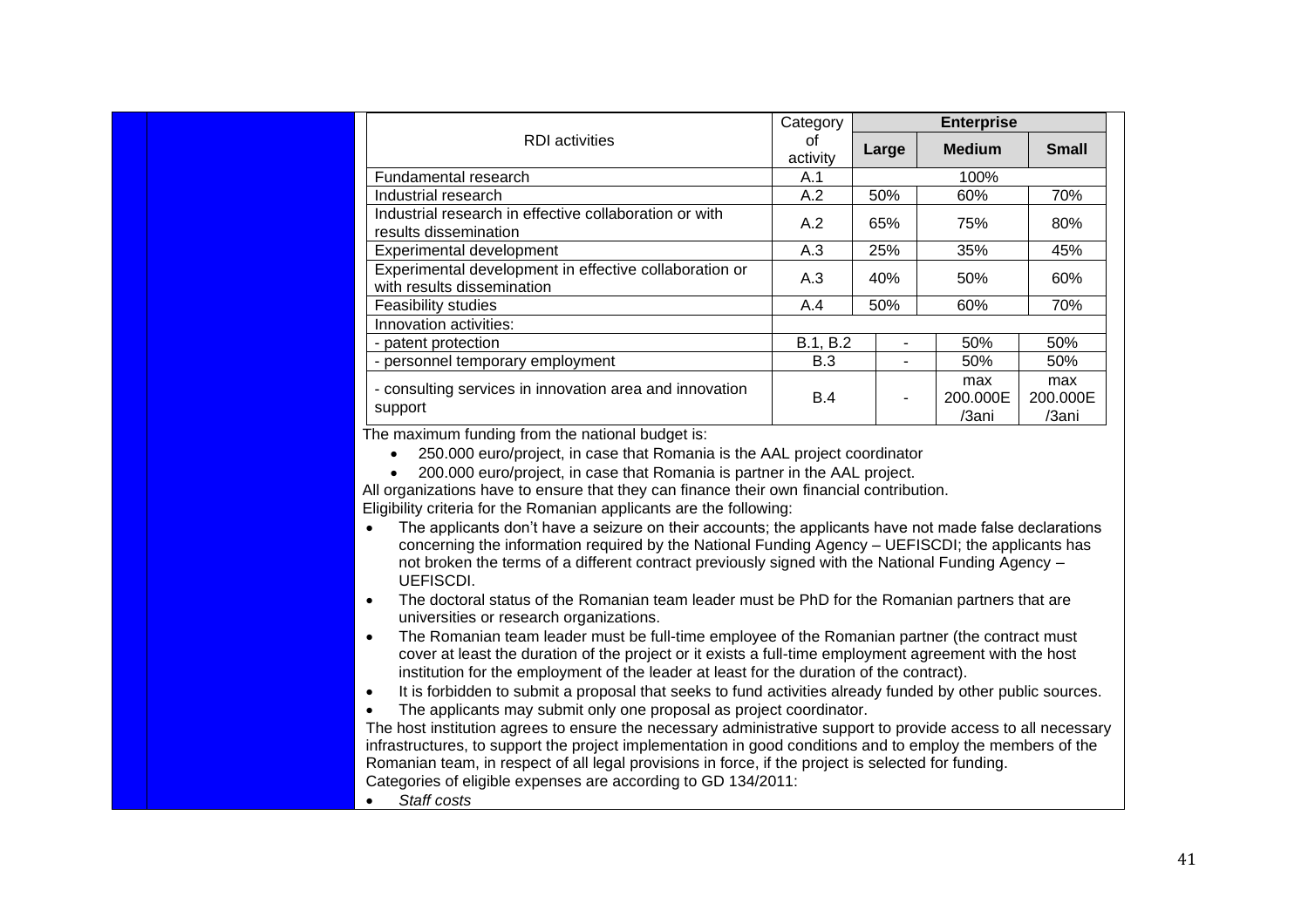|                |                                                                                                         | Logistics costs:<br>- capital expenditures (max. 30% of funding from the national budget)<br>- consumables (materials, supplies)<br>- subcontracting (max. 5% of funding from the national budget)<br>Travel expenses (the entities mentioned as "enterprises" in the State Aid Financing Scheme must fund<br>$\bullet$<br>themselves travel expenses)<br>Overhead (indirect costs)-Cannot exceed 25% of direct costs: staff costs, logistics costs and travel<br>$\bullet$<br>costs (excluding capital costs and subcontracting).<br>During the project the fund can be redirected between the following budget categories: staff costs, logistics<br>and travel costs, up to max. 15% of the national budget for each budgetary year of the project. |
|----------------|---------------------------------------------------------------------------------------------------------|--------------------------------------------------------------------------------------------------------------------------------------------------------------------------------------------------------------------------------------------------------------------------------------------------------------------------------------------------------------------------------------------------------------------------------------------------------------------------------------------------------------------------------------------------------------------------------------------------------------------------------------------------------------------------------------------------------------------------------------------------------|
| $\overline{5}$ | <b>Organisations excluded</b><br>from funding                                                           |                                                                                                                                                                                                                                                                                                                                                                                                                                                                                                                                                                                                                                                                                                                                                        |
| 6              | <b>Information on funding</b><br><b>conditions</b>                                                      | More information on funding conditions at:<br>https://uefiscdi.ro/programul-active-and-assisted-living-aal                                                                                                                                                                                                                                                                                                                                                                                                                                                                                                                                                                                                                                             |
|                |                                                                                                         |                                                                                                                                                                                                                                                                                                                                                                                                                                                                                                                                                                                                                                                                                                                                                        |
|                | <b>SMALL COLLABORATIVE</b><br><b>PROJECTS-</b><br>organisations<br><b>Eligible</b><br>and funding quota |                                                                                                                                                                                                                                                                                                                                                                                                                                                                                                                                                                                                                                                                                                                                                        |
| 8              | <b>Organisations</b><br>excluded<br>from funding                                                        |                                                                                                                                                                                                                                                                                                                                                                                                                                                                                                                                                                                                                                                                                                                                                        |
| 9              | <b>Information on funding</b><br><b>conditions</b>                                                      | The maximum funding from the national budget is 40.000 euro/project.<br>All the other funding conditions mentioned for Collaborative projects are available for Small collaborative<br><i>projects</i> too.                                                                                                                                                                                                                                                                                                                                                                                                                                                                                                                                            |

Note: All Grant Agreements will be concluded before 31<sup>st</sup> December 2020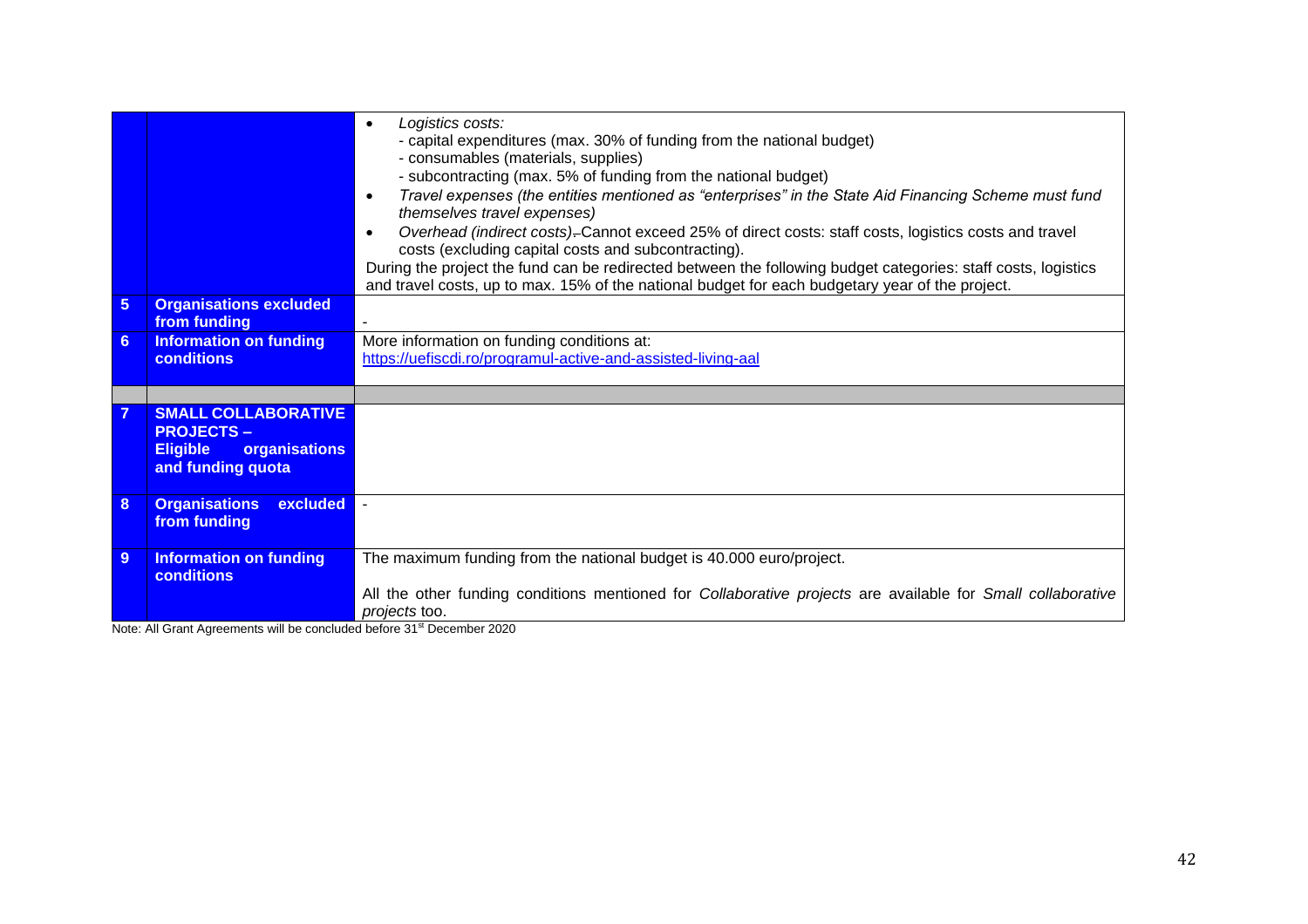### 3.18 Slovenia

<span id="page-42-0"></span>

|                 | <b>Country</b>                    | Slovenia                                                                                                              |
|-----------------|-----------------------------------|-----------------------------------------------------------------------------------------------------------------------|
|                 | <b>National funding authority</b> | Ministry of Public Administration, Tržaška 21, 1000 Ljubljana                                                         |
|                 |                                   | e-mail: gp.mju@gov.si                                                                                                 |
|                 |                                   |                                                                                                                       |
|                 | 2 National programme              | State the programme managing agency, if different from 1), webside indication voluntary                               |
|                 | management agency                 |                                                                                                                       |
| 3               | <b>National Contact Persons</b>   | Alenka Tepina, phone: +386 1 400 32 45, alenka.tepina@gov.si                                                          |
| $\overline{4}$  | <b>COLLABORATIVE</b>              | Percentage of cost covered by public funding (Overall public funding consist of National and EC funding)              |
|                 | <b>PROJECTS - Eligible</b>        |                                                                                                                       |
|                 | organisations and funding         | Type of organisations                                                                                                 |
|                 | quota                             | Small and Micro Enterprises: Industrial Research 80%, Experimental development 60%                                    |
|                 |                                   | Medium Enterprises: Industrial Research 75%, Experimental development 50%                                             |
|                 |                                   | Large Enterprises: Industrial Research 65%, Experimental development 40%                                              |
|                 |                                   | Universities and Research Organisations: Industrial Research up to 80%, Experimental development up to                |
|                 |                                   | 60% (depends on the size of research organization, the R&D organisation should specify its size (using the            |
|                 |                                   | same criteria as they apply for an entreprise))                                                                       |
|                 |                                   |                                                                                                                       |
|                 |                                   | For "end - users" funding rates will be:                                                                              |
|                 |                                   | Primary end-user (only for single individual): 90%<br>Secondary end - user (only for NON - PROFIT organizations): 90% |
|                 |                                   | Tertiary end - user (only for NON - PROFIT organizations): 50%                                                        |
| $5\phantom{.0}$ | <b>Organisations excluded</b>     |                                                                                                                       |
|                 | from funding                      |                                                                                                                       |
| 6 <sup>°</sup>  | Information on funding            | https://www.gov.si/drzavni-organi/ministrstva/ministrstvo-za-javno-upravo/                                            |
|                 | <b>conditions</b>                 |                                                                                                                       |
|                 |                                   |                                                                                                                       |
|                 | <b>SMALL COLLABORATIVE</b>        | Not Applicable                                                                                                        |
|                 | <b>PROJECTS - Eligible</b>        |                                                                                                                       |
|                 | organisations and funding         |                                                                                                                       |
|                 | quota                             |                                                                                                                       |
|                 | 8 Organisations excluded          | Not Applicable                                                                                                        |
|                 | from funding                      |                                                                                                                       |
| 9               | <b>Information on funding</b>     | Not Applicable                                                                                                        |
|                 | <b>conditions</b>                 |                                                                                                                       |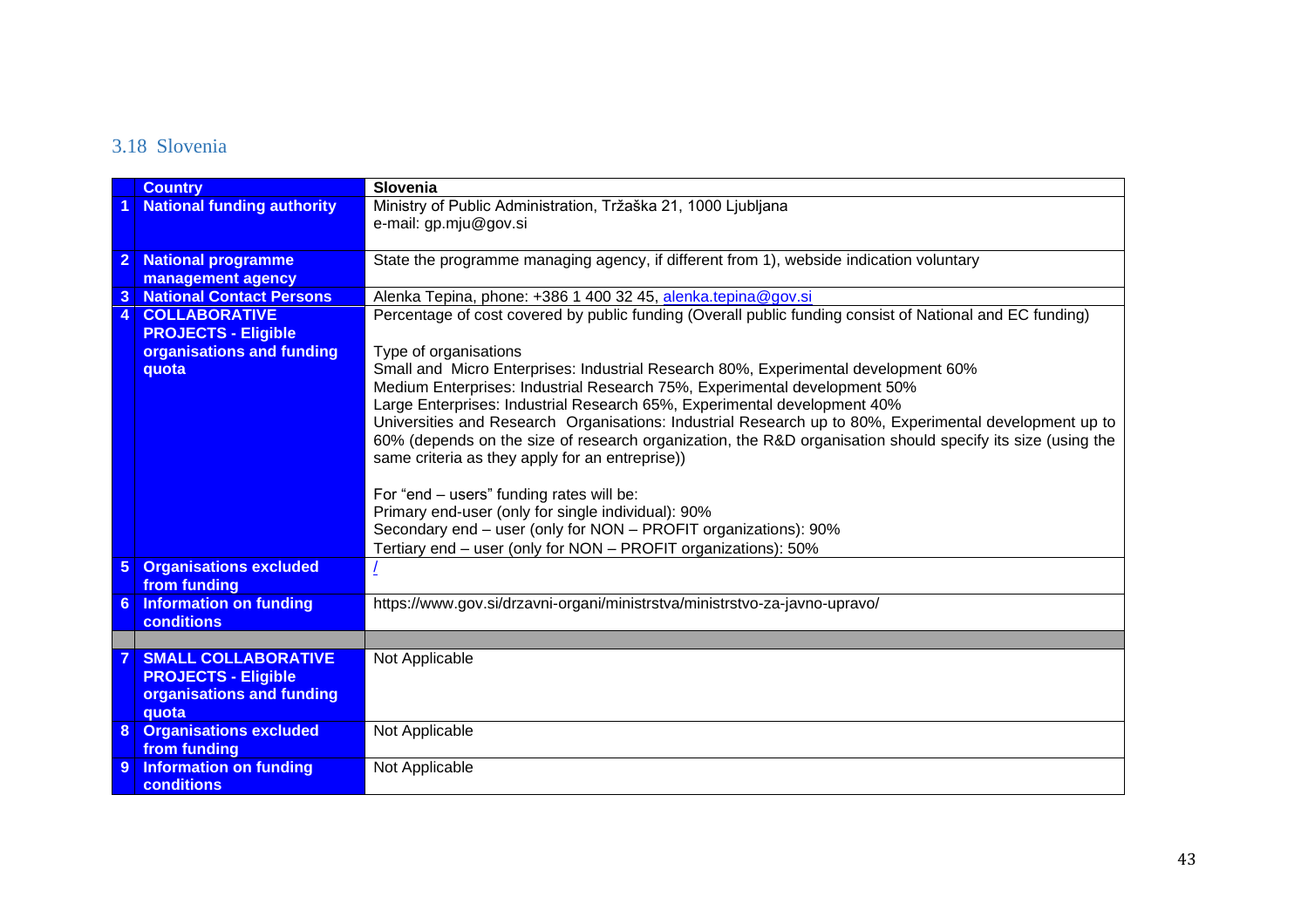### 3.19 Spain – ISCIII

<span id="page-43-0"></span>

|                | <b>Country</b>                                                                           | <b>Spain</b>                                                                                                                                                                                                                                                                                                                                                                                                                                                                                                                                                                                                                                                                                                                                                                                                                                                                                                                                                                                                                                                                                                                                                                                                                                                                                                                                                                                                                                                                                                                                                                                                                                                                                                                    |
|----------------|------------------------------------------------------------------------------------------|---------------------------------------------------------------------------------------------------------------------------------------------------------------------------------------------------------------------------------------------------------------------------------------------------------------------------------------------------------------------------------------------------------------------------------------------------------------------------------------------------------------------------------------------------------------------------------------------------------------------------------------------------------------------------------------------------------------------------------------------------------------------------------------------------------------------------------------------------------------------------------------------------------------------------------------------------------------------------------------------------------------------------------------------------------------------------------------------------------------------------------------------------------------------------------------------------------------------------------------------------------------------------------------------------------------------------------------------------------------------------------------------------------------------------------------------------------------------------------------------------------------------------------------------------------------------------------------------------------------------------------------------------------------------------------------------------------------------------------|
|                | <b>National programme</b><br>owner and managing<br><b>funding Authority</b>              | Instituto de Salud Carlos III (ISCIII) www.isciii.es                                                                                                                                                                                                                                                                                                                                                                                                                                                                                                                                                                                                                                                                                                                                                                                                                                                                                                                                                                                                                                                                                                                                                                                                                                                                                                                                                                                                                                                                                                                                                                                                                                                                            |
| $\overline{2}$ | <b>National programme</b>                                                                | • Acción Estratégica en Salud (AES 2020)<br>http://www.isciii.es/ISCIII/es/contenidos/fd-investigacion/fd-financiacion/convocatorias-ayudas-accion-<br>estrategica-salud.shtml                                                                                                                                                                                                                                                                                                                                                                                                                                                                                                                                                                                                                                                                                                                                                                                                                                                                                                                                                                                                                                                                                                                                                                                                                                                                                                                                                                                                                                                                                                                                                  |
| 3              | <b>National Contact</b><br><b>Persons</b>                                                | • Clara Martín Nuñez<br>Email: c.martin@isciii.es<br>Tel: (+34) 91 822 2567                                                                                                                                                                                                                                                                                                                                                                                                                                                                                                                                                                                                                                                                                                                                                                                                                                                                                                                                                                                                                                                                                                                                                                                                                                                                                                                                                                                                                                                                                                                                                                                                                                                     |
|                | <b>COLLABORATIVE</b><br><b>PROJECTS - Eligible</b><br>organisations and<br>funding quota | <b>Eligible organisations:</b><br>Hospitals, primary health care or public health administration of the Spanish National Health<br>System (SNS)<br>These institutions may manage research via a foundation regulated in accordance to the Spanish Act 50/2002,<br>of December 26th (a copy of the foundation's statutes may be submitted).<br>Accredited Health Research Institutes (Institutos de Investigación Sanitaria acreditados, IIS)<br>Accredited according to the RD 339/2004, of February 27th or RD 279/2016 (These institutions may manage<br>research via a foundation regulated according to the Spanish Act 50/ 2002, of December 26th)<br>http://www.eng.isciii.es/ISCIII/es/contenidos/fd-investigacion/fd-institutos-investigacion-sanitaria/listado-de-iis-<br>acreditados.shtml<br><b>CIBER or CIBERNED</b><br>Team members applying to the call must be from at least two groups belonging to CIBER in two different home<br>institutions and one of these two should be a Hospital, primary health care or public health administration of the<br>Spanish National Health System (SNS) or Accredited Health Research Institutes (Institutos de Investigación<br>Sanitaria acreditados, IIS).<br><b>Academia or Other Research Centers</b><br>These entities can only participate if they apply together with Hospitals, primary health care or public health<br>settings of the Spanish National Health System (SNS), or Accredited Health Research Institutes (Institutos de<br>Investigación Sanitaria acreditados, IIS) in the same proposal. It is not allowed to apply independently, thus<br>there must be two beneficiary Spanish institutions requesting funding to ISCIII in the same proposal. |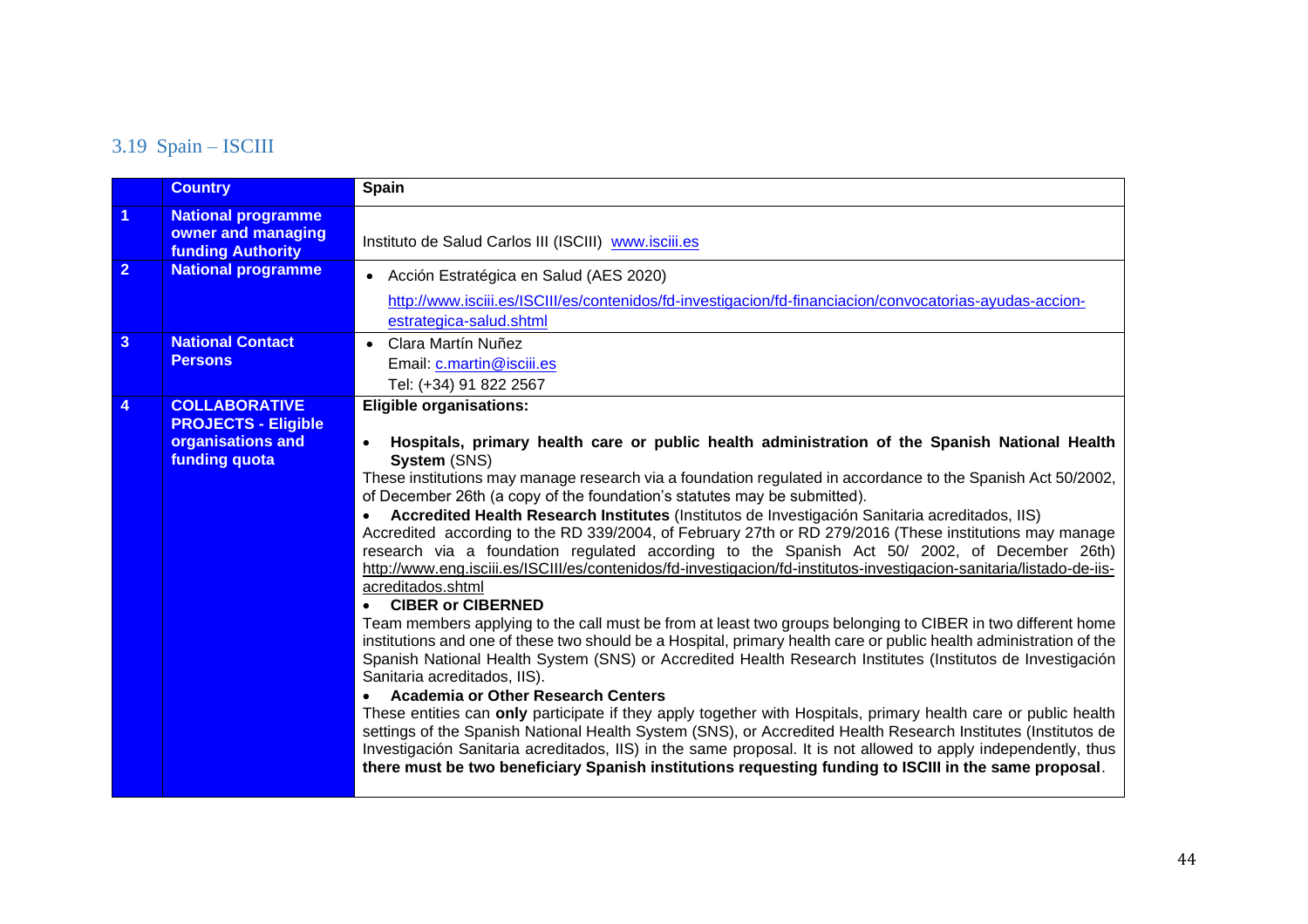|           | <b>Eligibility of PI and team members</b>                                                                 |
|-----------|-----------------------------------------------------------------------------------------------------------|
|           | Principal Investigators (PIs) can only participate in one project proposal.                               |
|           | The Principal Investigator (PI) and all members of the research group must belong to the eligible         |
|           | institution or be affiliated to CIBER, CIBERNED or an IIS.                                                |
|           | <b>Excluded</b> personnel as Principal Investigator (PI):                                                 |
| $\bullet$ | Those undergoing a postgraduate training in Health Specialization (MIR, FIR, QIR, BIR, PIR)               |
| $\bullet$ | Those undergoing research training (e.g. PhD students, or "Río Hortega" contracts)                        |
|           | Researchers contracted by a RETIC or a CONSOLIDER                                                         |
| $\bullet$ | Those undergoing postdoctoral training (e.g. "Sara Borrell" or "Juan de la Cierva" contracts)             |
|           | Additional eligibility criteria                                                                           |
|           | Applicants from ISCIII are eligible. Eligibility criteria from AESI 2020 apply.                           |
| ٠         | Same institution cannot participate with more than one partner in the same project proposal.              |
| $\bullet$ | Researchers with ongoing projects in 2021 funded in an AAL call for projects are not eligible for funding |
|           | by ISCIII in the current call unless the ongoing project or the new application is as coordinator         |
| $\bullet$ | There is no other incompatibility with AES 2020                                                           |
| $\bullet$ | Incompatibility for application to any other call are subject to the provisions at the purpose in the     |
|           | relevant call                                                                                             |
|           | SMEs and other private companies are encouraged to participate at their own cost, as subcontractors       |
|           | or funded by other sources including CDTI open calls for internationalization                             |
|           | <b>Funding commitment</b>                                                                                 |
|           | Up to $0.3M \in$ Available for funding of 1 and 3- year projects                                          |
|           | Maximum funding awarded per Spanish partner in 3 year projects                                            |
| $\bullet$ | Up to 175,000 $\epsilon$ per partner (overheads included) of 3 -year projects.                            |
|           | Up to 250,000 $\epsilon$ per coordinator (overheads included) of 3-year projects.                         |
| $\bullet$ | 1-2 research groups                                                                                       |
|           | Maximum funding awarded per Spanish partner in 1 year projects                                            |
|           | Up to 50,000 $\epsilon$ per partner (overheads included) of 1 -year projects.                             |
|           | Up to 100,000 $\epsilon$ per coordinator (overheads included) of 1 -year projects                         |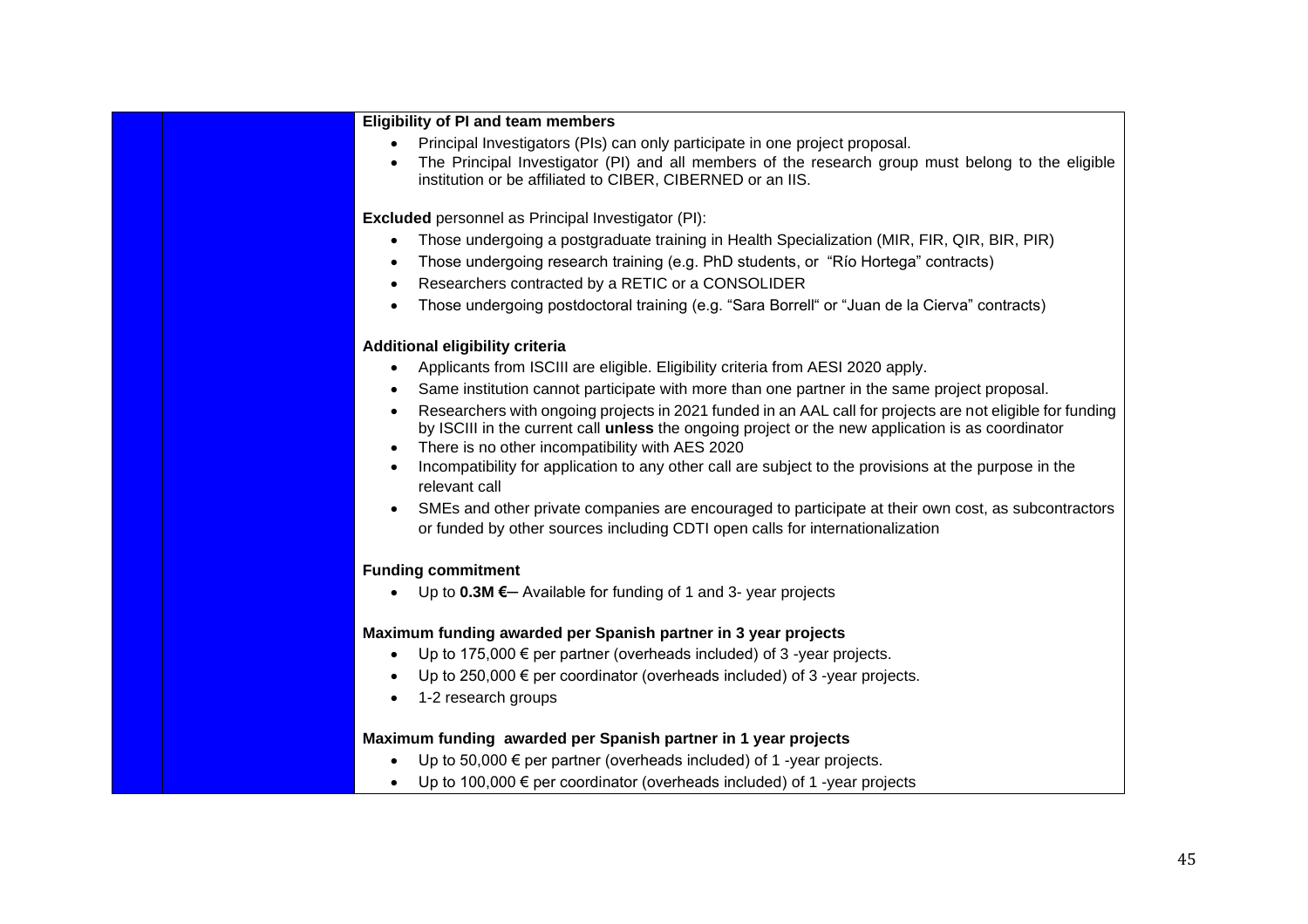|                  |                                                                                                                | 2-3 research groups<br>$\bullet$                                                                                                                                                                                                                                                                                                                                                                                                                                                                                                                                                                                                                                                                                                                                                                                                                                                                                                                                                                                                                                                                                              |
|------------------|----------------------------------------------------------------------------------------------------------------|-------------------------------------------------------------------------------------------------------------------------------------------------------------------------------------------------------------------------------------------------------------------------------------------------------------------------------------------------------------------------------------------------------------------------------------------------------------------------------------------------------------------------------------------------------------------------------------------------------------------------------------------------------------------------------------------------------------------------------------------------------------------------------------------------------------------------------------------------------------------------------------------------------------------------------------------------------------------------------------------------------------------------------------------------------------------------------------------------------------------------------|
|                  |                                                                                                                | Eligible costs for 3 years                                                                                                                                                                                                                                                                                                                                                                                                                                                                                                                                                                                                                                                                                                                                                                                                                                                                                                                                                                                                                                                                                                    |
|                  |                                                                                                                | Personnel costs for temporary employment contracts (scholarships are not eligible).<br>$\bullet$<br>Current costs, small scientific equipment, disposable materials, travelling expenses and other costs that<br>$\bullet$<br>can be justified as necessary to carry out the proposed activities.<br>Overheads, according to AES 2020.<br>$\bullet$                                                                                                                                                                                                                                                                                                                                                                                                                                                                                                                                                                                                                                                                                                                                                                           |
|                  |                                                                                                                | Double funding of the same concept is not allowed.                                                                                                                                                                                                                                                                                                                                                                                                                                                                                                                                                                                                                                                                                                                                                                                                                                                                                                                                                                                                                                                                            |
| 5 <sup>5</sup>   | <b>Organisations</b><br>excluded from funding                                                                  | Those that are not mentioned above                                                                                                                                                                                                                                                                                                                                                                                                                                                                                                                                                                                                                                                                                                                                                                                                                                                                                                                                                                                                                                                                                            |
| $6 \overline{6}$ | <b>SMALL</b><br><b>COLLABORATIVE</b><br><b>PROJECTS-</b><br><b>Eligible organisations</b><br>and funding quota | Same as those mentioned above for the COLLABORATIVE PROJECTS                                                                                                                                                                                                                                                                                                                                                                                                                                                                                                                                                                                                                                                                                                                                                                                                                                                                                                                                                                                                                                                                  |
| $\overline{7}$   | <b>SMALL</b><br><b>COLLABORATIVE</b><br><b>PROJECTS-</b><br><b>Organisations</b><br>excluded from funding      | Those that are not mentioned above for the COLLABORATIVE PROJECTS                                                                                                                                                                                                                                                                                                                                                                                                                                                                                                                                                                                                                                                                                                                                                                                                                                                                                                                                                                                                                                                             |
| 8                | Requirements on<br>data<br>and repositories                                                                    | Researchers funded by ISCIII must make public the human genomic data, as well as relevant data<br>$\bullet$<br>(phenotype and exposition data) generated inside the funded project and will use open access repositories.<br>Researchers must also make public all the necessary information for the interpretation of these genomic<br>data, including lab protocols, data instruments survey tools. Regarding genomic data it is understood:<br>association of complete genomes (GWAS), matrixes of de polymorphism of a single nucleotide (SNP) and<br>sequence of genome, and transcriptomic, metagenomic, epigenomic and gene expression data. The<br>researchers whose projects are funded by ISCIII are recommended to store their scientific data at the"<br>ELIXIR Core Data Resources" or if non-European repositories or data bases they must be certified by<br>ELIXIR or the US National Center for Biotechnology Information (NCBI).<br>ISCIII may no fund any project that may require a repository and/or a data base without a plan ensuring<br>sustainability and decommissioning after the end of funding. |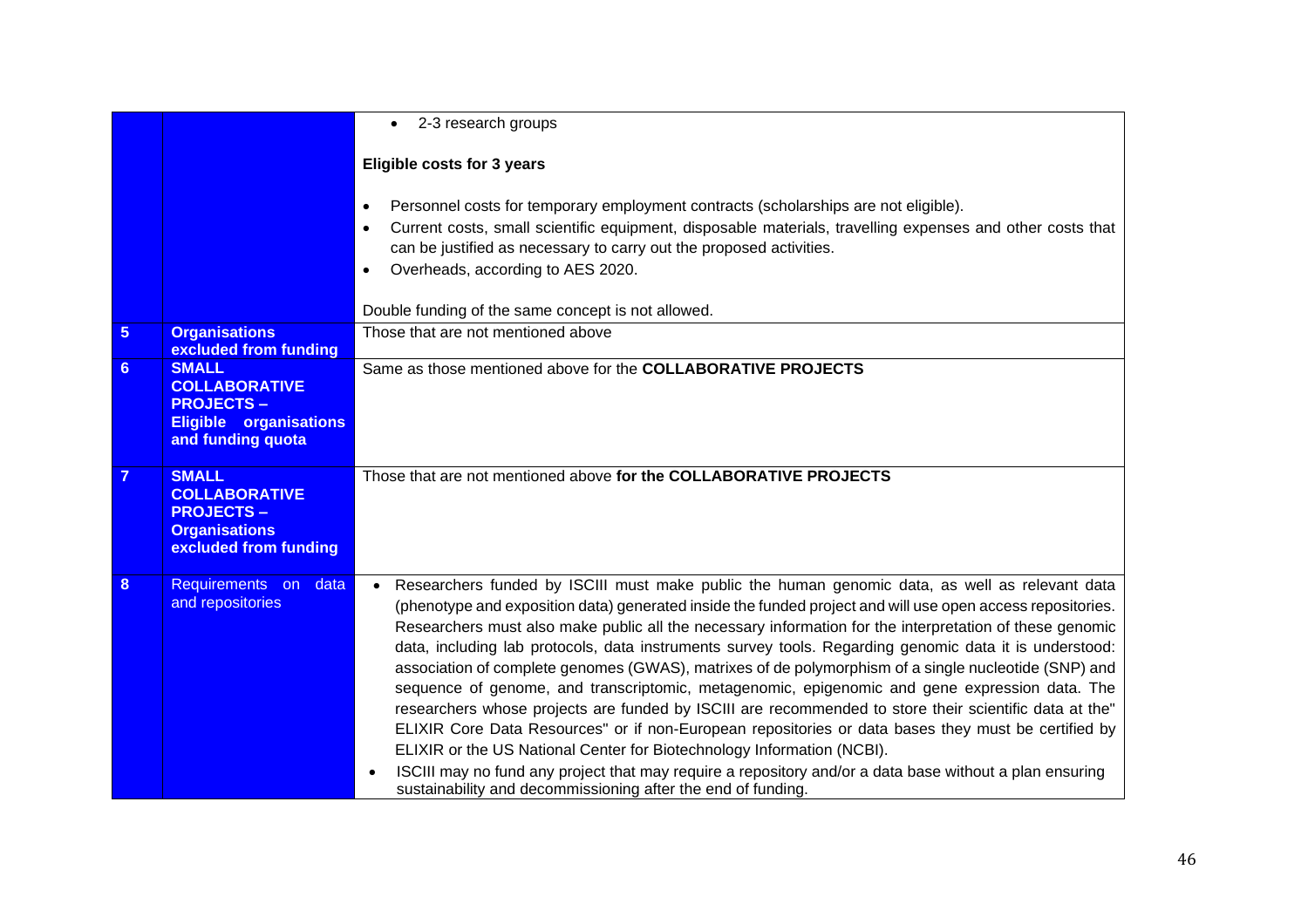| 10 | <b>Information on funding</b>       | <b>National phase</b>                                                                                                                                                                                                                                                                                                                                                                                                                                                                                                                                                                                                                                    |
|----|-------------------------------------|----------------------------------------------------------------------------------------------------------------------------------------------------------------------------------------------------------------------------------------------------------------------------------------------------------------------------------------------------------------------------------------------------------------------------------------------------------------------------------------------------------------------------------------------------------------------------------------------------------------------------------------------------------|
|    | <b>conditions</b>                   | National applications will be required by ISCIII. Spanish Applicants should periodically check in the web<br>page of ISCIII if they are qualified. ISCIII may not send invitations to the mandatory national phase.<br>Due to administrative and legal regulations, the National Institute of Health Carlos III declares the<br>end of September, 2020, as national deadline for the decision on fundable project consortia<br>which include Spanish partners to be funded by ISCIII. Any concerned applicant in a proposal for<br>which no final decision by al funders has been made by the deadline, may be declared not fundable by<br><b>ISCIII</b> |
|    | <b>Mandatory</b><br>acknowledgement | Any publication resulting from the granted projects must acknowledge "Award no. XX by ISCIII thorough AES<br>2020 and within the AAL framework" even after the end of the project.                                                                                                                                                                                                                                                                                                                                                                                                                                                                       |

### 3.20 Switzerland

<span id="page-46-0"></span>

|                         | <b>Country</b>                  | <b>Switzerland</b>                                                                                             |
|-------------------------|---------------------------------|----------------------------------------------------------------------------------------------------------------|
| $\overline{\mathbf{1}}$ | <b>National funding</b>         | Swiss Agency for Innovation Innosuisse                                                                         |
|                         | authority                       | www.innosuisse.ch                                                                                              |
| $\overline{2}$          | <b>National programme</b>       | see above                                                                                                      |
|                         | management agency               |                                                                                                                |
| $\mathbf{3}$            | <b>National Contact Persons</b> | Mrs Larissa Beutler                                                                                            |
|                         |                                 | aal@innosuisse.ch                                                                                              |
|                         |                                 | +41 58 467 16 05                                                                                               |
| $\overline{4}$          | <b>COLLABORATIVE</b>            | Eligible organizations:                                                                                        |
|                         | <b>PROJECTS - Eligible</b>      | Swiss-based companies                                                                                          |
|                         | organisations and               | End-user organisations                                                                                         |
|                         | funding quota                   | Universities and Universities of applied sciences. Please note that publically funded research bodies are<br>٠ |
|                         |                                 | only eligible for funding if the consortium includes at least one eligible Swiss business or Swiss end-user    |
|                         |                                 | organisation.                                                                                                  |
|                         |                                 |                                                                                                                |
|                         |                                 | Funding rates:                                                                                                 |
|                         |                                 | 50% for SMEs, end-user organisations, universities, universities of applied sciences                           |
|                         |                                 | 25% for large enterprises                                                                                      |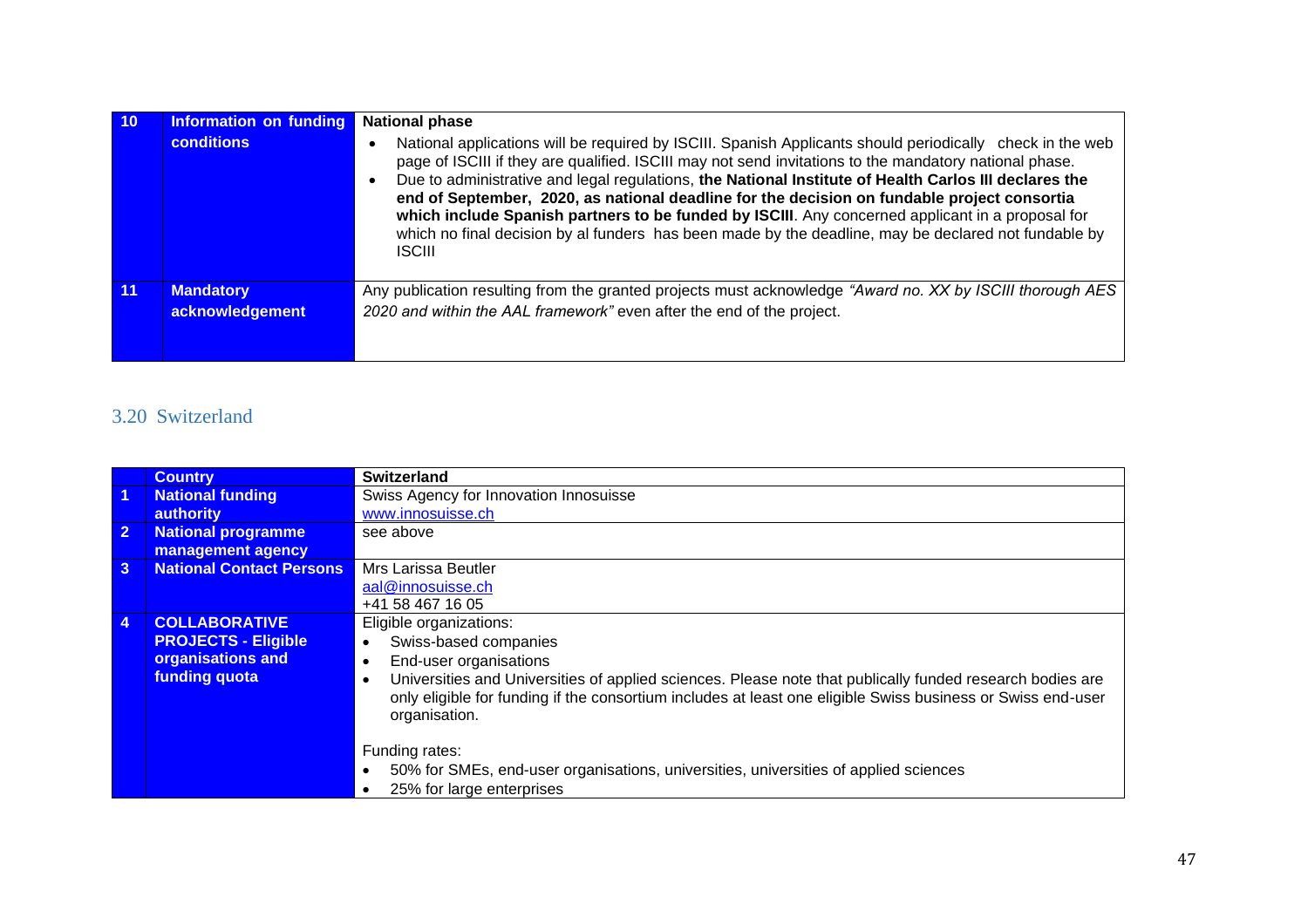|                |                                                       | Eligible costs for funding:<br><b>Salaries</b><br>International travel costs for project meetings<br>$\bullet$<br>Consumables<br>$\bullet$<br>Depreciation of equipment<br>$\bullet$ |
|----------------|-------------------------------------------------------|--------------------------------------------------------------------------------------------------------------------------------------------------------------------------------------|
|                |                                                       | The maximum public funding per project is 800'000 Swiss Francs, with a maximum of 300,000 Swiss Francs<br>per organization.                                                          |
|                |                                                       | Each organization may participate in up to 6 project proposals per call.                                                                                                             |
|                |                                                       | All organisations need to ensure that they can finance their own financial contribution (a financial viability<br>check will be carried out by the national agency).                 |
| $5\phantom{1}$ | <b>Organisations excluded</b><br>from funding         | Companies without a Swiss commercial register entry are not eligible for funding. If in doubt, please contact<br>your national contact person.                                       |
| $6\phantom{1}$ | <b>Information on funding</b><br>conditions           | Further information is available on www.innosuisse.ch/aal                                                                                                                            |
|                |                                                       |                                                                                                                                                                                      |
| $\overline{7}$ | <b>SMALL COLLABORATIVE</b><br><b>PROJECTS-</b>        | Not applicable                                                                                                                                                                       |
|                | organisations<br><b>Eligible</b><br>and funding quota |                                                                                                                                                                                      |
| 8              | <b>Organisations</b><br>excluded<br>from funding      | Not applicable                                                                                                                                                                       |
| 9              | <b>Information on funding</b><br>conditions           | Not applicable                                                                                                                                                                       |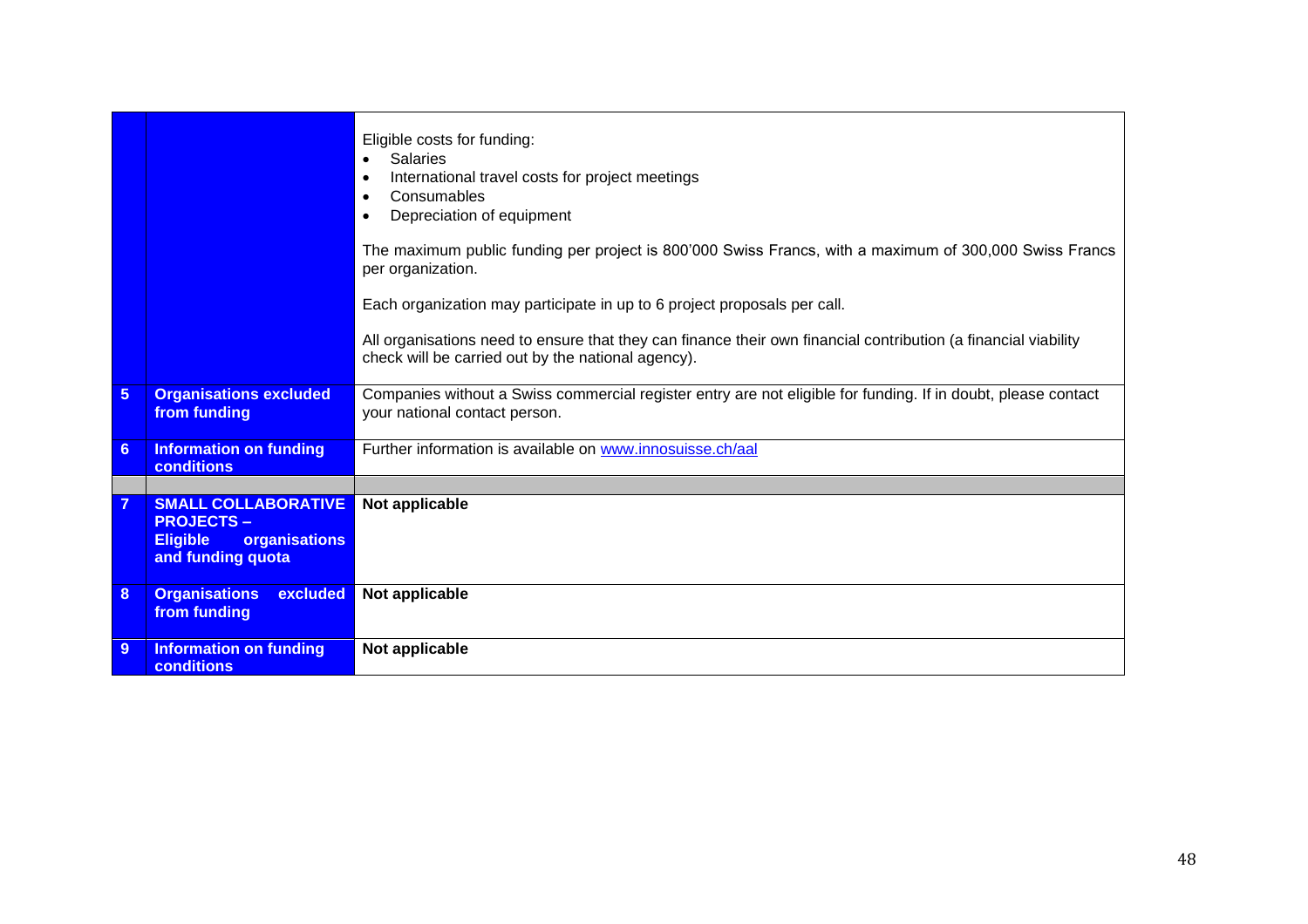### 3.21 Taiwan

<span id="page-48-0"></span>

|                 | <b>Country</b>                     | Taiwan                                                                                                                 |
|-----------------|------------------------------------|------------------------------------------------------------------------------------------------------------------------|
| 1               | funding<br><b>National</b>         | Ministry of Science and Technology (MoST)                                                                              |
|                 | authority                          | https://www.most.gov.tw/?l=en                                                                                          |
|                 |                                    |                                                                                                                        |
| $\overline{2}$  |                                    | Ministry of Science and Technology (MoST)                                                                              |
|                 |                                    | https://www.most.gov.tw/?l=en                                                                                          |
| $\overline{3}$  | <b>National Contact Person</b>     | Ching-Mei Tang                                                                                                         |
|                 |                                    | Program Director                                                                                                       |
|                 |                                    | Department of International Cooperation and Science Education, MoST                                                    |
|                 |                                    | cmtom@most.gov.tw                                                                                                      |
|                 | <b>COLLABORATIVE</b>               | tel: +886 (0) 2 2737 7557<br>In compliance with the MoST's regulation "Operation Guidelines for MOST Research Grants": |
| 4               | <b>PROJECTS</b><br><b>Eligible</b> | Applicant institutions (i.e., research conducting institutions) shall be approved by MoST to be eligible<br>0.         |
|                 | organisations<br>and               | recipients of subsidization in accordance with the Operation Guidelines for Institutions Applying for MOST             |
|                 | funding quota                      | Grants.                                                                                                                |
|                 |                                    | О<br>The eligible institutions are classified into three categories as follows:                                        |
|                 |                                    | $\checkmark$ Taiwanese public/private colleges and universities.                                                       |
|                 |                                    | Taiwanese public/private research institutions                                                                         |
|                 |                                    | <b>Taiwanese Medical institutions</b>                                                                                  |
|                 |                                    | In addition, the Principal Investigator(s) and co-Principal Investigator(s) must meet several qualifications,<br>0     |
|                 |                                    | please refer to:                                                                                                       |
|                 |                                    | https://www.most.gov.tw/most/attachments/920c4b8e-21d4-4d2b-b603-5602690c575e                                          |
|                 |                                    | The maximum amount of grants allowed by MOST per project is NT\$ 3,000,000 annually.                                   |
| 5               | <b>Organisations</b><br>excluded   | In principle, the MoST (Taiwan) does not directly subsidize the industry/business sectors, but the subsidized          |
|                 | from funding                       | projects coordinated by research consortium can cooperate with the industry/business sectors.                          |
|                 |                                    |                                                                                                                        |
| $6\phantom{1}6$ | <b>Information on funding</b>      | Please note that Taiwanese project partners shall submit a proposal to the MoST for national financing after           |
|                 | <b>conditions</b>                  | the project has been selected and approved for funding through the AALA evaluation and selection process.              |
|                 |                                    |                                                                                                                        |
|                 | <b>SMALL</b>                       | The same conditions apply as for the collaborative projects.                                                           |
|                 | <b>COLLABORATIVE</b>               |                                                                                                                        |
|                 | <b>PROJECTS -</b>                  |                                                                                                                        |